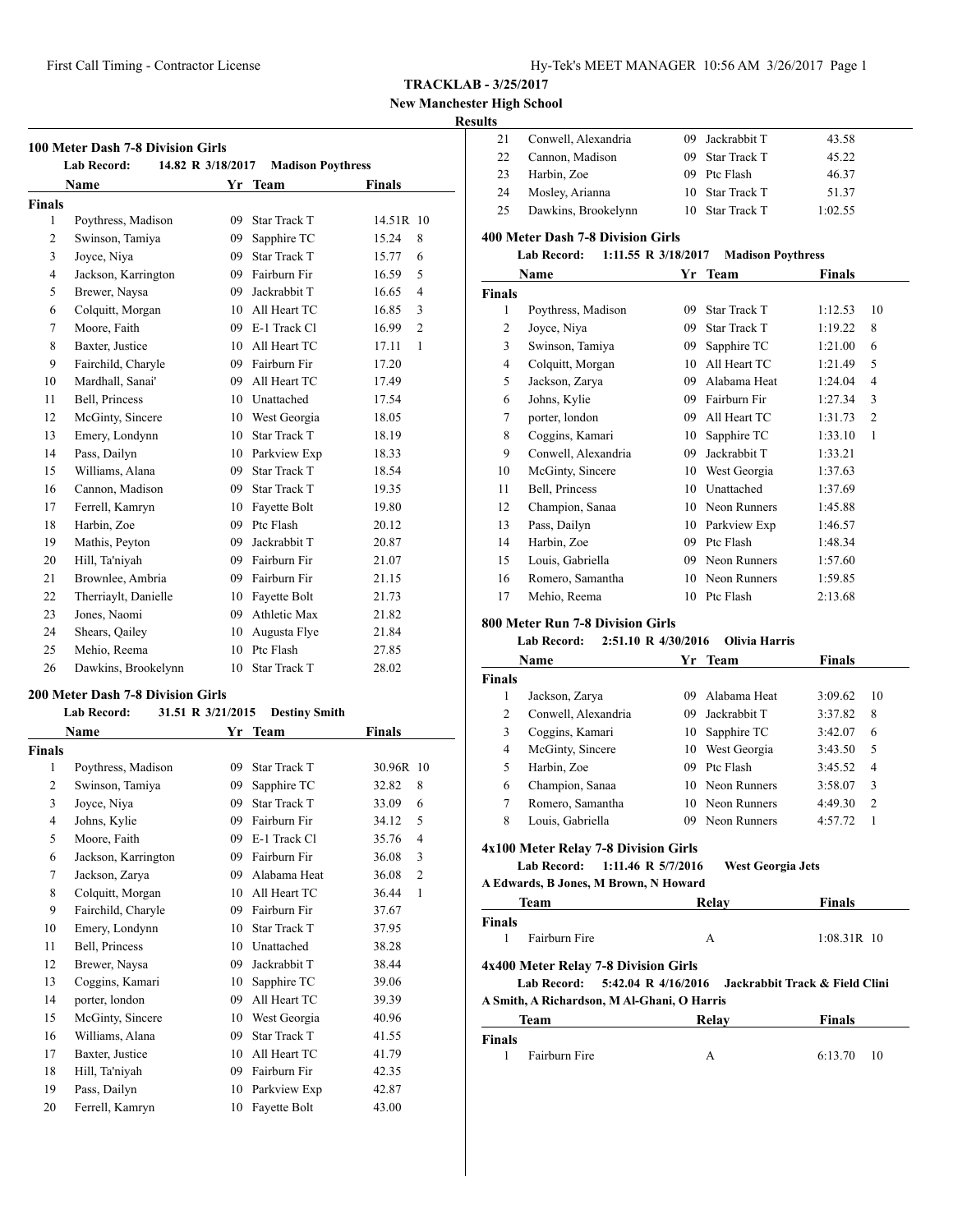**New Manchester High School**

### **Results**

| <b>Long Jump 7-8 Division Girls</b><br>Lab Record: 11-02.50 R 5/7/2016<br><b>Madison Poythress</b> |                      |    |                     |              |                |  |
|----------------------------------------------------------------------------------------------------|----------------------|----|---------------------|--------------|----------------|--|
|                                                                                                    | <b>Name</b>          | Yr | <b>Team</b>         | Finals       |                |  |
| Finals                                                                                             |                      |    |                     |              |                |  |
| 1                                                                                                  | Poythress, Madison   | 09 | <b>Star Track T</b> | 12-00.00R 10 |                |  |
| $\overline{2}$                                                                                     | Bell, Princess       | 10 | Unattached          | 10-01.50     | 8              |  |
| 3                                                                                                  | Fairchild, Charyle   | 09 | Fairburn Fir        | $9 - 06.50$  | 6              |  |
| $\overline{4}$                                                                                     | Moore, Faith         | 09 | E-1 Track Cl        | $9 - 02.00$  | 5              |  |
| 5                                                                                                  | McGinty, Sincere     | 10 | West Georgia        | 8-08.00      | $\overline{4}$ |  |
| 6                                                                                                  | Baxter, Justice      | 10 | All Heart TC        | 8-02.50      | 3              |  |
| 7                                                                                                  | Joyce, Niya          | 09 | Star Track T        | 8-01.00      | $\overline{c}$ |  |
| 8                                                                                                  | Pass, Dailyn         | 10 | Parkview Exp        | 7-10.50      | 1              |  |
| 9                                                                                                  | Swinson, Tamiya      | 09 | Sapphire TC         | $7 - 10.00$  |                |  |
| 10                                                                                                 | Mardhall, Sanai'     | 09 | All Heart TC        | 7-04.50      |                |  |
| 11                                                                                                 | porter, london       | 09 | All Heart TC        | 7-03.00      |                |  |
| 12                                                                                                 | Coggins, Kamari      | 10 | Sapphire TC         | $6 - 01.00$  |                |  |
| 13                                                                                                 | Therriaylt, Danielle | 10 | Fayette Bolt        | 5-01.50      |                |  |
| 14                                                                                                 | Ferrell, Kamryn      | 10 | Fayette Bolt        | 4-10.00      |                |  |
| 15                                                                                                 | Shears, Qailey       | 10 | Augusta Flye        | 4-09.00      |                |  |
| 16                                                                                                 | Mehio, Reema         | 10 | Ptc Flash           | $3 - 01.00$  |                |  |
| 17                                                                                                 | Mosley, Arianna      | 10 | <b>Star Track T</b> | $2 - 00.00$  |                |  |
| $---$                                                                                              | Williams, Alana      | 09 | <b>Star Track T</b> | <b>FOUL</b>  |                |  |

#### **Shot Put 7-8 Division Girls**

|               | <b>Lab Record:</b> | 17-09 R 4/16/2016 | <b>Payton Keeling</b> |               |               |
|---------------|--------------------|-------------------|-----------------------|---------------|---------------|
|               | Name               | Yr                | Team                  | <b>Finals</b> |               |
| <b>Finals</b> |                    |                   |                       |               |               |
| 1             | Brewer, Naysa      | 09                | Jackrabbit T          | 13-03.50      | 10            |
| 2             | Cannon, Madison    | 09                | <b>Star Track T</b>   | 12-05.00      | 8             |
| 3             | Mathis, Peyton     | 09                | Jackrabbit T          | $10-02.00$    | 6             |
| 4             | Jones, Naomi       | 09                | Athletic Max          | $9 - 05.00$   | .5            |
| 5             | Shears, Qailey     | 10                | Augusta Flye          | 8-03.50       | 4             |
| 6             | Champion, Sanaa    |                   | 10 Neon Runners       | $6 - 00.50$   | 3             |
|               | Romero, Samantha   | 10                | Neon Runners          | 3-07.50       | $\mathcal{D}$ |

# **Javelin Throw 300g 7-8 Division Girls**

|        | o<br><b>Lab Record:</b> | 52-05 R 5/7/2016 | <b>Payton Keeling</b> |               |                |
|--------|-------------------------|------------------|-----------------------|---------------|----------------|
|        | Name                    |                  | Yr Team               | <b>Finals</b> |                |
| Finals |                         |                  |                       |               |                |
| 1      | Colquitt, Morgan        | 10               | All Heart TC          | 28-01         | 10             |
| 2      | Cannon, Madison         | 09               | <b>Star Track T</b>   | $25-06$       | 8              |
| 3      | Bell, Princess          | 10               | Unattached            | $23-06$       | 6              |
| 4      | Williams, Alana         | 09               | <b>Star Track T</b>   | 19-05         | 5              |
| 5      | Romero, Samantha        | 10               | Neon Runners          | 19-01         | $\overline{4}$ |
| 6      | Emery, Londynn          | 10               | <b>Star Track T</b>   | 18-07         | 3              |
| 7      | Mathis, Peyton          | 09               | Jackrabbit T          | $17-04$       | $\overline{2}$ |
| 8      | Baxter, Justice         | 10               | All Heart TC          | 16-02         | 1              |
| 9      | Shears, Qailey          | 10               | Augusta Flye          | 15-09         |                |
| 10     | Champion, Sanaa         | 10               | Neon Runners          | 13-09         |                |
| 11     | Dawkins, Brookelynn     | 10               | <b>Star Track T</b>   | $9 - 05$      |                |
|        | Mardhall, Sanai'        | 09               | All Heart TC          | <b>FOUL</b>   |                |
|        |                         |                  |                       |               |                |

| 100 Meter Dash 9-10 Division Girls |                                         |    |                       |        |                |  |
|------------------------------------|-----------------------------------------|----|-----------------------|--------|----------------|--|
|                                    | <b>Lab Record:</b><br>13.56 R 4/16/2016 |    | <b>Ronniah Wright</b> |        |                |  |
|                                    | Name                                    | Yr | <b>Team</b>           | Finals |                |  |
| <b>Finals</b>                      |                                         |    |                       |        |                |  |
| 1                                  | Gullatte, Taylor                        | 07 | Fayette Bolt          | 14.61  | 10             |  |
| $\mathfrak{2}$                     | Guy, Dallas                             | 07 | Jackrabbit T          | 14.76  | 8              |  |
| 3                                  | Williamson, Gabriel                     | 07 | Lightning Sp          | 14.81  | 6              |  |
| 4                                  | Floyd, Yolanda                          | 07 | Boys And Gir          | 15.21  | 5              |  |
| 5                                  | Balfour, Trinity                        | 08 | Sapphire TC           | 15.28  | $\overline{4}$ |  |
| 6                                  | Copeland, Kaliya                        | 07 | Lightning Sp          | 15.66  | 3              |  |
| 7                                  | Holmes, Zhai                            | 07 | <b>Star Track T</b>   | 15.72  | $\overline{c}$ |  |
| 8                                  | Edwards, Avia                           |    | 08 West Georgia       | 15.78  | 1              |  |
| 9                                  | Newton, T'Yonn                          | 08 | Atomic Agili          | 15.80  |                |  |
| 10                                 | Moore, India                            | 07 | E-1 Track C1          | 15.97  |                |  |
| 11                                 | Copeland, Kenna                         | 07 | Unattached            | 16.29  |                |  |
| 12                                 | Dobbs, Hailey                           | 07 | Parkview Exp          | 16.38  |                |  |
| 13                                 | Carwell, Nneka                          | 08 | Atlanta Spar          | 16.39  |                |  |
| 14                                 | Grant, Tyler                            | 08 | Sapphire TC           | 16.54  |                |  |
| 15                                 | Conwell, Quinn                          | 08 | Jackrabbit T          | 16.54  |                |  |
| 16                                 | Magbagbeola, Arianna                    | 07 | Jackrabbit T          | 16.83  |                |  |
| 17                                 | Alexander, Angelyna                     |    | 07 Fayette Bolt       | 16.91  |                |  |
| 18                                 | Means, Marielle                         | 08 | <b>Star Track T</b>   | 16.95  |                |  |
| 19                                 | Fergerson, Jaya                         |    | 08 Fairburn Fir       | 17.04  |                |  |
| 20                                 | Johnson, Dalilah                        |    | 08 Fayette Bolt       | 17.31  |                |  |
| 21                                 | Ford, Madison                           |    | 08 Lightning Sp       | 17.34  |                |  |
| 22                                 | Mahone, Keyana                          |    | 08 West Georgia       | 17.44  |                |  |
| 23                                 | Thomas, Bailey                          |    | 07 Fayette Bolt       | 17.97  |                |  |
| 24                                 | McMullin, Anh                           |    | 07 Parkview Exp       | 18.07  |                |  |
| 25                                 | Thigpen, Nora                           |    | 08 Parkview Exp       | 18.44  |                |  |
| 26                                 | Farmer, Janiyah                         |    | 07 Fayette Bolt       | 18.48  |                |  |
| 27                                 | Kirubel, Hosaena                        |    | 07 Parkview Exp       | 18.57  |                |  |
| 28                                 | Dennis, Gallare                         |    | 08 Jackrabbit T       | 18.74  |                |  |
| 29                                 | Staples, Nefertari                      |    | 07 Fairburn Fir       | 20.06  |                |  |
| 30                                 | Hightower, Lanyia                       |    | 08 Fayette Bolt       | 20.17  |                |  |
| 31                                 | Shears, Qeyah                           | 08 | Augusta Flye          | 20.45  |                |  |
| 32                                 | Herring, Arden                          | 08 | Ptc Flash             | 20.79  |                |  |
| 33                                 | Hines, Madison                          | 07 | Fayette Bolt          | 20.90  |                |  |

#### **200 Meter Dash 9-10 Division Girls**

| <b>Lab Record:</b> | 28.44 R 5/7/2016 | <b>Ronniah Wright</b> |
|--------------------|------------------|-----------------------|
|                    |                  |                       |

|               | Name                | Yr | <b>Team</b>  | Finals |                |
|---------------|---------------------|----|--------------|--------|----------------|
| <b>Finals</b> |                     |    |              |        |                |
| 1             | Daly, Cristal       | 07 | Drive Phase, | 30.72  | 10             |
| 2             | Harrison, Nia       | 07 | Jackrabbit T | 31.04  | 8              |
| 3             | Williamson, Gabriel | 07 | Lightning Sp | 31.19  | 6              |
| 4             | Guy, Dallas         | 07 | Jackrabbit T | 31.41  | 5              |
| 5             | Gullatte, Taylor    | 07 | Fayette Bolt | 31.47  | 4              |
| 6             | Floyd, Yolanda      | 07 | Boys And Gir | 32.46  | 3              |
| 7             | Holmes, Zhai        | 07 | Star Track T | 32.64  | $\overline{c}$ |
| 8             | Balfour, Trinity    | 08 | Sapphire TC  | 33.17  | 1              |
| 9             | Troutman, Raegan    | 07 | Fayette Bolt | 33.22  |                |
| 10            | Bowick, Jaya        | 08 | Exchange Zon | 33.35  |                |
| 11            | Copeland, Kaliya    | 07 | Lightning Sp | 33.80  |                |
| 12            | Edwards, Avia       | 08 | West Georgia | 33.97  |                |
| 13            | Copeland, Kenna     | 07 | Unattached   | 34.07  |                |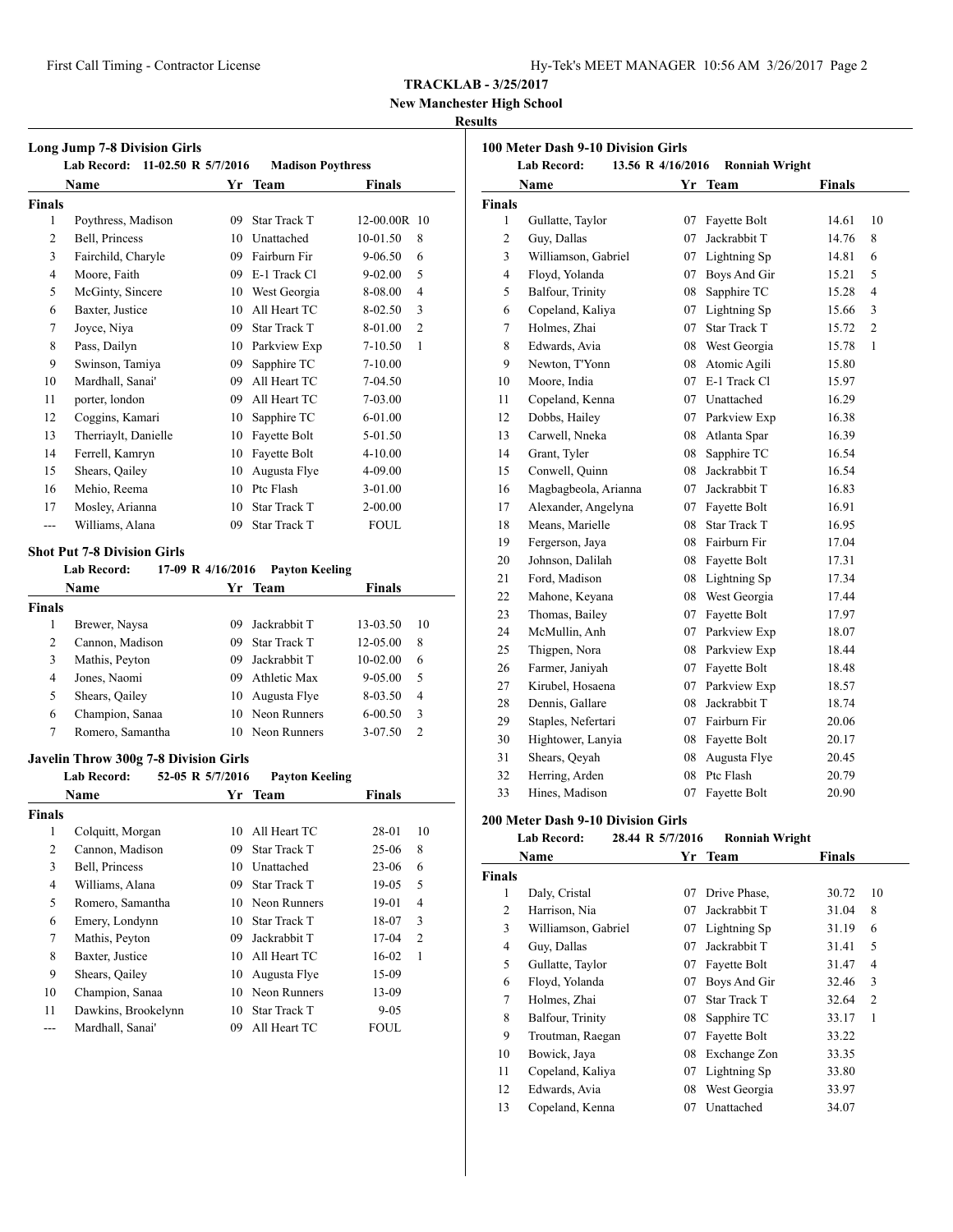# **New Manchester High School**

#### **Results**

|    | Finals  (200 Meter Dash 9-10 Division Girls) |    |                     |        |  |  |  |
|----|----------------------------------------------|----|---------------------|--------|--|--|--|
|    | <b>Name</b>                                  | Yr | <b>Team</b>         | Finals |  |  |  |
| 14 | Carwell, Nneka                               | 08 | Atlanta Spar        | 34.17  |  |  |  |
| 15 | Conwell, Quinn                               | 08 | Jackrabbit T        | 34.22  |  |  |  |
| 16 | Newton, T'Yonn                               | 08 | Atomic Agili        | 34.56  |  |  |  |
| 17 | Means, Marielle                              | 08 | <b>Star Track T</b> | 34.63  |  |  |  |
| 18 | Dobbs, Hailey                                | 07 | Parkview Exp        | 35.24  |  |  |  |
| 19 | Ferrell, Kiahla                              | 08 | Fayette Bolt        | 35.66  |  |  |  |
| 20 | Magbagbeola, Arianna                         | 07 | Jackrabbit T        | 36.23  |  |  |  |
| 21 | Marcus, Kamryn                               | 07 | Fayette Bolt        | 36.30  |  |  |  |
| 22 | Malone, Empress                              | 07 | Fayette Bolt        | 36.69  |  |  |  |
| 23 | Smith, Britain                               | 08 | Fairburn Fir        | 36.98  |  |  |  |
| 24 | Ford, Madison                                | 08 | Lightning Sp        | 37.75  |  |  |  |
| 25 | Thigpen, Nora                                | 08 | Parkview Exp        | 38.58  |  |  |  |
| 26 | Thomas, Bailey                               | 07 | Fayette Bolt        | 39.09  |  |  |  |
| 27 | Warren, Ma'Saiaya                            | 08 | Jackrabbit T        | 39.15  |  |  |  |
| 28 | Johnson, Dalilah                             | 08 | Fayette Bolt        | 39.56  |  |  |  |
| 29 | Mahone, Keyana                               | 08 | West Georgia        | 39.57  |  |  |  |
| 30 | McMullin, Anh                                | 07 | Parkview Exp        | 40.79  |  |  |  |
| 31 | Sands, Mariah                                | 08 | Fairburn Fir        | 41.38  |  |  |  |
| 32 | Kirubel, Hosaena                             | 07 | Parkview Exp        | 41.59  |  |  |  |
| 33 | Dennis, Gallare                              | 08 | Jackrabbit T        | 43.32  |  |  |  |
| 34 | Staples, Nefertari                           | 07 | Fairburn Fir        | 43.65  |  |  |  |
|    |                                              |    |                     |        |  |  |  |

#### **400 Meter Dash 9-10 Division Girls**

| <b>Lab Record:</b>  |    | <b>Naia Carter</b> |                    |                |
|---------------------|----|--------------------|--------------------|----------------|
| Name                | Yr | <b>Team</b>        | Finals             |                |
| <b>Finals</b>       |    |                    |                    |                |
| Harrison, Nia       | 07 | Jackrabbit T       | 1:10.85            | 10             |
| McElroy, Deja       | 07 | Team Blackou       | 1:12.05            | 8              |
| Daly, Cristal       | 07 | Drive Phase,       | 1:13.96            | 6              |
| Floyd, Yolanda      | 07 | Boys And Gir       | 1:14.21            | 5              |
| Moore, India        | 07 | E-1 Track Cl       | 1:14.95            | $\overline{4}$ |
| Bowick, Jaya        | 08 | Exchange Zon       | 1:15.45            | 3              |
| Guy, Dallas         | 07 | Jackrabbit T       | 1:16.31            | $\overline{c}$ |
| Troutman, Raegan    | 07 | Fayette Bolt       | 1:16.46            | 1              |
| Curtis, Kamoree     | 07 | Jackrabbit T       | 1:16.63            |                |
| McDaniel, Sanaya    | 08 | Jackrabbit T       | 1:16.95            |                |
| Dobbs, Hailey       | 07 | Parkview Exp       | 1:18.16            |                |
| Williamson, Gabriel | 07 | Lightning Sp       | 1:18.76            |                |
| Copeland, Kenna     | 07 | Unattached         | 1:18.93            |                |
| Smith, Alana        | 07 | Atlanta Trac       | 1:18.94            |                |
| Ferrell, Kiahla     | 08 | Fayette Bolt       | 1:19.80            |                |
| Richardson, Alivia  | 08 | AtL ZooM Ath       | 1:20.52            |                |
| McMullin, Anh       | 07 | Parkview Exp       | 1:22.17            |                |
| Duck, Alivia        | 08 | AtL ZooM Ath       | 1:22.83            |                |
| Chestnut, Raya      | 08 | Boys And Gir       | 1:22.98            |                |
| Carwell, Nneka      | 08 | Atlanta Spar       | 1:23.79            |                |
| Conwell, Quinn      | 08 | Jackrabbit T       | 1:24.06            |                |
| Copeland, Kaliya    | 07 | Lightning Sp       | 1:24.32            |                |
| Balfour, Trinity    | 08 | Sapphire TC        | 1:24.71            |                |
| Marcus, Kamryn      | 07 | Fayette Bolt       | 1:24.90            |                |
| Edwards, Avia       | 08 | West Georgia       | 1:26.34            |                |
| Warren, Ma'Saiaya   | 08 | Jackrabbit T       | 1:26.72            |                |
| Malone, Empress     | 07 | Fayette Bolt       | 1:29.03            |                |
| Alexander, Angelyna | 07 | Fayette Bolt       | 1:30.20            |                |
|                     |    |                    | 1:03.95 R 5/7/2016 |                |

| 29 | Thigpen, Nora     |    | 08 Parkview Exp | 1:31.74 |
|----|-------------------|----|-----------------|---------|
| 30 | Kirubel, Hosaena  |    | 07 Parkview Exp | 1:35.47 |
| 31 | Dennis, Gallare   |    | 08 Jackrabbit T | 1:37.03 |
| 32 | Mahone, Keyana    |    | 08 West Georgia | 1:38.03 |
| 33 | Hightower, Lanyia |    | 08 Fayette Bolt | 1:40.39 |
| 34 | Herring, Arden    | 08 | Ptc Flash       | 1:51.35 |
|    |                   |    |                 |         |

#### **800 Meter Run 9-10 Division Girls**

| <b>Lab Record:</b> | 2:35.73 R 5/7/2016 | <b>Kenvah Conner</b> |
|--------------------|--------------------|----------------------|
|--------------------|--------------------|----------------------|

| Name          |                    | Yr | Team         | <b>Finals</b> |    |
|---------------|--------------------|----|--------------|---------------|----|
| <b>Finals</b> |                    |    |              |               |    |
| 1             | Adams, Cortney     | 07 | Fairburn Fir | 2:54.04       | 10 |
| 2             | Bowick, Jaya       | 08 | Exchange Zon | 2:56.63       | 8  |
| 3             | Curtis, Kamoree    | 07 | Jackrabbit T | 3:01.41       | 6  |
| 4             | McElroy, Deja      | 07 | Team Blackou | 3:02.75       | 5  |
| 5             | Smith, Alana       | 07 | Atlanta Trac | 3:06.46       | 4  |
| 6             | Chestnut, Raya     | 08 | Boys And Gir | 3:07.60       | 3  |
| 7             | Richardson, Alivia | 08 | AtL ZooM Ath | 3:08.66       | 2  |
| 8             | McDaniel, Sanaya   | 08 | Jackrabbit T | 3:10.30       | 1  |
| 9             | Grant, Tyler       | 08 | Sapphire TC  | 3:11.60       |    |
| 10            | Thomas, Arianna    | 07 | Jackrabbit T | 3:18.51       |    |
| 11            | Warren, Ma'Saiaya  | 08 | Jackrabbit T | 3:18.78       |    |
| 12            | White, Adisa       | 08 | Fairburn Fir | 3:22.07       |    |
| 13            | Duck, Alivia       | 08 | AtL ZooM Ath | 3:27.91       |    |
| 14            | Collins, Sydney    | 08 | Fairburn Fir | 3:39.62       |    |

#### **1500 Meter Run 9-10 Division Girls**

#### **Lab Record: 5:26.99 R 5/7/2016 Tyler Lowe**

| Name          |                 |     | Yr Team      | <b>Finals</b> |    |  |
|---------------|-----------------|-----|--------------|---------------|----|--|
| <b>Finals</b> |                 |     |              |               |    |  |
|               | Curtis, Kamoree | 07  | Jackrabbit T | 6:06.16       | 10 |  |
| 2             | Chestnut, Raya  | 08  | Boys And Gir | 6:19.32       | 8  |  |
| 3             | Thomas, Arianna | 07  | Jackrabbit T | 6:54.54       | 6  |  |
| 4             | White, Adisa    | 08. | Fairburn Fir | 7:04.53       | -5 |  |
| 5             | Collins, Sydney | 08  | Fairburn Fir | 7:19.78       | 4  |  |
| 6             | Saniatan, Cayla |     | Neon Runners | 7:25.60       | 3  |  |

#### **4x100 Meter Relay 9-10 Division Girls**

#### **Lab Record: 56.25 R 5/7/2016 Drive Phase, Inc.**

**B Olive, G Johnson, M Gardner, K Conner**

| Team                 | Relay | <b>Finals</b>              |
|----------------------|-------|----------------------------|
|                      |       |                            |
| <b>Fayette Bolts</b> | А     | 1:05.29<br>$\overline{10}$ |
| Fairburn Fire        | А     | 1:09.13<br>- 8             |
| Parkview Exp         | А     | 1:11.94<br>- 6             |
| <b>Fayette Bolts</b> | в     | 1:12.01                    |
|                      |       |                            |

#### **4x400 Meter Relay 9-10 Division Girls**

**Lab Record: 4:46.27 R 5/7/2016 Drive Phase, Inc.**

#### **K Conner, M Hatcher, R Davis, G Johnson**

| Team         |                       | Relav | <b>Finals</b>     |
|--------------|-----------------------|-------|-------------------|
| Finals       |                       |       |                   |
|              | Jackrabbit Track Club | А     | $5:12.54$ 10      |
| 2            | <b>Fayette Bolts</b>  | А     | $5:45.33$ 8       |
| $\mathbf{R}$ | Fairburn Fire         | А     | $5:55.72 \quad 6$ |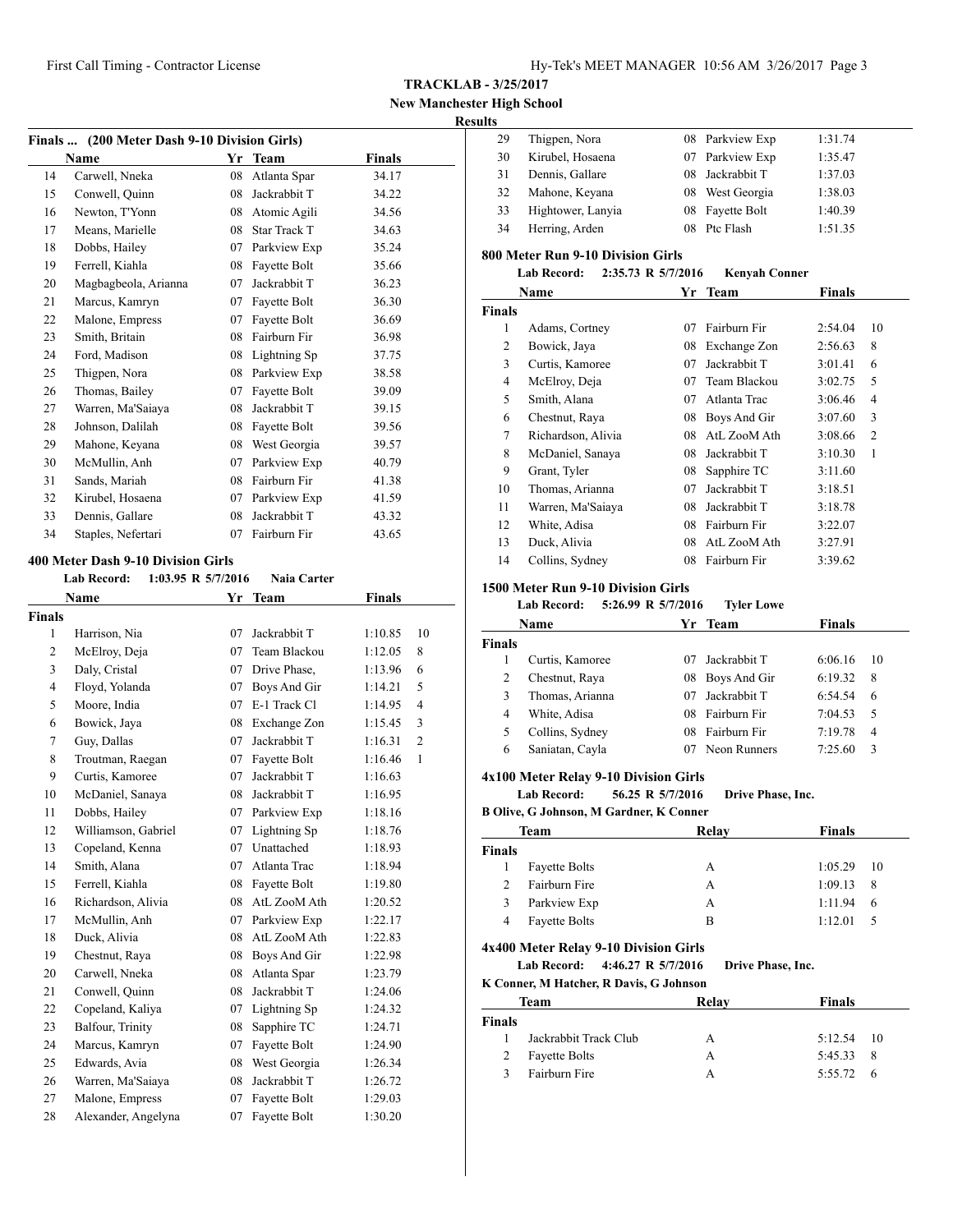**New Manchester High School**

# **Results**

|                | <b>Lab Record:</b>                                          | 3-10 R 4/30/2016 | <b>Tori Sadler</b>           |                    |     |
|----------------|-------------------------------------------------------------|------------------|------------------------------|--------------------|-----|
|                | <b>Name</b>                                                 |                  | Yr Team                      | <b>Finals</b>      |     |
| <b>Finals</b>  |                                                             |                  |                              |                    |     |
| $\mathbf{1}$   | Newton, T'Yonn                                              |                  | 08 Atomic Agili              | $3 - 02.00$        | 10  |
|                | <b>Long Jump 9-10 Division Girls</b>                        |                  |                              |                    |     |
|                | Lab Record: 14-01.25 R 5/7/2016                             |                  | Ryan McFadden                |                    |     |
|                | Name                                                        | Yr               | Team                         | Finals             |     |
| <b>Finals</b>  |                                                             |                  |                              |                    |     |
| 1              | Daly, Cristal                                               | 07               | Drive Phase,                 | 13-04.00           | 10  |
| 2              | McElroy, Deja                                               | 07               | Team Blackou                 | 11-10.00           | 8   |
| 3              | Holmes, Zhai                                                | 07               | <b>Star Track T</b>          | 11-07.00           | 6   |
| $\overline{4}$ | Harrison, Nia                                               |                  | 07 Jackrabbit T              | 11-05.00           | 4.5 |
| 4              | Gullatte, Taylor                                            |                  | 07 Fayette Bolt              | 11-05.00           | 4.5 |
| 6              | Balfour, Trinity                                            |                  | 08 Sapphire TC               | 11-00.00           | 3   |
| 7              | Newton, T'Yonn                                              |                  | 08 Atomic Agili              | 10-06.50           | 2   |
| 8              | Grant, Tyler                                                | 08               | Sapphire TC                  | 9-03.00            | 1   |
| 9              | Dobbs, Hailey                                               | 07               | Parkview Exp                 | 9-01.50            |     |
| 10             | Shears, Qeyah                                               | 08               | Augusta Flye                 | 9-00.00            |     |
| 11             | Means, Marielle                                             | 08               | <b>Star Track T</b>          | 8-11.00            |     |
| 12             | Magbagbeola, Arianna                                        | 07               | Jackrabbit T                 | 8-08.00            |     |
| 13             | Moore, India                                                |                  | 07 E-1 Track Cl              | 8-05.00            |     |
| 14             | McMullin, Anh                                               |                  | 07 Parkview Exp              | 8-03.00            |     |
| 15             | Williamson, Gabriel                                         |                  | 07 Lightning Sp              | 8-02.00            |     |
| 16             | Thigpen, Nora                                               |                  | 08 Parkview Exp              | 7-07.00            |     |
| 17             | Kirubel, Hosaena                                            |                  | 07 Parkview Exp              | 7-06.50            |     |
| 18             | Richardson, Alivia                                          |                  | 08 AtL ZooM Ath              | 7-04.00            |     |
| 19             | Herring, Arden                                              |                  | 08 Ptc Flash                 | $6 - 00.00$        |     |
| 20             | Johnson, Dalilah                                            | 08               | Fayette Bolt                 | 5-09.00            |     |
| 21             | Duck, Alivia                                                | 08               | AtL ZooM Ath                 | 5-06.00            |     |
|                | <b>Shot Put 9-10 Division Girls</b>                         |                  |                              |                    |     |
|                | Lab Record: 21-10.50 R 5/7/2016                             |                  | <b>Tashya Johnson</b>        |                    |     |
|                | Name                                                        | Yr               | <b>Team</b>                  | <b>Finals</b>      |     |
| <b>Finals</b>  |                                                             |                  |                              |                    |     |
| 1              | Copeland, Kaliya                                            | 07               | Lightning Sp                 | 20-09.50           | 10  |
| 2              | Ferrell, Kiahla                                             | 08               | Fayette Bolt                 | 13-02.00           | 8   |
| 3              | Hines, Madison                                              | 07               | Fayette Bolt                 | 12-05.00           | 5.5 |
| 3              | Hightower, Lanyia                                           |                  | 08 Fayette Bolt              | 12-05.00           | 5.5 |
| 5              | Shears, Qeyah                                               | 08               | Augusta Flye                 | 9-09.00            | 4   |
| 6              | Saniatan, Cayla                                             | 07               | Neon Runners                 | 9-04.00            | 3   |
|                |                                                             |                  |                              |                    |     |
|                | Javelin Throw 300g 9-10 Division Girls<br>58-00 R 4/11/2015 |                  |                              |                    |     |
|                | Lab Record:                                                 |                  | Maya Brummer                 |                    |     |
|                | Name                                                        |                  | Yr Team                      | Finals             |     |
| Finals         |                                                             |                  |                              |                    |     |
| 1              | Saniatan, Cayla                                             | 07               | Neon Runners                 | 26-03              | 10  |
| 2              | Shears, Qeyah                                               | 08               | Augusta Flye                 | 26-00              | 8   |
|                | 100 Meter Dash 11-12 Division Girls                         |                  |                              |                    |     |
|                | 12.93 R 3/4/2017<br><b>Lab Record:</b>                      |                  | <b>Faith Evans</b>           |                    |     |
|                |                                                             |                  |                              |                    |     |
|                | Name                                                        |                  | Yr Team                      | <b>Finals</b>      |     |
| Finals         |                                                             |                  |                              |                    |     |
| 1<br>2         | Harris, Sydney<br>Hodge, Adaejah                            | 05<br>06         | Jackrabbit T<br>E-1 Track Cl | 12.90R 10<br>13.06 | 8   |

| 3              | Baxter, Jordyn           | 05 | All Heart TC        | 13.11 | 6              |
|----------------|--------------------------|----|---------------------|-------|----------------|
| $\overline{4}$ | Campbell, Morgan         | 05 | E-1 Track Cl        | 13.29 | 5              |
| 5              | Chatham, Ajanae          | 05 | Fayette Bolt        | 13.30 | 4              |
| 6              | Campbell, Madison        | 05 | Lightning Sp        | 13.31 | 3              |
| 7              | Jones, Evet              | 05 | Jackrabbit T        | 13.37 | $\overline{c}$ |
| 8              | Chestnut, Shawna         | 05 | Boys And Gir        | 13.39 | 1              |
| 9              | Parker, Jaimoni          | 05 | Blue Lightni        | 13.73 |                |
| 10             | Olive, Bobbi             | 06 | Fayette Bolt        | 13.81 |                |
| 11             | Barkley, Amari           | 05 | Fayette Bolt        | 13.85 |                |
| 12             | Sangster, Jaydah         | 05 | E-1 Track Cl        | 13.91 |                |
| 13             | Whatley, Kaliyah         | 05 | Fayette Bolt        | 13.96 |                |
| 14             | Lofton, Shani            | 06 | Boys And Gir        | 14.11 |                |
| 15             | Atwater, Kayla           | 05 | E-1 Track Cl        | 14.34 |                |
| 16             | Walker, Kendra           | 05 | Sapphire TC         | 14.36 |                |
| 17             | Copeland, Kirah          | 06 | Unattached          | 14.43 |                |
| 18             | Battle, Jayla            |    | 05 E-1 Track Cl     | 14.47 |                |
| 19             | Jennings, Morgan         | 06 | Sapphire TC         | 14.65 |                |
| 20             | Brown, Mia               | 06 | Fairburn Fir        | 14.67 |                |
| 21             | Foreman, Destinee        | 05 | West Georgia        | 14.69 |                |
| 22             | Ramsey, Jasmine          | 06 | E-1 Track Cl        | 15.03 |                |
| 23             | Rucker, Zoe              | 06 | Fayette Bolt        | 15.04 |                |
| 24             | Jones, Pfada             | 05 | Fayette Bolt        | 15.10 |                |
| 25             | Joseph, Caila            |    | 06 Boys And Gir     | 15.13 |                |
| 26             | Afolayan, Jazmine        | 05 | Boys And Gir        | 15.16 |                |
| 27             | Blackmon, Kaylin         | 06 | <b>Star Track T</b> | 15.40 |                |
| 28             | Golightly, Skyy          | 06 | <b>Star Track T</b> | 15.96 |                |
| 29             | Conwell, Hailey          | 06 | Jackrabbit T        | 16.25 |                |
| 30             | Locke, Chassidy          | 06 | Iron Spikes         | 16.50 |                |
| 31             | Wiggins, Amari           | 06 | Fairburn Fir        | 16.60 |                |
| 32             | Saunders, Tori           | 06 | Parkview Exp        | 16.62 |                |
| 33             | Sears, Annabelle (Annie) | 05 | Parkview Exp        | 17.02 |                |
| 34             | Stevens, Gabriel         | 05 | Fayette Bolt        | 17.11 |                |
| 35             | Ward, Shai               | 06 | Fairburn Fir        | 17.63 |                |
| 36             | Carlton, Makenna         | 05 | Parkview Exp        | 17.78 |                |
| 37             | Baker, Olaleye           | 05 | Parkview Exp        | 18.00 |                |
| 38             | Mills, Skylar            | 06 | Fayette Bolt        | 18.44 |                |
| 39             | Gier, Kira               | 05 | Fairburn Fir        | 20.89 |                |
| 40             | Brownlee, Rayna          | 06 | Fairburn Fir        | 21.01 |                |
|                |                          |    |                     |       |                |

# **200 Meter Dash 11-12 Division Girls**

# **Lab Record: 26.60 R 3/4/2017 Faith Evans**

| Name          |                  | Yr | <b>Team</b>  | <b>Finals</b> |                |
|---------------|------------------|----|--------------|---------------|----------------|
| <b>Finals</b> |                  |    |              |               |                |
| 1             | Hodge, Adaejah   | 06 | E-1 Track Cl | 27.16         | 10             |
| 2             | Wright, Ron-niah | 06 | Sapphire TC  | 27.39         | 8              |
| 3             | Baxter, Jordyn   | 05 | All Heart TC | 27.55         | 6              |
| 4             | Jones, Evet      | 05 | Jackrabbit T | 27.61         | 5              |
| 5             | Campbell, Morgan | 05 | E-1 Track Cl | 27.62         | 4              |
| 6             | Chestnut, Shawna | 05 | Boys And Gir | 28.02         | 3              |
| 7             | Olive, Bobbi     | 06 | Fayette Bolt | 28.68         | $\overline{c}$ |
| 8             | Parker, Jaimoni  | 05 | Blue Lightni | 28.73         | 1              |
| 9             | Moore, Ariel     | 05 | E-1 Track Cl | 29.11         |                |
| 10            | Sanford, Amaya   | 05 | Sapphire TC  | 29.55         |                |
| 11            | Barkley, Amari   | 05 | Fayette Bolt | 29.77         |                |
| 12            | Copeland, Kirah  | 06 | Unattached   | 29.91         |                |
| 13            | Atwater, Kayla   | 05 | E-1 Track Cl | 30.14         |                |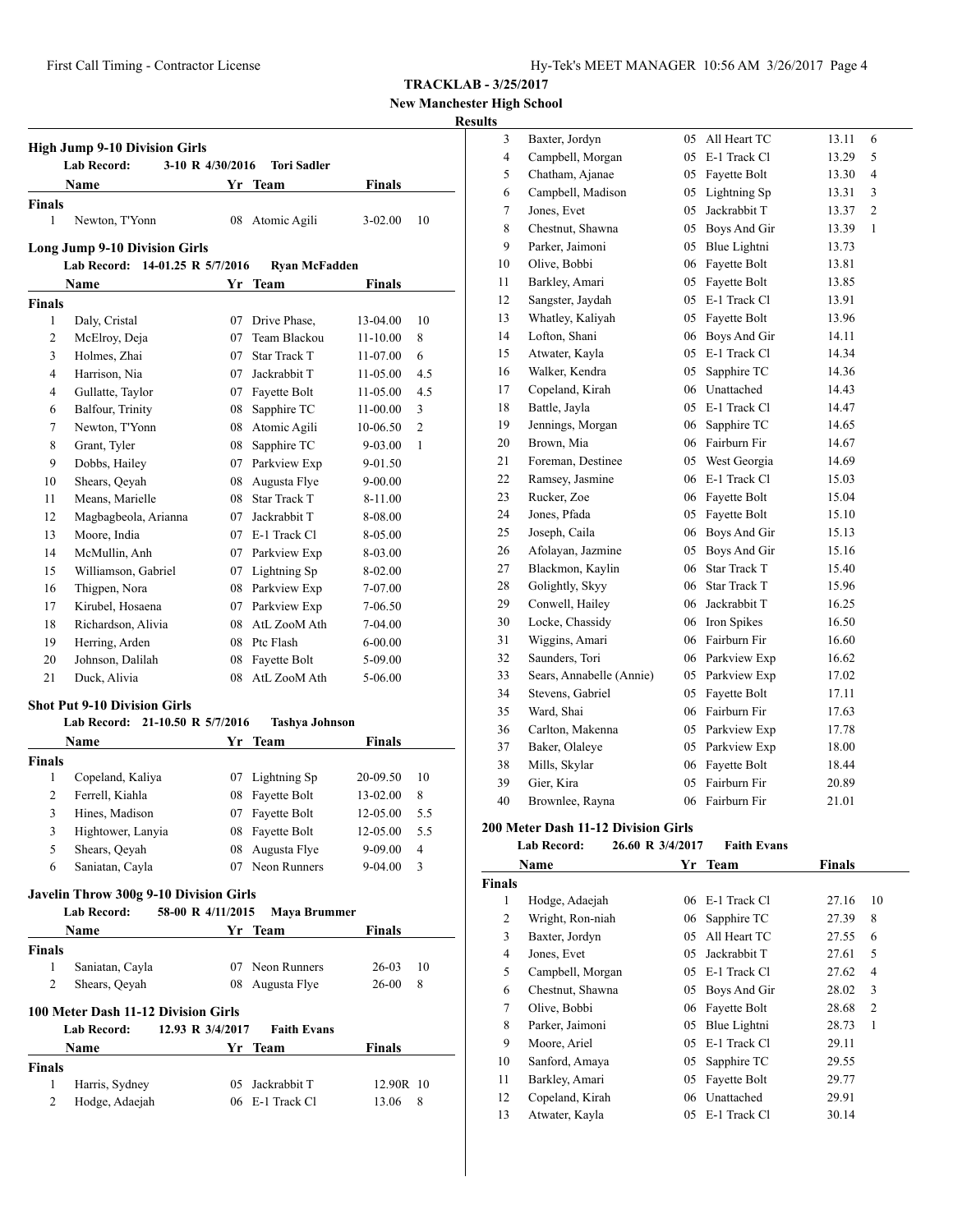**TRACKLAB - 3/25/2017**

#### **New Manchester High School Results**

| Finals  (200 Meter Dash 11-12 Division Girls) |                          |    |                 |               |  |  |
|-----------------------------------------------|--------------------------|----|-----------------|---------------|--|--|
|                                               | <b>Name</b>              | Yr | <b>Team</b>     | <b>Finals</b> |  |  |
| 14                                            | Whatley, Kaliyah         | 05 | Fayette Bolt    | 30.17         |  |  |
| 15                                            | Lofton, Shani            |    | 06 Boys And Gir | 30.32         |  |  |
| 16                                            | Walker, Kendra           | 05 | Sapphire TC     | 30.39         |  |  |
| 17                                            | Battle, Jayla            | 05 | E-1 Track Cl    | 30.48         |  |  |
| 18                                            | Robinson, Averi          |    | 05 AtL ZooM Ath | 30.52         |  |  |
| 19                                            | Farmer, Kennedy          |    | 05 AtL ZooM Ath | 30.62         |  |  |
| 20                                            | Foreman, Destinee        |    | 05 West Georgia | 30.64         |  |  |
| 21                                            | Blacknall, Chloe         |    | 06 E-1 Track Cl | 30.73         |  |  |
| 22                                            | Ramsey, Jasmine          |    | 06 E-1 Track Cl | 30.86         |  |  |
| 23                                            | Stegall, Camahri         | 06 | Fairburn Fir    | 31.04         |  |  |
| 24                                            | Johnson, Genesis         |    | 06 Unattached   | 31.11         |  |  |
| 25                                            | Jackson, M               |    | 06 Fairburn Fir | 31.23         |  |  |
| 26                                            | Afolayan, Jazmine        |    | 05 Boys And Gir | 31.26         |  |  |
| 27                                            | Jennings, Morgan         | 06 | Sapphire TC     | 31.40         |  |  |
| 28                                            | Brown, Mia               |    | 06 Fairburn Fir | 31.94         |  |  |
| 29                                            | Joseph, Caila            | 06 | Boys And Gir    | 32.20         |  |  |
| 30                                            | Jones, Taushay           |    | 05 Fayette Bolt | 32.25         |  |  |
| 31                                            | Johnson, Destinee        | 05 | Fairburn Fir    | 32.60         |  |  |
| 32                                            | Golightly, Skyy          |    | 06 Star Track T | 33.65         |  |  |
| 33                                            | Carter, Jaleigh          |    | 06 Fayette Bolt | 33.97         |  |  |
| 34                                            | Conwell, Hailey          | 06 | Jackrabbit T    | 34.03         |  |  |
| 35                                            | Wiggins, Amari           |    | 06 Fairburn Fir | 34.91         |  |  |
| 36                                            | Saunders, Tori           |    | 06 Parkview Exp | 35.29         |  |  |
| 37                                            | Rucker, Zoe              | 06 | Fayette Bolt    | 36.12         |  |  |
| 38                                            | Locke, Chassidy          | 06 | Iron Spikes     | 36.56         |  |  |
| 39                                            | Sears, Annabelle (Annie) |    | 05 Parkview Exp | 36.82         |  |  |
| 40                                            | Therriault, Madeline     | 06 | Fayette Bolt    | 37.33         |  |  |
| 41                                            | Ward, Shai               |    | 06 Fairburn Fir | 40.29         |  |  |
| 42                                            | Carlton, Makenna         |    | 05 Parkview Exp | 41.00         |  |  |
| 43                                            | Baker, Olaleye           | 05 | Parkview Exp    | 41.68         |  |  |

#### **400 Meter Dash 11-12 Division Girls**

|                | <b>Lab Record:</b><br>$1:00.02$ R $3/19/2016$ |    | <b>Mallory Hodge</b> |         |                |
|----------------|-----------------------------------------------|----|----------------------|---------|----------------|
|                | Name                                          |    | Yr Team              | Finals  |                |
| <b>Finals</b>  |                                               |    |                      |         |                |
| 1              | Harris, Sydney                                | 05 | Jackrabbit T         | 1:01.04 | 10             |
| $\overline{2}$ | Campbell, Madison                             | 05 | Lightning Sp         | 1:03.61 | 8              |
| 3              | Conner, Kenyah                                | 06 | Unattached           | 1:04.07 | 6              |
| 4              | Jones, Evet                                   | 05 | Jackrabbit T         | 1:04.35 | 5              |
| 5              | Wright, Ron-niah                              | 06 | Sapphire TC          | 1:04.37 | 4              |
| 6              | Stargell, Kayleigh                            | 06 | <b>Full Throttl</b>  | 1:05.01 | 3              |
| 7              | Brown, Morgan                                 | 05 | Sapphire TC          | 1:05.71 | $\overline{c}$ |
| 8              | Baxter, Jordyn                                | 05 | All Heart TC         | 1:05.80 | 1              |
| 9              | Parker, Jaimoni                               | 05 | Blue Lightni         | 1:06.42 |                |
| 10             | Lowe, Tyler                                   | 06 | Celerity Tra         | 1:06.68 |                |
| 11             | Sangster, Jaydah                              | 05 | E-1 Track Cl         | 1:07.48 |                |
| 12             | Bray, Jordon                                  | 06 | Athletic Max         | 1:07.77 |                |
| 13             | Wright, Kirsten                               | 05 | Jackrabbit T         | 1:07.91 |                |
| 14             | Chestnut, Shawna                              | 05 | Boys And Gir         | 1:09.54 |                |
| 15             | Hines, Mya                                    | 05 | Jackrabbit T         | 1:09.92 |                |
| 16             | Copeland, Kirah                               | 06 | Unattached           | 1:10.54 |                |
| 17             | Foreman, Destinee                             | 05 | West Georgia         | 1:10.55 |                |
| 18             | Robinson, Averi                               | 05 | AtL ZooM Ath         | 1:11.33 |                |
| 19             | Johnson, Genesis                              | 06 | Unattached           | 1:11.45 |                |

| 20 | Stegall, Camahri     | 06 | Fairburn Fir        | 1:12.11 |
|----|----------------------|----|---------------------|---------|
| 21 | Blacknall, Chloe     | 06 | E-1 Track Cl        | 1:12.38 |
| 22 | Lofton, Shani        | 06 | Boys And Gir        | 1:13.22 |
| 23 | Henry, Sarah         | 06 | Jackrabbit T        | 1:13.25 |
| 24 | Blackmon, Kaylin     | 06 | <b>Star Track T</b> | 1:13.36 |
| 25 | Stancil, Alex        | 06 | Jackrabbit T        | 1:13.67 |
| 26 | Martin, Mallory      | 06 | E-1 Track Cl        | 1:14.27 |
| 27 | Harrison, Jordyn     | 06 | Jackrabbit T        | 1:14.32 |
| 28 | Merritt, Virginia    | 05 | Fayette Bolt        | 1:14.53 |
| 29 | Hardaway, Mariah     | 05 | Jackrabbit T        | 1:15.70 |
| 30 | Hart, Amari          | 06 | Jackrabbit T        | 1:16.46 |
| 31 | Jones, Taushay       | 05 | Fayette Bolt        | 1:16.83 |
| 32 | Grant, Taya          | 05 | Sapphire TC         | 1:16.84 |
| 33 | Golightly, Skyy      | 06 | <b>Star Track T</b> | 1:17.78 |
| 34 | Adams, Kyla          | 06 | Fayette Bolt        | 1:19.48 |
| 35 | Raymond, Karrington  | 06 | Iron Spikes         | 1:19.62 |
| 36 | Monroe, McKenzie     | 06 | Star Track T        | 1:19.94 |
| 37 | Joseph, Caila        | 06 | Boys And Gir        | 1:21.68 |
| 38 | Carter, Jaleigh      | 06 | Fayette Bolt        | 1:21.71 |
| 39 | Therriault, Madeline | 06 | Fayette Bolt        | 1:22.70 |
| 40 | Saunders, Tori       | 06 | Parkview Exp        | 1:26.21 |
| 41 | Baker, Olaleye       | 05 | Parkview Exp        | 1:27.70 |
| 42 | Clark, Makaiah       | 05 | Iron Spikes         | 1:27.86 |
| 43 | Carlton, Makenna     | 05 | Parkview Exp        | 1:37.83 |

# **800 Meter Run 11-12 Division Girls**

#### **Lab Record: 2:30.79 R 5/7/2016 Isis Grant**

|                | Name              | Yr | <b>Team</b>         | <b>Finals</b> |                |
|----------------|-------------------|----|---------------------|---------------|----------------|
| <b>Finals</b>  |                   |    |                     |               |                |
| 1              | Grant, Isis       | 05 | Fayette Bolt        | 2:31.74       | 10             |
| $\overline{c}$ | Conner, Kenyah    | 06 | Unattached          | 2:32.43       | 8              |
| 3              | Bray, Jordon      | 06 | Athletic Max        | 2:33.47       | 6              |
| $\overline{4}$ | Augmon, Sydney    | 05 | Jackrabbit T        | 2:36.76       | 5              |
| 5              | Brown, Shari      | 06 | <b>Star Track T</b> | 2:44.43       | 4              |
| 6              | Wright, Kirsten   | 05 | Jackrabbit T        | 2:44.51       | 3              |
| 7              | Lowe, Tyler       | 06 | Celerity Tra        | 2:45.86       | $\overline{2}$ |
| 8              | Campbell, Madison | 05 | Lightning Sp        | 2:46.22       | 1              |
| 9              | Brown, Morgan     | 05 | Sapphire TC         | 2:47.50       |                |
| 10             | Hines, Mya        | 05 | Jackrabbit T        | 2:47.51       |                |
| 11             | Martin, Mallory   | 06 | E-1 Track Cl        | 2:47.63       |                |
| 12             | Robinson, Averi   | 05 | AtL ZooM Ath        | 2:54.79       |                |
| 13             | Hardaway, Mariah  | 05 | Jackrabbit T        | 2:54.91       |                |
| 14             | Henry, Sarah      | 06 | Jackrabbit T        | 2:56.60       |                |
| 15             | Merritt, Virginia | 05 | Fayette Bolt        | 3:01.02       |                |
| 16             | Grant, Taya       | 05 | Sapphire TC         | 3:01.13       |                |
| 17             | Monroe, McKenzie  | 06 | <b>Star Track T</b> | 3:05.02       |                |
| 18             | Hampton, Jasmine  | 05 | Unattached          | 3:06.09       |                |
| 19             | Moore, Elise      | 05 | E-1 Track C1        | 3:08.18       |                |
| 20             | Harrison, Jordyn  | 06 | Jackrabbit T        | 3:08.24       |                |
| 21             | Hart, Amari       | 06 | Jackrabbit T        | 3:10.26       |                |
| 22             | Edwards, Makaylah | 06 | Athletic Max        | 3:12.40       |                |
| 23             | Stancil, Alex     | 06 | Jackrabbit T        | 3:14.94       |                |
| 24             | Baker, Olaleye    | 05 | Parkview Exp        | 3:40.05       |                |
| 25             | Walden, Olivia    | 06 | Fayette Bolt        | 4:03.31       |                |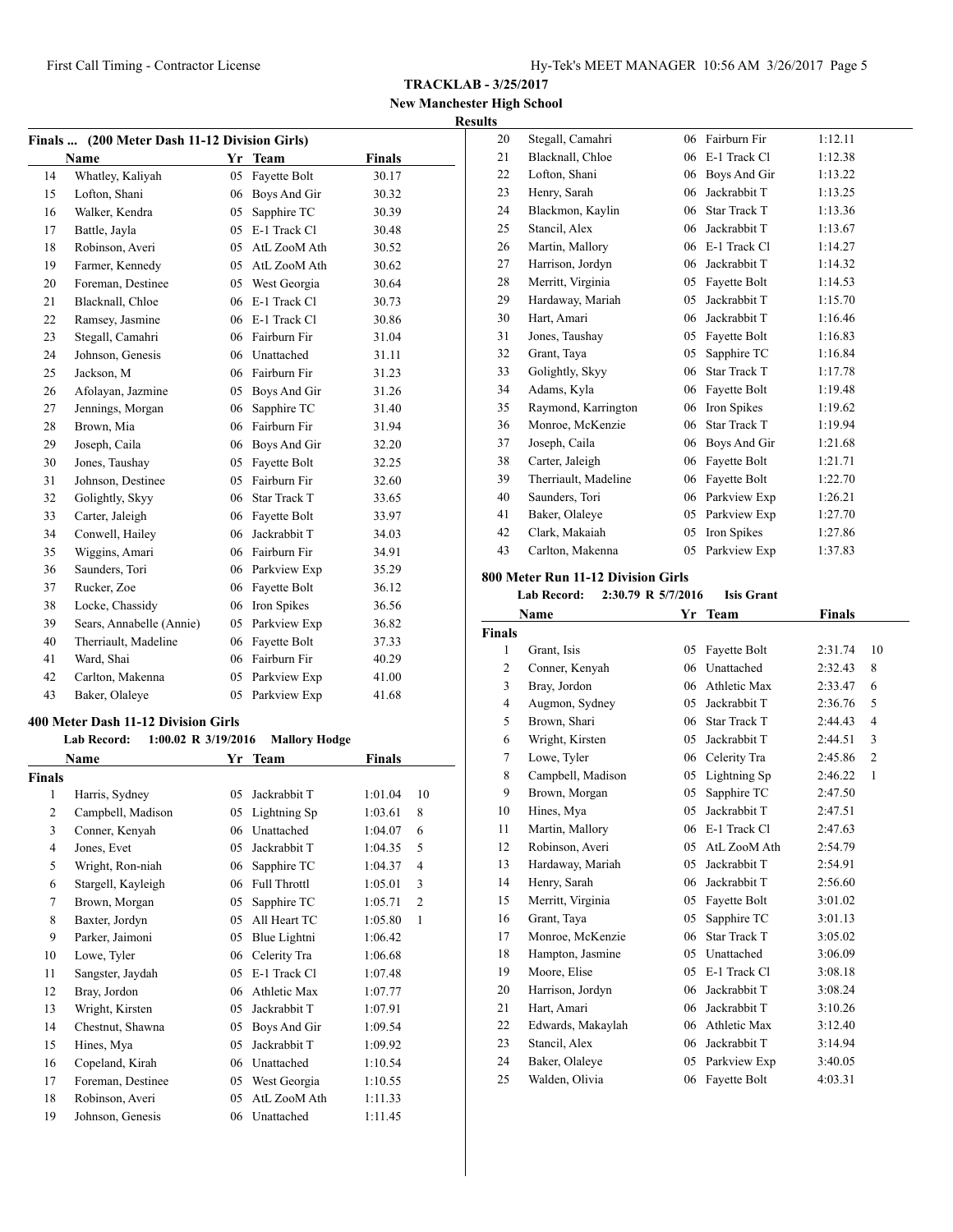# **New Manchester High School**

 $\overline{\phantom{a}}$ 

# **Results**

|                    | Name                                                  |                    | Yr Team                | <b>Finals</b> |                |
|--------------------|-------------------------------------------------------|--------------------|------------------------|---------------|----------------|
| <b>Finals</b>      |                                                       |                    |                        |               |                |
| 1                  | Grant, Isis                                           |                    | 05 Fayette Bolt        | 5:12.75R 10   |                |
| 2                  | Augmon, Sydney                                        |                    | 05 Jackrabbit T        | 5:13.41R 8    |                |
| 3                  | Junig, Noelle                                         |                    | 05 Unattached          | 5:22.50       | 6              |
| 4                  | Brown, Shari                                          |                    | 06 Star Track T        | 5:35.72       | 5              |
| 5                  | Lowe, Tyler                                           |                    | 06 Celerity Tra        | 5:50.31       | 4              |
| 6                  | Sandle, Trinity                                       |                    | 05 Neon Runners        | 6:06.41       | 3              |
| 7                  | Sanford, Amaya                                        |                    | 05 Sapphire TC         | 6:08.54       | $\overline{2}$ |
| 8                  | Moore, Elise                                          |                    | 05 E-1 Track Cl        | 6:14.64       | 1              |
| 9                  | Edwards, Makaylah                                     |                    | 06 Athletic Max        | 6:40.60       |                |
| 10                 | Vevang, Veronica                                      |                    | 05 Blue Lightni        | 6:50.83       |                |
| 11                 | Stancil, Alex                                         | 06                 | Jackrabbit T           | 7:02.59       |                |
| 12                 | Walden, Olivia                                        |                    | 06 Fayette Bolt        | 8:29.32       |                |
|                    | <b>3000 Meter Run 11-12 Division Girls</b>            |                    |                        |               |                |
|                    | Lab Record: 12:02.60 R 4/30/2016                      |                    | <b>Yesenia Gomez</b>   |               |                |
|                    | <b>Name</b>                                           |                    | Yr Team                | <b>Finals</b> |                |
| <b>Finals</b>      |                                                       |                    |                        |               |                |
| 1                  | Brown, Shari                                          |                    | 06 Star Track T        | 14:38.34      | 10             |
| 2                  | Vevang, Veronica                                      |                    | 05 Blue Lightni        | 15:39.59      | 8              |
|                    | 80 Meter Hurdles 11-12 Division Girls                 |                    |                        |               |                |
|                    | <b>Lab Record:</b>                                    | 13.70 R 3/5/2016   | <b>Nacari Williams</b> |               |                |
|                    | Name                                                  |                    | Yr Team                | Finals        |                |
| <b>Finals</b>      |                                                       |                    |                        |               |                |
| 1                  | Hampton, Jasmine                                      |                    | 05 Unattached          | 14.72         | 10             |
| 2                  | Chatham, Ajanae                                       |                    | 05 Fayette Bolt        | 14.86         | 8              |
| 3                  | Wright, Ron-niah                                      |                    | 06 Sapphire TC         | 15.17         | 6              |
| 4                  | Farmer, Kennedy                                       |                    | 05 AtL ZooM Ath        | 16.27         | 5              |
| 5                  | Stargell, Kayleigh                                    |                    | 06 Full Throttl        | 16.32         | 4              |
| 6                  | Johnson, Genesis                                      |                    | 06 Unattached          | 16.39         | 3              |
| 7                  | Brown, Morgan                                         |                    | 05 Sapphire TC         | 17.29         | 2              |
| 8                  | Sandle, Trinity                                       |                    | 05 Neon Runners        | 18.14         | 1              |
| 9                  | Jennings, Morgan                                      |                    | 06 Sapphire TC         | 18.51         |                |
|                    |                                                       |                    |                        |               |                |
|                    | 4x100 Meter Relay 11-12 Division Girls<br>Lab Record: | 54.01 R 5/7/2016   | Drive Phase, Inc.      |               |                |
|                    | A Chatham, A Barkley, D Johnson, T Williams           |                    |                        |               |                |
|                    | Team                                                  |                    | Relay                  | <b>Finals</b> |                |
| <b>Finals</b>      |                                                       |                    |                        |               |                |
| 1                  | <b>Fayette Bolts</b>                                  |                    | А                      | 52.67R 10     |                |
| 2                  | E-1 Track Club                                        |                    | A                      | 53.02R 8      |                |
| 3                  | E-1 Track Club                                        |                    | B                      | 58.93         | 6              |
| 4                  | <b>Fayette Bolts</b>                                  |                    | B                      | 58.98         | 5              |
| 5                  | Fairburn Fire                                         |                    | А                      | 59.29         | 4              |
| 6                  | Parkview Exp                                          |                    | А                      | 1:09.43       | 3              |
|                    |                                                       |                    |                        |               |                |
|                    | 4x400 Meter Relay 11-12 Division Girls                |                    |                        |               |                |
|                    | <b>Lab Record:</b>                                    | 4:28.79 R 5/7/2016 | Drive Phase, Inc.      |               |                |
|                    | G Grissom, I Grant, S Bohles, T Williams              |                    |                        |               |                |
|                    |                                                       |                    | Relay                  | <b>Finals</b> |                |
|                    | Team                                                  |                    |                        |               |                |
| <b>Finals</b><br>1 | E-1 Track Club                                        |                    | А                      | 4:31.00       | 10             |

| lts      |                                         |    |                                    |                      |    |
|----------|-----------------------------------------|----|------------------------------------|----------------------|----|
| 2        | Jackrabbit Track Club                   |    | А                                  | 4:32.63              | 8  |
| 3        | Sapphire TC                             |    | А                                  | 4:49.20              | 6  |
| 4        | E-1 Track Club                          |    | B                                  | 5:09.34              | 5  |
| 5        | Fairburn Fire                           |    | A                                  | 5:13.19              | 4  |
| 6        | <b>Fayette Bolts</b>                    |    | B                                  | 5:32.94              | 3  |
| 7        | Parkview Exp                            |    | A                                  | 6:33.24              | 2  |
|          | High Jump 11-12 Division Girls          |    |                                    |                      |    |
|          | <b>Lab Record:</b><br>4-06 R 3/5/2016   |    | Santana Spearman                   |                      |    |
|          | Name                                    | Yr | <b>Team</b>                        | Finals               |    |
| Finals   |                                         |    |                                    |                      |    |
| 1        | Hampton, Jasmine                        | 05 | Unattached                         | 4-04.00              | 10 |
|          |                                         |    |                                    |                      |    |
|          | <b>Long Jump 11-12 Division Girls</b>   |    |                                    |                      |    |
|          | <b>Lab Record:</b><br>16-09 R 4/16/2016 |    | <b>Niakoe Burks</b>                |                      |    |
|          | Name                                    | Yr | Team                               | Finals               |    |
| Finals   |                                         |    |                                    |                      |    |
| 1        | Harris, Sydney                          | 05 | Jackrabbit T<br>05 E-1 Track Cl    | 15-06.00             | 10 |
| 2        | Campbell, Morgan                        |    |                                    | 15-02.00             | 8  |
| 3        | Battle, Jayla                           |    | 05 E-1 Track Cl                    | 14-03.50             | 6  |
| 4        | Chatham, Ajanae                         |    | 05 Fayette Bolt                    | 14-02.00             | 5  |
| 5        | Hines, Mya                              |    | 05 Jackrabbit T                    | 13-08.00             | 4  |
| 6        | Grant, Isis                             |    | 05 Fayette Bolt                    | 13-05.50             | 3  |
| 7        | Hampton, Jasmine                        |    | 05 Unattached                      | 13-02.00             | 2  |
| 8        | Campbell, Madison                       | 05 | Lightning Sp                       | 12-11.00             | 1  |
| 9        | Hardaway, Mariah                        | 05 | Jackrabbit T                       | 12-09.00             |    |
| 10       | Blacknall, Chloe                        |    | 06 E-1 Track Cl<br>05 E-1 Track Cl | 12-00.00             |    |
| 11       | Moore, Ariel                            |    |                                    | 11-10.00             |    |
| 12<br>13 | Jennings, Morgan<br>Farmer, Kennedy     |    | 06 Sapphire TC<br>05 AtL ZooM Ath  | 11-08.00             |    |
| 14       | Locke, Chassidy                         |    | 06 Iron Spikes                     | 11-05.50<br>11-05.00 |    |
| 15       | Chestnut, Shawna                        |    | 05 Boys And Gir                    |                      |    |
| 16       | Raymond, Karrington                     |    | 06 Iron Spikes                     | 11-00.00<br>10-10.00 |    |
| 17       | Monroe, McKenzie                        |    | 06 Star Track T                    | 10-09.00             |    |
| 18       | Hart, Amari                             |    | 06 Jackrabbit T                    | 10-07.00             |    |
| 19       | Patel, Elina                            |    | 05 Lyndon Acade                    | 10-03.00             |    |
| 19       | Moore, Elise                            |    | 05 E-1 Track Cl                    | 10-03.00             |    |
| 19       | Whatley, Kaliyah                        | 05 | Fayette Bolt                       | 10-03.00             |    |
| 22       | Sears, Annabelle (Annie)                | 05 | Parkview Exp                       | 9-07.00              |    |
| 23       | Stevens, Gabriel                        | 05 | Fayette Bolt                       | 9-02.00              |    |
| 24       | Jones, Taushay                          | 05 | Fayette Bolt                       | 6-09.50              |    |
| ---      | Carlton, Makenna                        | 05 | Parkview Exp                       | FOUL                 |    |
| ---      | Clark, Makaiah                          | 05 | Iron Spikes                        | <b>FOUL</b>          |    |
| ---      | Bass, Cadence                           | 05 | Lyndon Acade                       | <b>FOUL</b>          |    |
| ---      | Walden, Olivia                          | 06 | Fayette Bolt                       | FOUL                 |    |
| ---      | Strakes, Kyra                           | 05 | Lyndon Acade                       | FOUL                 |    |
| ---      | Mayo, Anna                              | 06 | Lyndon Acade                       | FOUL                 |    |
|          |                                         |    |                                    |                      |    |
|          | <b>Shot Put 11-12 Division Girls</b>    |    |                                    |                      |    |

#### **Lab Record: 35-01 R 3/18/2017 Kameryn Hannon**

| Name   |                       | Yr Team         | <b>Finals</b> |     |  |
|--------|-----------------------|-----------------|---------------|-----|--|
| Finals |                       |                 |               |     |  |
|        | Hannon, Kameryn       | 05 Lightning Sp | 34-04.00      | -10 |  |
|        | Hampton, Jasmine      | 05 Unattached   | 27-07.00      | -8  |  |
| 3      | Battle, Jayla         | 05 E-1 Track Cl | 27-00.00      | 6   |  |
| 4      | Akintayo, Christianne | 05 Jackrabbit T | $25-02.00$    |     |  |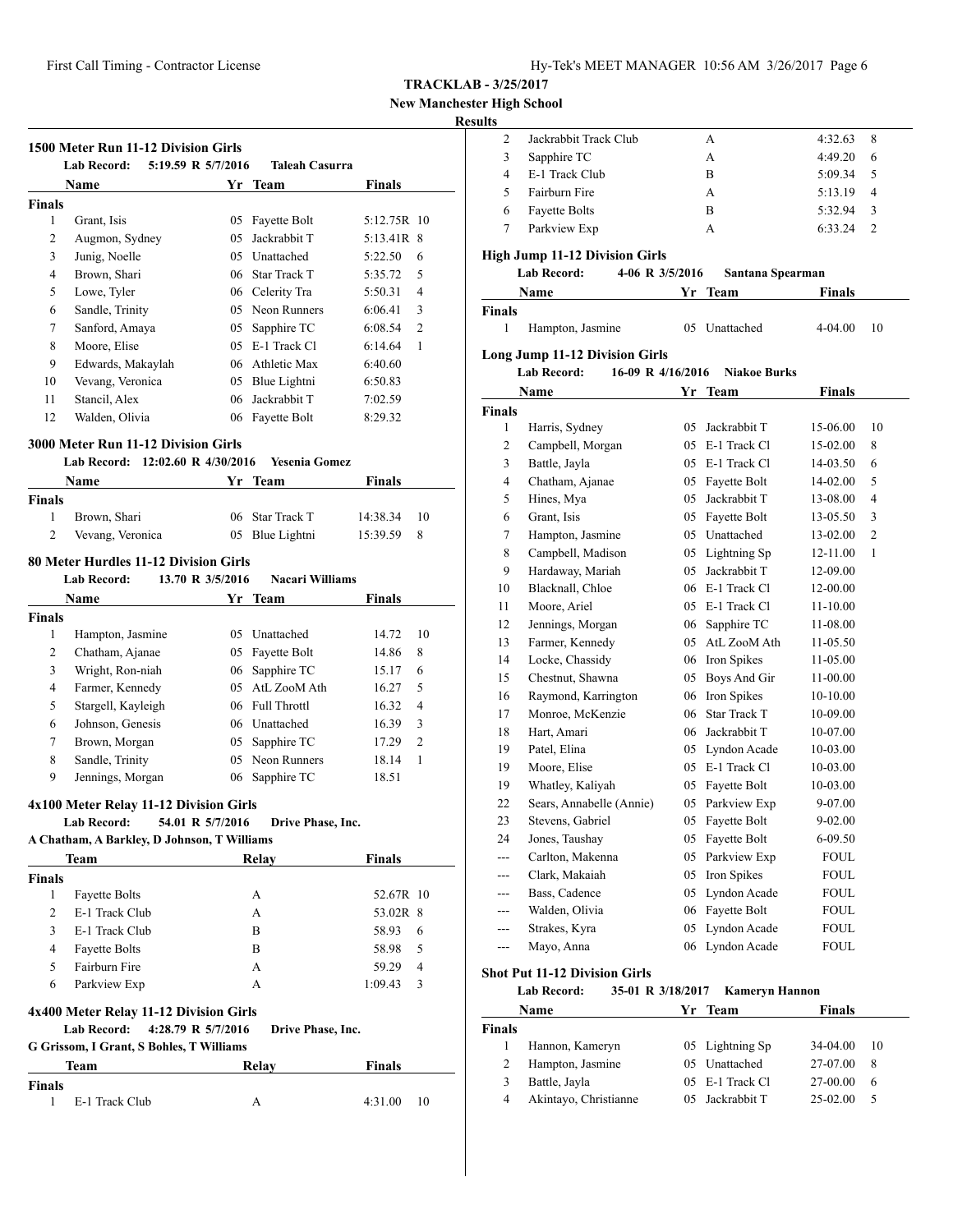**TRACKLAB - 3/25/2017**

**New Manchester High School**

#### **Results**

|    | Finals  (Shot Put 11-12 Division Girls) |     |                 |               |     |  |  |  |  |
|----|-----------------------------------------|-----|-----------------|---------------|-----|--|--|--|--|
|    | Name                                    |     | Yr Team         | <b>Finals</b> |     |  |  |  |  |
| 5  | Gier, Kira                              | 05. | Fairburn Fir    | 20-10.00      | 3.5 |  |  |  |  |
| 5  | Aldridge, Reigha                        | 05. | Jackrabbit T    | 20-10.00      | 3.5 |  |  |  |  |
| 7  | Therriault, Madeline                    | 06  | Fayette Bolt    | 20-05.00      | 2   |  |  |  |  |
| 8  | Adams, Kyla                             | 06  | Fayette Bolt    | 19-05.00      | 1   |  |  |  |  |
| 9  | Brownlee, Rayna                         |     | 06 Fairburn Fir | 18-10.00      |     |  |  |  |  |
| 10 | Strakes, Kyra                           |     | 05 Lyndon Acade | 15-10.00      |     |  |  |  |  |
| 11 | Bass, Cadence                           | 05  | Lyndon Acade    | 15-08.00      |     |  |  |  |  |
| 12 | Barnum, Kamayah                         | 06  | Jackrabbit T    | 15-00.00      |     |  |  |  |  |
| 13 | Mills, Skylar                           | 06  | Fayette Bolt    | 14-00.00      |     |  |  |  |  |
| 13 | Mayo, Anna                              |     | 06 Lyndon Acade | 14-00.00      |     |  |  |  |  |

#### **Discus Throw 1.0 kg 11-12 Division Girls**

#### **Lab Record: 74-09 R 3/4/2017 Kameryn Hannon**

| <b>Name</b>   |                       | Yr Team         | <b>Finals</b> |    |
|---------------|-----------------------|-----------------|---------------|----|
| <b>Finals</b> |                       |                 |               |    |
|               | Hannon, Kameryn       | 05 Lightning Sp | 75-08R 10     |    |
|               | Clark, Makaiah        | 05 Iron Spikes  | $42 - 03$     | 8  |
| 3             | Akintayo, Christianne | 05 Jackrabbit T | $33-01$       | 6  |
| 4             | Mayo, Anna            | 06 Lyndon Acade | 21-09         | -5 |

# **Javelin Throw 300g 11-12 Division Girls**

#### **Lab Record: 129-06 R 3/4/2017 Jasmine Hampton**

|        | <b>Name</b>           |     | Yr Team         | <b>Finals</b> |     |
|--------|-----------------------|-----|-----------------|---------------|-----|
| Finals |                       |     |                 |               |     |
| 1      | Hampton, Jasmine      | 05  | Unattached      | 110-06        | 10  |
| 2      | Battle, Jayla         |     | 05 E-1 Track Cl | 97-02         | 8   |
| 3      | Akintayo, Christianne | 05. | Jackrabbit T    | $50-03$       | 6   |
| 4      | Monroe, McKenzie      |     | 06 Star Track T | $47 - 00$     | 5   |
| 5      | Mayo, Anna            |     | 06 Lyndon Acade | $42 - 06$     | 4   |
| 6      | Conwell, Hailey       |     | 06 Jackrabbit T | $42 - 00$     | 2.5 |
| 6      | Barnum, Kamayah       |     | 06 Jackrabbit T | $42 - 00$     | 2.5 |
| 8      | Raymond, Karrington   |     | 06 Iron Spikes  | $39-05$       | 1   |
| 9      | Aldridge, Reigha      | 05. | Jackrabbit T    | $36-04$       |     |
| 9      | Bass, Cadence         |     | 05 Lyndon Acade | 36-04         |     |
| 11     | Strakes, Kyra         |     | 05 Lyndon Acade | $32 - 02$     |     |

#### **100 Meter Dash 13-14 Division Girls**

#### **Lab Record: 12.39 R 3/19/2016 Trinity Flagler**

|               | Name             |    | Yr Team             | <b>Finals</b> |  |
|---------------|------------------|----|---------------------|---------------|--|
| <b>Finals</b> |                  |    |                     |               |  |
| 1             | Rossum, Trinity  | 03 | AtL ZooM Ath        | 11.93R 10     |  |
| 2             | Hester, DaeNitra | 03 | Atlanta Spar        | 12.38R 8      |  |
| 3             | Fuller, Tamiia   | 03 | Jackrabbit T        | 12.52<br>6    |  |
| 4             | Wilson, Nia      | 04 | Jackrabbit T        | 5<br>12.71    |  |
| 5             | Alston, Jireh    | 03 | Atlanta Spar        | 13.25<br>4    |  |
| 6             | Lee, Kalaya      | 03 | Cobb Pal            | 3<br>13.31    |  |
| 7             | Smith, Ashaih    | 03 | AtL ZooM Ath        | 2<br>13.55    |  |
| 8             | Smith, Danielle  | 03 | <b>Star Track T</b> | 1<br>13.61    |  |
| 9             | Earle, Sherena   | 03 | Blue Lightni        | 13.65         |  |
| 10            | Lee, Kamiya      | 03 | Cobb Pal            | 13.76         |  |
| 11            | Hughes, Morgan   | 03 | Jackrabbit T        | 13.77         |  |
| 12            | Lofton, Brooke   | 03 | Boys And Gir        | 13.85         |  |
| 13            | Williams, Anaya  | 04 | Drive Phase,        | 13.88         |  |
| 14            | Hypolite, Saige  | 04 | Una Unattach        | 13.98         |  |

| 15 | McGinty, Micah         | 04 | West Georgia    | 14.13 |
|----|------------------------|----|-----------------|-------|
| 16 | Franklin, Lyric        | 03 | AtL ZooM Ath    | 14.17 |
| 17 | Brown-Villain, Jackson | 04 | Jackrabbit T    | 14.44 |
| 18 | Carr, Jani             | 03 | Parkview Exp    | 14.69 |
| 19 | Day, Chloe             |    | 04 Parkview Exp | 15.15 |
| 20 | Selvie, Chelsea        | 04 | Jackrabbit T    | 15.46 |
| 21 | Brown, Zoe             |    | 04 Parkview Exp | 15.52 |
| 22 | Schultz, Olivia        | 03 | Parkview Exp    | 15.83 |
| 23 | Mahone, Tori           | 03 | Parkview Exp    | 15.91 |
| 24 | Tiegreen, Reilly       | 03 | Parkview Exp    | 15.97 |
| 25 | Tyson, Tamryn          | 04 | E-1 Track Cl    | 16.07 |
| 26 | Clark, Victoria        |    | 03 Iron Spikes  | 16.22 |
| 27 | Daniel, Abby           | 04 | Ptc Flash       | 16.36 |
| 28 | Dale, Anastasia        | 04 | Ptc Flash       | 18.49 |

#### **200 Meter Dash 13-14 Division Girls**

#### **Lab Record: 25.21 R 4/18/2015 Trinity Flagler**

|                | Name                    | Yr | Team                | <b>Finals</b>           |
|----------------|-------------------------|----|---------------------|-------------------------|
| <b>Finals</b>  |                         |    |                     |                         |
| $\mathbf{1}$   | Rossum, Trinity         | 03 | AtL ZooM Ath        | 25.18R 10               |
| $\overline{c}$ | Fuller, Tamiia          | 03 | Jackrabbit T        | 25.76<br>8              |
| 3              | Kelley, Mekenze         | 03 | Boys And Gir        | 25.77<br>6              |
| 4              | Simon, Shani            | 03 | Sapphire TC         | 26.59<br>5              |
| 5              | Tyler-Thompson, Rasunek | 04 | Sapphire TC         | $\overline{4}$<br>26.77 |
| 6              | Grier, Raquel           | 04 | Jackrabbit T        | 3<br>27.57              |
| 7              | Lee, Kalaya             | 03 | Cobb Pal            | $\overline{2}$<br>27.75 |
| 8              | Wilson, Nia             | 04 | Jackrabbit T        | 27.83<br>1              |
| 9              | Alston, Jireh           | 03 | Atlanta Spar        | 27.86                   |
| 10             | Pouncey, Robin          | 04 | Jackrabbit T        | 28.14                   |
| 11             | Duck, Anai              | 03 | AtL ZooM Ath        | 28.29                   |
| 11             | Hight, Caseyona         | 04 | Sapphire TC         | 28.29                   |
| 13             | Marshall, Trinity       | 04 | Jackrabbit T        | 28.39                   |
| 14             | Williams, Anaya         | 04 | Drive Phase,        | 28.52                   |
| 15             | Hicks, Tia              | 04 | Jackrabbit T        | 28.74                   |
| 16             | Jordan, Trinity         | 04 | Star Track T        | 28.88                   |
| 17             | Lee, Kamiya             | 03 | Cobb Pal            | 28.97                   |
| 18             | Smith, Danielle         | 03 | <b>Star Track T</b> | 29.05                   |
| 19             | Hughes, Morgan          | 03 | Jackrabbit T        | 29.26                   |
| 20             | Mahone, Tori            | 03 | Parkview Exp        | 29.30                   |
| 21             | McGinty, Micah          | 04 | West Georgia        | 29.58                   |
| 22             | Reshard, Precious       | 03 | Atlanta Spar        | 29.99                   |
| 23             | Marshall, Brianna       | 04 | Atlanta Spar        | 30.07                   |
| 24             | Edwards, Aamiah         | 03 | Athletic Max        | 30.16                   |
| 25             | Smart, Sy-Ann           | 03 | Parkview Exp        | 30.31                   |
| 26             | Bostic, Jazmin          | 04 | Jackrabbit T        | 30.32                   |
| 27             | Franklin, Lyric         | 03 | AtL ZooM Ath        | 30.40                   |
| 28             | Bell, Serenity          | 03 | Unattached          | 30.55                   |
| 29             | Lofton, Brooke          | 03 | Boys And Gir        | 30.56                   |
| 30             | Carr, Jani              | 03 | Parkview Exp        | 30.80                   |
| 31             | Brown-Villain, Jackson  | 04 | Jackrabbit T        | 30.81                   |
| 32             | Woollery, Jennifer      | 04 | Lightning Sp        | 31.30                   |
| 33             | Green, Morgan           | 03 | Fayette Bolt        | 32.66                   |
| 34             | Brown, Zoe              | 04 | Parkview Exp        | 33.30                   |
| 35             | Schultz, Olivia         | 03 | Parkview Exp        | 33.39                   |
| 36             | Tyson, Tamryn           | 04 | E-1 Track Cl        | 34.09                   |
| 37             | Daniel, Abby            | 04 | Ptc Flash           | 35.06                   |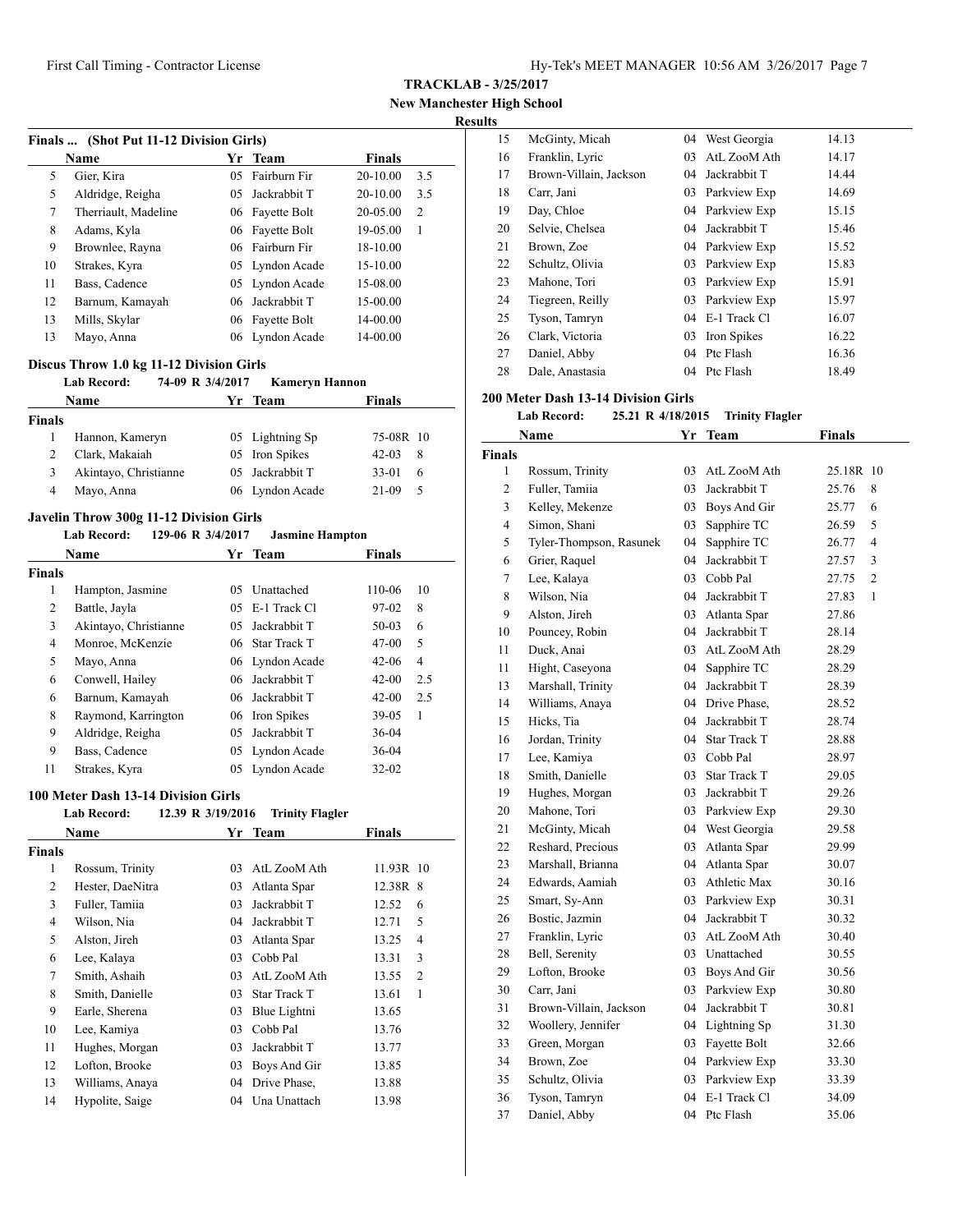**New Manchester High School**

# **Results**

|                          | <b>Lab Record:</b><br>57.87 R 5/7/2016    |        | Amara Nwajagu         |               |                |
|--------------------------|-------------------------------------------|--------|-----------------------|---------------|----------------|
|                          | Name                                      |        | Yr Team               | Finals        |                |
| <b>Finals</b>            |                                           |        |                       |               |                |
| 1                        | Kelley, Mekenze                           | 03     | Boys And Gir          | 56.45R 10     |                |
| 2                        | Rossum, Trinity                           | 03     | AtL ZooM Ath          | 56.55R 8      |                |
| 3                        | Simon, Shani                              | 03     | Sapphire TC           | 59.03         | 6              |
| 4                        | Grier, Raquel                             | 04     | Jackrabbit T          | 1:01.43       | 5              |
| 5                        | Tyler-Thompson, Rasunek                   | 04     | Sapphire TC           | 1:02.13       | 4              |
| 6                        | Jordan, Trinity                           | 04     | Star Track T          | 1:04.00       | 3              |
| 7                        | Hight, Caseyona                           | 04     | Sapphire TC           | 1:04.65       | 2              |
| 8                        | Pouncey, Robin                            |        | 04 Jackrabbit T       | 1:04.83       | 1              |
| 9                        | Bostic, Jazmin                            |        | 04 Jackrabbit T       | 1:05.55       |                |
| 10                       | Williams, Anaya                           |        | 04 Drive Phase,       | 1:05.60       |                |
| 11                       | Earle, Sherena                            | 03     | Blue Lightni          | 1:05.82       |                |
| 12                       | Lee, Kalaya                               | 03     | Cobb Pal              | 1:06.31       |                |
| 13                       | Hicks, Tia                                | 04     | Jackrabbit T          | 1:07.44       |                |
| 14                       | Woollery, Jennifer                        | 04     | Lightning Sp          | 1:07.60       |                |
| 15                       | Lee, Kamiya                               |        | 03 Cobb Pal           | 1:07.69       |                |
| 16                       | Story, Nina                               | 04     | <b>Star Track T</b>   | 1:07.70       |                |
| 17                       | Grant, Tyra                               | 03     | Jackrabbit T          | 1:07.96       |                |
| 18                       | Chambers, Sky                             |        | 04 Jackrabbit T       | 1:08.42       |                |
| 19                       | McGinty, Micah                            |        | 04 West Georgia       | 1:09.06       |                |
| 20                       | Smith, Danielle                           | 03     | <b>Star Track T</b>   | 1:09.27       |                |
| 21                       | Bell, Serenity                            | 03     | Unattached            | 1:10.14       |                |
| 22                       | Hughes, Morgan                            | 03     | Jackrabbit T          | 1:10.65       |                |
| 23                       | Hayes, Jasmine                            | 03     | Jackrabbit T          | 1:10.72       |                |
| 24                       | Scott, Trinity                            | 04     | Jackrabbit T          | 1:14.17       |                |
| 25                       | Henderson, Maliyah                        |        | 04 Fairburn Fir       | 1:15.80       |                |
| 26                       | Smith, Brittany                           | 04     | Jackrabbit T          | 1:16.89       |                |
| 27                       | Tyson, Tamryn                             |        | 04 E-1 Track Cl       | 1:18.44       |                |
| 28                       | Geaney, Emma                              |        | 04 Parkview Exp       | 1:47.90       |                |
|                          | 800 Meter Run 13-14 Division Girls        |        |                       |               |                |
|                          | <b>Lab Record:</b><br>2:21.91 R 3/26/2016 |        | <b>Nyah Hernandez</b> |               |                |
|                          | Name                                      | Yr     | Team                  | <b>Finals</b> |                |
| Finals                   |                                           |        |                       |               |                |
| 1                        | Evans, Rylee                              | 04     | Unattached            | 2:36.08       | 10             |
| $\overline{c}$           | Kelley, Mekenze                           | 03     | Boys And Gir          | 2:36.18       | 8              |
| 3                        | Woollery, Jennifer                        | 04     | Lightning Sp          | 2:37.02       | 6              |
| $\overline{\mathcal{L}}$ | Hernandez, Bela                           | 04     | Unattached            | 2:39.79       | 5              |
| 5                        | Bailey, Ella                              | 04     | Unattached            | 2:39.89       | 4              |
| 6                        | Jordan, Trinity                           | 04     | <b>Star Track T</b>   | 2:40.11       | 3              |
| $\tau$                   | Bonner, Aaleiyah                          | $04\,$ | Jackrabbit T          | 2:42.51       | $\mathfrak{2}$ |
| 8                        | Hight, Caseyona                           | $04\,$ | Sapphire TC           | 2:43.17       | $\mathbf{1}$   |
| 9                        | Bowles, Marlee                            | 04     | Unattached            | 2:46.21       |                |
| 10                       | Bell, Serenity                            | 03     | Unattached            | 2:47.60       |                |
| 11                       | Story, Nina                               | 04     | Star Track T          | 2:50.71       |                |
| 12                       | Grant, Tyra                               | 03     | Jackrabbit T          | 2:51.14       |                |
| 13                       | Orta, Eliana                              | 03     | Jackrabbit T          | 2:53.32       |                |
| 14                       | Shepard, Alana                            | 04     | Jackrabbit T          | 2:54.16       |                |
| 15                       | Chambers, Sky                             | 04     | Jackrabbit T          | 2:55.86       |                |
| 16                       | Bostic, Jazmin                            | 04     | Jackrabbit T          | 2:59.47       |                |

 Lawson, A'Kaylee 03 AtL ZooM Ath 3:00.29 Henderson, Maliyah 04 Fairburn Fir 3:05.58

| 19                             | Hayes, Jasmine                                                            | 03 | Jackrabbit T          | 3:14.52       |         |
|--------------------------------|---------------------------------------------------------------------------|----|-----------------------|---------------|---------|
| 20                             | Smith, Brittany                                                           | 04 | Jackrabbit T          | 3:17.73       |         |
|                                |                                                                           |    |                       |               |         |
|                                | 1500 Meter Run 13-14 Division Girls<br>4:47.89 R 3/26/2016<br>Lab Record: |    |                       |               |         |
|                                |                                                                           |    | <b>Nyah Hernandez</b> |               |         |
|                                | Name                                                                      | Yr | Team                  | Finals        |         |
| Finals<br>1                    | Camden, Iris                                                              | 03 | Parkview Exp          | 4:55.69       | 10      |
| 2                              | Evans, Rylee                                                              | 04 | Unattached            | 5:13.13       | 8       |
| 3                              | Simon, Shani                                                              | 03 | Sapphire TC           | 5:20.79       | 6       |
| 4                              | Hernandez, Bela                                                           |    | 04 Unattached         | 5:24.79       | 5       |
| 5                              | Bailey, Ella                                                              |    | 04 Unattached         | 5:24.80       | 4       |
| 6                              | Bowles, Marlee                                                            |    | 04 Unattached         | 5:35.26       | 3       |
| 7                              | Bonner, Aaleiyah                                                          |    | 04 Jackrabbit T       | 5:45.09       | 2       |
| 8                              | Bell, Serenity                                                            |    | 03 Unattached         | 5:45.32       | 1       |
| 9                              | Shepard, Alana                                                            |    | 04 Jackrabbit T       | 5:52.25       |         |
| 10                             | Story, Nina                                                               |    | 04 Star Track T       | 6:00.85       |         |
| 11                             | Orta, Eliana                                                              |    | 03 Jackrabbit T       | 6:01.91       |         |
| 12                             | Richardson, Ashley                                                        |    | 03 AtL ZooM Ath       | 6:02.98       |         |
| 13                             | Smith, Brittany                                                           |    | 04 Jackrabbit T       | 6:39.76       |         |
| 14                             | Hayes, Jasmine                                                            |    | 03 Jackrabbit T       | 6:41.18       |         |
|                                |                                                                           |    |                       |               |         |
|                                | <b>3000 Meter Run 13-14 Division Girls</b>                                |    |                       |               |         |
|                                | Lab Record:<br>11:34.78 R 5/7/2016                                        |    | <b>Reese Saddler</b>  |               |         |
|                                | Name                                                                      |    | Yr Team               | Finals        |         |
| Finals                         |                                                                           |    |                       |               |         |
| 1                              | Bell, Serenity                                                            |    | 03 Unattached         | 13:54.01      | 10      |
| 2                              | Geaney, Emma                                                              |    | 04 Parkview Exp       | 14:44.39      | 8       |
| 3                              | Orta, Eliana                                                              | 03 | Jackrabbit T          | 15:12.20      | 6       |
| 4                              | Camden, Iris                                                              |    | 03 Parkview Exp       | 15:26.48      | 5       |
| ---                            | Harcourt, Rebecca                                                         |    | 04 Parkview Exp       | <b>DNF</b>    |         |
|                                | <b>100 Meter Hurdles 13-14 Division Girls</b>                             |    |                       |               |         |
|                                | Lab Record:<br>15.93 R 3/4/2017                                           |    | Jayla Brown           |               |         |
|                                |                                                                           |    |                       |               |         |
|                                | <b>Name</b>                                                               |    | Yr Team               | Finals        |         |
| <b>Finals</b>                  |                                                                           |    |                       |               |         |
| 1                              | Tyler-Thompson, Rasunek                                                   |    | 04 Sapphire TC        | 15.74R 10     |         |
| 2                              | Marshall, Trinity                                                         | 04 | Jackrabbit T          | 17.59         | 8       |
| 3                              | Smith, Ashaih                                                             | 03 | AtL ZooM Ath          | 17.83         | 6       |
| 4                              | Carr, Jani                                                                |    | 03 Parkview Exp       | 19.08         | 5       |
| 5                              | Mahone, Tori                                                              | 03 | Parkview Exp          | 20.48         | 4       |
|                                |                                                                           |    |                       |               |         |
|                                | 4x100 Meter Relay 13-14 Division Girls                                    |    |                       |               |         |
|                                | <b>Lab Record:</b><br>49.43 R 3/5/2016                                    |    | <b>Star Track TC</b>  |               |         |
|                                | J Wilson, K Tolbert, R Jackson, T Flagler                                 |    |                       |               |         |
|                                | Team                                                                      |    | Relav                 | <b>Finals</b> |         |
| <b>Finals</b>                  |                                                                           |    |                       |               |         |
| $\mathbf{1}$<br>$\overline{c}$ | Atlanta Spar                                                              |    | А<br>B                | 50.37         | 10<br>8 |
|                                | Parkview Exp                                                              |    |                       | 59.84         |         |
|                                | 4x400 Meter Relay 13-14 Division Girls                                    |    |                       |               |         |
|                                | <b>Lab Record:</b><br>4:14.30 R 4/11/2015                                 |    | <b>Star Track TC</b>  |               |         |
|                                | H Cooper, J Wilson, K Tolbert, T Brown                                    |    |                       |               |         |
|                                | Team                                                                      |    | Relay                 | Finals        |         |
| <b>Finals</b>                  |                                                                           |    |                       |               |         |
| 1                              | Jackrabbit Track Club                                                     |    | А                     | 4:19.08       | 10      |
| $\overline{2}$                 | Jackrabbit Track Club                                                     |    | B                     | 4:42.69       | 8       |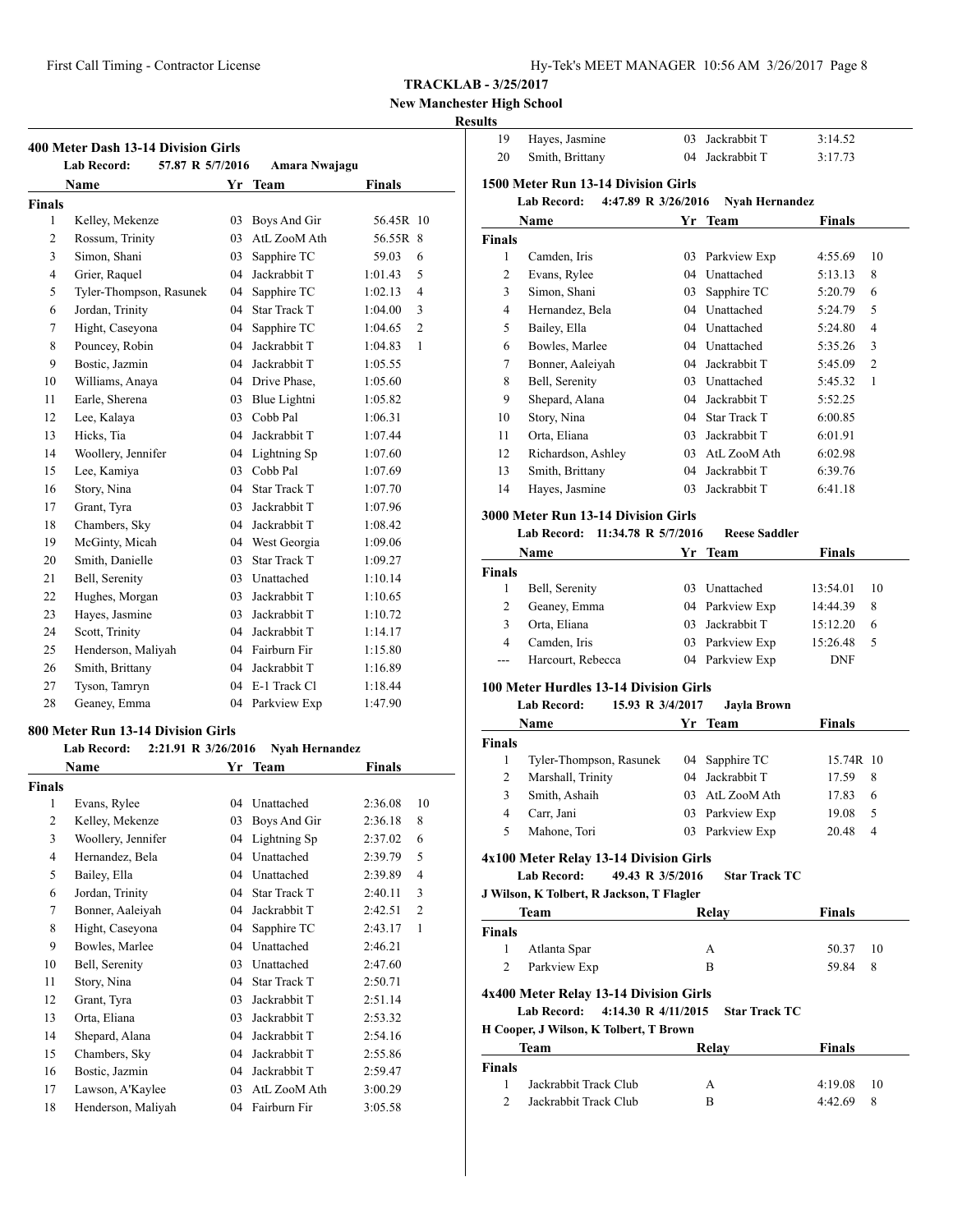**New Manchester High School**

#### **Results**

|               | <b>High Jump 13-14 Division Girls</b><br><b>Lab Record:</b><br>5-03 R 5/7/2016 |     | <b>Camille Trotman</b> |               |                |
|---------------|--------------------------------------------------------------------------------|-----|------------------------|---------------|----------------|
|               | Name                                                                           | Yr  | <b>Team</b>            | Finals        |                |
| <b>Finals</b> |                                                                                |     |                        |               |                |
| 1             | Hicks, Tia                                                                     |     | 04 Jackrabbit T        | 4-04.00       | 10             |
| 2             | Grier, Raquel                                                                  |     | 04 Jackrabbit T        | J4-04.00      | 8              |
| 3             | Jones, Jordyn                                                                  |     | 03 Lightning Sp        | $4 - 02.00$   | 6              |
|               |                                                                                |     |                        |               |                |
|               | <b>Pole Vault 13-14 Division Girls</b>                                         |     |                        |               |                |
|               | <b>Lab Record:</b><br>5-10 R 5/7/2016                                          |     | <b>Riley Bradshaw</b>  |               |                |
|               | Name                                                                           | Yr  | Team                   | <b>Finals</b> |                |
| <b>Finals</b> |                                                                                |     |                        |               |                |
| 1             | Smart, Sy-Ann                                                                  | 03  | Parkview Exp           | 5-00.00       | 10             |
|               | <b>Long Jump 13-14 Division Girls</b>                                          |     |                        |               |                |
|               | Lab Record:<br>16-05 R 3/18/2017                                               |     | Jayla Brown            |               |                |
|               |                                                                                |     |                        |               |                |
|               | Name                                                                           |     | Yr Team                | Finals        |                |
| <b>Finals</b> |                                                                                |     |                        |               |                |
| 1             | Fuller, Tamiia                                                                 | 03. | Jackrabbit T           | 16-03.00      | 10             |
| 2             | Wilson, Nia                                                                    |     | 04 Jackrabbit T        | 14-10.00      | 8              |
| 3             | Story, Nina                                                                    |     | 04 Star Track T        | 12-08.50      | 6              |
| 4             | Marshall, Brianna                                                              |     | 04 Atlanta Spar        | 12-08.00      | 5              |
| 5             | Bell, Serenity                                                                 |     | 03 Unattached          | 12-07.00      | 4              |
| 6             | Reshard, Precious                                                              |     | 03 Atlanta Spar        | 12-00.00      | 3              |
| 7             | Day, Chloe                                                                     | 04  | Parkview Exp           | 11-03.00      | 2              |
| 8             | Jordan, Trinity                                                                |     | 04 Star Track T        | 11-02.00      | 1              |
| 9             | Hobbs, Ciera                                                                   | 04  | Lyndon Acade           | $9 - 02.50$   |                |
| 10            | Dale, Anastasia                                                                | 04  | Ptc Flash              | $9 - 02.00$   |                |
|               | <b>Shot Put 13-14 Division Girls</b>                                           |     |                        |               |                |
|               | Lab Record: 36-05.50 R 5/7/2016                                                |     | <b>Kayce Dorsey</b>    |               |                |
|               | Name                                                                           | Yr. | Team                   | Finals        |                |
| <b>Finals</b> |                                                                                |     |                        |               |                |
| 1             | Dorsey, Kayce                                                                  |     | 03 AtL ZooM Ath        | 37-05.00R 10  |                |
| 2             | Wilson, Coriana                                                                |     | 03 All Heart TC        | 30-09.00      | 8              |
| 3             | Richardson, Ashley                                                             |     | 03 AtL ZooM Ath        | 29-10.50      | 6              |
| 4             | Jones, Jordyn                                                                  |     | 03 Lightning Sp        | 28-06.50      | 5              |
| 5             | Smith, Ashaih                                                                  |     | 03 AtL ZooM Ath        | 28-05.50      | 4              |
| 6             | Tyler-Thompson, Rasunek                                                        | 04  | Sapphire TC            | 27-04.50      | 3              |
| 7             | Clark, Victoria                                                                |     |                        |               | $\overline{c}$ |
|               |                                                                                |     | 03 Iron Spikes         | 27-02.50      |                |
| 8             | Franklin, Lyric                                                                |     | 03 AtL ZooM Ath        | 25-07.00      | 1              |
| 9             | Shelton, Jaime                                                                 | 04  | Jackrabbit T           | 24-03.50      |                |
| 10            | Selvie, Chelsea                                                                | 04  | Jackrabbit T           | 23-06.00      |                |
| 11            | Smart, Sy-Ann                                                                  | 03  | Parkview Exp           | 22-04.00      |                |
| 12            | Hobbs, Ciera                                                                   | 04  | Lyndon Acade           | 19-11.00      |                |
| 13            | Dale, Anastasia                                                                | 04  | Ptc Flash              | 17-06.00      |                |
|               | Discus Throw 1.0 kg 13-14 Division Girls                                       |     |                        |               |                |
|               | 103-02 R 3/28/2015<br><b>Lab Record:</b>                                       |     | <b>Janae Profit</b>    |               |                |
|               | Name                                                                           |     | Yr Team                | <b>Finals</b> |                |
| Finals        |                                                                                |     |                        |               |                |
| 1             | Dorsey, Kayce                                                                  | 03  | AtL ZooM Ath           | 80-10         | 10             |
| 2             | Wilson, Coriana                                                                | 03  | All Heart TC           | 73-02         | 8              |
| 3             | Jones, Jordyn                                                                  | 03  | Lightning Sp           | 55-09         | 6              |
| 4             | Shelton, Jaime                                                                 | 04  | Jackrabbit T           | 43-03         | 5              |

|        | Name               |                | Yr Team         | <b>Finals</b> |                |
|--------|--------------------|----------------|-----------------|---------------|----------------|
| Finals |                    |                |                 |               |                |
| 1      | Richardson, Ashley | 03             | AtL ZooM Ath    | $62 - 0.5$    | 10             |
| 2      | Dorsey, Kayce      | 0 <sup>3</sup> | AtL ZooM Ath    | 56-06         | 8              |
| 3      | Clark, Victoria    | 03             | Iron Spikes     | $55-11$       | 6              |
| 4      | Hicks, Tia         |                | 04 Jackrabbit T | 44-00         | 5              |
| 5      | Smith, Ashaih      | 03             | AtL ZooM Ath    | $43-03$       | 4              |
| 6      | Shelton, Jaime     |                | 04 Jackrabbit T | $42 - 11$     | 3              |
| 7      | Franklin, Lyric    |                | 03 AtL ZooM Ath | $31-06$       | $\overline{2}$ |
| 8      | Hobbs, Ciera       |                | 04 Lyndon Acade | 28-09         | 1              |

# **100 Meter Dash 15-16 Division Girls**

#### **Lab Record: 12.21 R 3/18/2017 Trinity Price**

| Name          |                  | Yг | <b>Team</b>     | <b>Finals</b> |                |
|---------------|------------------|----|-----------------|---------------|----------------|
| <b>Finals</b> |                  |    |                 |               |                |
| 1             | Price, Trinity   | 02 | AtL ZooM Ath    | 12.05R 10     |                |
| 2             | Alston, Jada     | 01 | Atlanta Spar    | 12.45         | 8              |
| 3             | Haynie, MiAire   |    | 02 Boys And Gir | 13.18         | 6              |
| 4             | Cuttino, Isis    |    | 02 Star Track T | 14.20         | 5              |
| 5             | Carter, Sapphire |    | 02 Iron Spikes  | 14.52         | $\overline{4}$ |
| 6             | Carwell, Harlem  |    | 02 Atlanta Spar | 14.72         | 3              |
| 7             | Mitchell, Sydney |    | 02 Lightning Sp | 14.83         | $\overline{2}$ |
| 8             | Isaacs, Kendall  | 02 | Jackrabbit T    | 14.92         | 1              |
| 9             | Edwards, Aaliyah | 02 | West Georgia    | 15.03         |                |
| 10            | Thomas, Sarah    |    | 02 Parkview Exp | 15.82         |                |

### **200 Meter Dash 15-16 Division Girls**

# **Lab Record: 25.50 R 3/4/2017 Trinity Price**

|               | Name              | Yr              | Team                | Finals                  |
|---------------|-------------------|-----------------|---------------------|-------------------------|
| <b>Finals</b> |                   |                 |                     |                         |
| 1             | Price, Trinity    | 02 <sub>1</sub> | AtL ZooM Ath        | 24.77R 10               |
| 2             | Alston, Jaleah    |                 | 02 Atlanta Spar     | 8<br>25.87              |
| 3             | Jackson, Ravyn    | 02              | Unattached          | 26.05<br>6              |
| 4             | Haynie, MiAire    |                 | 02 Boys And Gir     | 5<br>27.55              |
| 5             | McDaniel, Kendall | 02.             | Jackrabbit T        | 28.32<br>$\overline{4}$ |
| 6             | Carwell, Harlem   |                 | 02 Atlanta Spar     | 3<br>31.75              |
| 7             | Mitchell, Sydney  |                 | 02 Lightning Sp     | $\overline{2}$<br>31.83 |
| 8             | Cuttino, Isis     | 02              | <b>Star Track T</b> | 31.93<br>1              |
| 9             | Edwards, Aaliyah  | 02              | West Georgia        | 31.98                   |
| 10            | Isaacs, Kendall   | 02              | Jackrabbit T        | 32.23                   |
|               |                   |                 |                     |                         |

# **400 Meter Dash 15-16 Division Girls**

#### **Lab Record: 58.19 R 3/18/2017 Trinity Price**

| Name   |                    |                 | Yr Team         | <b>Finals</b> |                |
|--------|--------------------|-----------------|-----------------|---------------|----------------|
| Finals |                    |                 |                 |               |                |
|        | Price, Trinity     |                 | 02 AtL ZooM Ath | 56.76R 10     |                |
| 2      | Alston, Jaleah     |                 | 02 Atlanta Spar | 58.56         | 8              |
| 3      | Alston, Jameah     |                 | 02 Atlanta Spar | 59.87         | 6              |
| 4      | Savage, Jacqueline |                 | 02 Unattached   | 1:02.36       | 5              |
| 5      | McDaniel, Kendall  |                 | 02 Jackrabbit T | 1:03.47       | $\overline{4}$ |
| 6      | Haynie, MiAire     |                 | 02 Boys And Gir | 1:05.05       | 3              |
| 7      | Isaacs, Kendall    | 02 <sub>1</sub> | Jackrabbit T    | 1:14.14       | $\overline{2}$ |
| 8      | Mitchell, Sydney   |                 | 02 Lightning Sp | 1:16.15       |                |
|        |                    |                 |                 |               |                |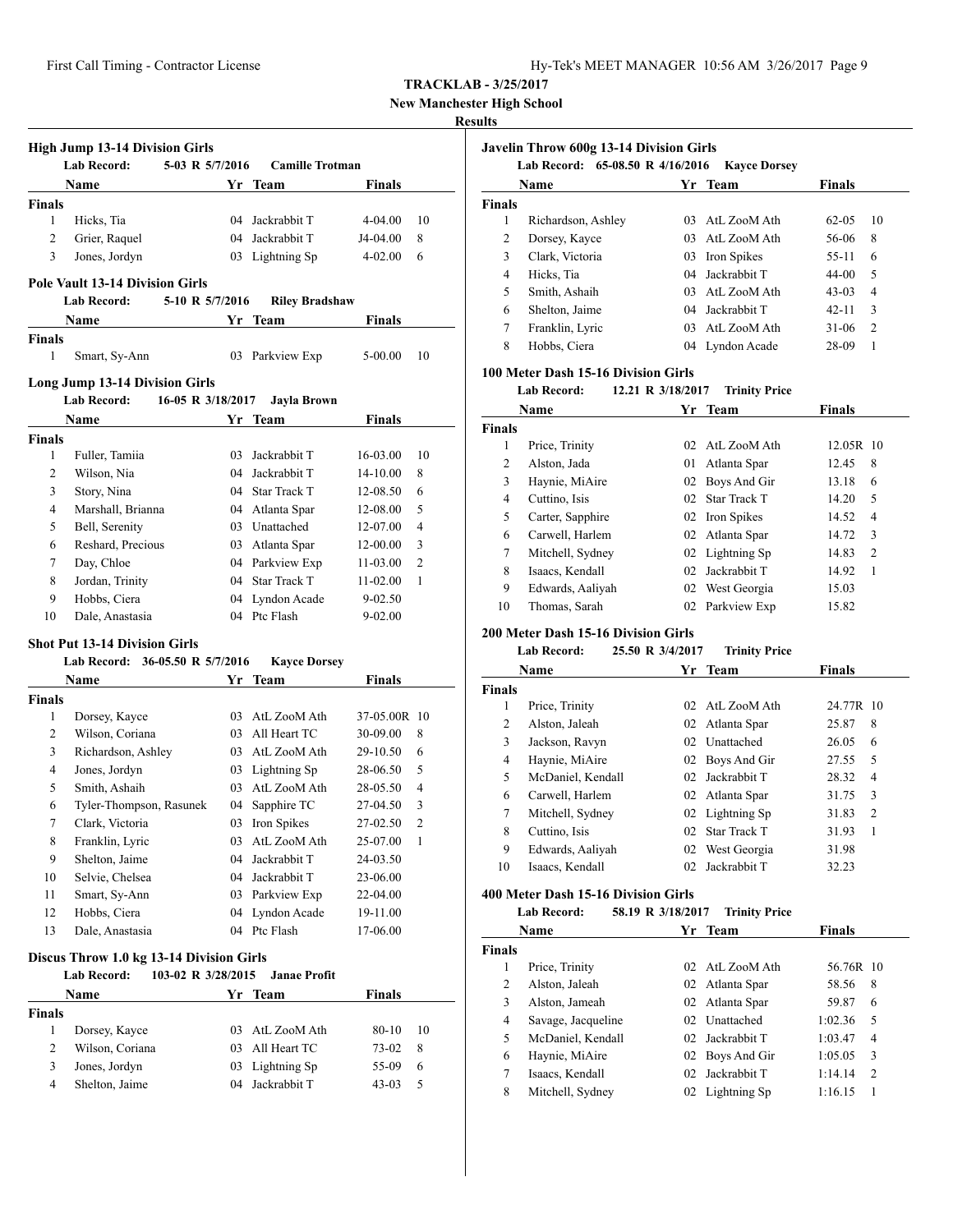**New Manchester High School**

#### **Results**

|                | Finals  (400 Meter Dash 15-16 Division Girls)                                                                                                                                                                                       |                                                                                                                      |                                                                                                                                                                                                                                      |                                    |    |
|----------------|-------------------------------------------------------------------------------------------------------------------------------------------------------------------------------------------------------------------------------------|----------------------------------------------------------------------------------------------------------------------|--------------------------------------------------------------------------------------------------------------------------------------------------------------------------------------------------------------------------------------|------------------------------------|----|
|                | Name                                                                                                                                                                                                                                |                                                                                                                      | <b>Example 18 Service Street Service Street Service Street Service Street Street Service Street Street Street Street Street Street Street Street Street Street Street Street Street Street Street Street Street Street Street St</b> | <b>Finals</b>                      |    |
| 9              | Thomas, Sarah                                                                                                                                                                                                                       |                                                                                                                      | 02 Parkview Exp                                                                                                                                                                                                                      | 1:17.53                            |    |
| 10             | Edwards, Aaliyah                                                                                                                                                                                                                    |                                                                                                                      | 02 West Georgia                                                                                                                                                                                                                      | 1:24.35                            |    |
|                | 800 Meter Run 15-16 Division Girls                                                                                                                                                                                                  |                                                                                                                      |                                                                                                                                                                                                                                      |                                    |    |
|                | Lab Record: 2:31.40 R 3/26/2016 Grace Ellsworth                                                                                                                                                                                     |                                                                                                                      |                                                                                                                                                                                                                                      |                                    |    |
|                | Name                                                                                                                                                                                                                                | <b>Example 18 Service Startupe 18 Service Startupe 18 Service Startupe 18 Service Startupe 18 Service Startupe 1</b> |                                                                                                                                                                                                                                      | Finals                             |    |
| Finals         |                                                                                                                                                                                                                                     |                                                                                                                      |                                                                                                                                                                                                                                      |                                    |    |
| 1              | Gates, Makena                                                                                                                                                                                                                       |                                                                                                                      | 02 Unattached                                                                                                                                                                                                                        | 2:31.12R 10                        |    |
| 2              | McDaniel, Kendall                                                                                                                                                                                                                   |                                                                                                                      | 02 Jackrabbit T                                                                                                                                                                                                                      | 2:53.84                            | 8  |
| 3              | Charlton, Alyssa                                                                                                                                                                                                                    |                                                                                                                      | 02 Parkview Exp                                                                                                                                                                                                                      | 3:05.02                            | 6  |
|                | 1500 Meter Run 15-16 Division Girls                                                                                                                                                                                                 |                                                                                                                      |                                                                                                                                                                                                                                      |                                    |    |
|                | Lab Record: 5:00.84 R 3/26/2016                                                                                                                                                                                                     |                                                                                                                      | <b>Grace Ellsworth</b>                                                                                                                                                                                                               |                                    |    |
|                | Name                                                                                                                                                                                                                                |                                                                                                                      | Yr Team                                                                                                                                                                                                                              | <b>Finals</b>                      |    |
| <b>Finals</b>  |                                                                                                                                                                                                                                     |                                                                                                                      |                                                                                                                                                                                                                                      |                                    |    |
| $\mathbf{1}$   | Bradshaw, Riley                                                                                                                                                                                                                     |                                                                                                                      | 02 Jackrabbit T                                                                                                                                                                                                                      | 5:43.74                            | 10 |
| $\overline{2}$ | Charlton, Alyssa 02 Parkview Exp 6:11.19                                                                                                                                                                                            |                                                                                                                      |                                                                                                                                                                                                                                      |                                    | 8  |
|                |                                                                                                                                                                                                                                     |                                                                                                                      |                                                                                                                                                                                                                                      |                                    |    |
|                | 3000 Meter Run 15-16 Division Girls                                                                                                                                                                                                 |                                                                                                                      |                                                                                                                                                                                                                                      |                                    |    |
|                | Lab Record: 12:04.71 R 3/18/2017 Riley Bradshaw                                                                                                                                                                                     |                                                                                                                      |                                                                                                                                                                                                                                      |                                    |    |
|                | Name Yr Team                                                                                                                                                                                                                        |                                                                                                                      |                                                                                                                                                                                                                                      | <b>Finals</b>                      |    |
| Finals         |                                                                                                                                                                                                                                     |                                                                                                                      |                                                                                                                                                                                                                                      |                                    |    |
| 1              | Bradshaw, Riley 02 Jackrabbit T 13:57.70                                                                                                                                                                                            |                                                                                                                      |                                                                                                                                                                                                                                      |                                    | 10 |
|                |                                                                                                                                                                                                                                     |                                                                                                                      |                                                                                                                                                                                                                                      |                                    |    |
|                | 100 Meter Hurdles 15-16 Division Girls                                                                                                                                                                                              |                                                                                                                      |                                                                                                                                                                                                                                      |                                    |    |
|                | Lab Record: 16.82 R 3/19/2016                                                                                                                                                                                                       |                                                                                                                      | Damilola Shodeinde                                                                                                                                                                                                                   |                                    |    |
|                | <b>Name</b>                                                                                                                                                                                                                         | <b>Example 18 Yr</b> Team                                                                                            |                                                                                                                                                                                                                                      | Finals                             |    |
| Finals         |                                                                                                                                                                                                                                     |                                                                                                                      |                                                                                                                                                                                                                                      |                                    |    |
| 1              | Mitchell, Sydney 02 Lightning Sp                                                                                                                                                                                                    |                                                                                                                      |                                                                                                                                                                                                                                      | 19.13                              | 10 |
|                | 4x100 Meter Relay 15-16 Division Girls                                                                                                                                                                                              |                                                                                                                      |                                                                                                                                                                                                                                      |                                    |    |
|                | <b>Lab Record:</b>                                                                                                                                                                                                                  | 54.25 R 5/7/2016                                                                                                     | <b>Gadsden Burners</b>                                                                                                                                                                                                               |                                    |    |
|                |                                                                                                                                                                                                                                     |                                                                                                                      |                                                                                                                                                                                                                                      |                                    |    |
|                | C Poe, E Johnson, L Brock, T Johnson                                                                                                                                                                                                |                                                                                                                      |                                                                                                                                                                                                                                      |                                    |    |
|                | <b>Team</b> and the same of the same of the same of the same of the same of the same of the same of the same of the same of the same of the same of the same of the same of the same of the same of the same of the same of the sam |                                                                                                                      | Relay Finals                                                                                                                                                                                                                         |                                    |    |
| <b>Finals</b>  |                                                                                                                                                                                                                                     |                                                                                                                      |                                                                                                                                                                                                                                      |                                    |    |
| 1              | Parkview Exp                                                                                                                                                                                                                        |                                                                                                                      | A                                                                                                                                                                                                                                    | 1:01.71                            | 10 |
|                | 4x400 Meter Relay 15-16 Division Girls                                                                                                                                                                                              |                                                                                                                      |                                                                                                                                                                                                                                      |                                    |    |
|                | <b>Lab Record:</b>                                                                                                                                                                                                                  |                                                                                                                      |                                                                                                                                                                                                                                      |                                    |    |
|                |                                                                                                                                                                                                                                     | 5:04.28 R 3/18/2017                                                                                                  |                                                                                                                                                                                                                                      | <b>Parkview Express Track Club</b> |    |
|                | A Charlton, C Mesh, M Hickman, S Thomas                                                                                                                                                                                             |                                                                                                                      |                                                                                                                                                                                                                                      |                                    |    |
|                | Team                                                                                                                                                                                                                                |                                                                                                                      | Relay                                                                                                                                                                                                                                | <b>Finals</b>                      |    |
| Finals         |                                                                                                                                                                                                                                     |                                                                                                                      |                                                                                                                                                                                                                                      |                                    |    |
| 1              | Atlanta Spar                                                                                                                                                                                                                        |                                                                                                                      | А                                                                                                                                                                                                                                    | 4:06.97R 10                        |    |
| $\overline{2}$ | Parkview Exp                                                                                                                                                                                                                        |                                                                                                                      | А                                                                                                                                                                                                                                    | 5:18.45                            | 8  |
|                | <b>High Jump 15-16 Division Girls</b>                                                                                                                                                                                               |                                                                                                                      |                                                                                                                                                                                                                                      |                                    |    |
|                | <b>Lab Record:</b>                                                                                                                                                                                                                  | 4-06 R 3/18/2017                                                                                                     | <b>Faith Mtabo</b>                                                                                                                                                                                                                   |                                    |    |
|                | Lab Record:                                                                                                                                                                                                                         | 4-06 R 3/19/2016                                                                                                     | Damilola Shodeinde                                                                                                                                                                                                                   |                                    |    |
|                |                                                                                                                                                                                                                                     |                                                                                                                      |                                                                                                                                                                                                                                      |                                    |    |
|                | Name                                                                                                                                                                                                                                |                                                                                                                      | Yr Team                                                                                                                                                                                                                              | Finals                             |    |
| Finals         |                                                                                                                                                                                                                                     |                                                                                                                      |                                                                                                                                                                                                                                      |                                    |    |
| 1              | McDaniel, Kendall                                                                                                                                                                                                                   |                                                                                                                      | 02 Jackrabbit T                                                                                                                                                                                                                      | 4-08.00R 10                        |    |

|                | <b>Long Jump 15-16 Division Girls</b><br><b>Lab Record:</b><br>16-01 R 3/5/2016 |    | Samaria Allen            |               |    |
|----------------|---------------------------------------------------------------------------------|----|--------------------------|---------------|----|
|                | Name                                                                            |    | Yr Team                  | <b>Finals</b> |    |
| Finals         |                                                                                 |    |                          |               |    |
| 1              | Carter, Sapphire                                                                |    | 02 Iron Spikes           | 14-02.00      | 10 |
| $\overline{c}$ | Charlton, Alyssa                                                                |    | 02 Parkview Exp          | 11-04.00      | 8  |
| 3              | Thomas, Sarah                                                                   |    | 02 Parkview Exp          | 11-03.00      | 6  |
|                | <b>Shot Put 15-16 Division Girls</b>                                            |    |                          |               |    |
|                | 35-01 R 4/16/2016<br><b>Lab Record:</b>                                         |    | <b>Tiondra Grant</b>     |               |    |
|                | Name                                                                            |    | Yr Team                  | Finals        |    |
| Finals         |                                                                                 |    |                          |               |    |
| 1              | Adkins, Joi                                                                     |    | 02 Blue Lightni          | 27-02.00      | 10 |
| $\overline{c}$ | Cuttino, Isis                                                                   |    | 02 Star Track T          | 26-09.75      | 8  |
| 3              | Clark, Nyela                                                                    |    | 02 Iron Spikes           | 19-04.00      | 6  |
| 4              | Baxter, Valyncia                                                                |    | 01 All Heart TC          | 19-00.00      | 5  |
| 5              | Carter, Sapphire                                                                |    | 02 Iron Spikes           | 15-01.50      | 4  |
|                | Javelin Throw 600g 15-16 Division Girls                                         |    |                          |               |    |
|                | <b>Lab Record:</b><br>71-07 R 4/9/2016                                          |    | <b>Tiondra Grant</b>     |               |    |
|                | Name                                                                            |    | Yr Team                  | Finals        |    |
| <b>Finals</b>  |                                                                                 |    |                          |               |    |
| 1              | Adkins, Joi                                                                     |    | 02 Blue Lightni          | 67-07         | 10 |
|                | 100 Meter Dash 6 & Under Girls                                                  |    |                          |               |    |
|                | <b>Lab Record:</b><br>18.61 R 4/30/2016                                         |    | <b>Sa'Niyah Williams</b> |               |    |
|                | Name                                                                            |    | Yr Team                  | Finals        |    |
| <b>Finals</b>  |                                                                                 |    |                          |               |    |
| 1              | Jones, Chloe                                                                    |    | 12 Boys And Gir          | 19.51         | 10 |
| $\overline{c}$ | Sleight, Josie                                                                  |    | 11 Athletic Max          | 20.07         | 8  |
| 3              | Brown, Anjali                                                                   |    | 11 West Georgia          | 20.54         | 6  |
| 4              | Johnson, Nia                                                                    |    | 11 Athletic Max          | 21.20         | 5  |
| 5              | Means, Mariah                                                                   |    | 13 Star Track T          | 25.83         | 4  |
| 6              | Kelly, Joy                                                                      |    | 12 Athletic Max          | 26.40         | 3  |
| 7              | Saffold, Eva                                                                    |    | 14 Athletic Max          | 29.37         | 2  |
|                | 200 Meter Dash 6 & Under Girls                                                  |    |                          |               |    |
|                | <b>Lab Record:</b><br>39.57 R 3/21/2015                                         |    | <b>Madison Poythress</b> |               |    |
|                | Name                                                                            |    | Yr Team                  | Finals        |    |
| Finals         |                                                                                 |    |                          |               |    |
| T              | Jones, Chloe                                                                    |    | 12 Boys And Gir          | 44.59         | 10 |
| $\mathbf{2}$   | Johnson, Nia                                                                    | 11 | Athletic Max             | 49.05         | 8  |
| 3              | Brown, Anjali                                                                   | 11 | West Georgia             | 49.07         | 6  |
| 4              | Kelly, Joy                                                                      | 12 | Athletic Max             | 58.55         | 5  |
| 5              | Saffold, Eva                                                                    |    | 14 Athletic Max          | 1:07.81       | 4  |
|                | 400 Meter Dash 6 & Under Girls                                                  |    |                          |               |    |
|                | <b>Lab Record:</b><br>1:34.43 R 3/21/2015                                       |    | <b>Madison Poythress</b> |               |    |
|                | Name                                                                            |    | Yr Team                  | <b>Finals</b> |    |
| <b>Finals</b>  |                                                                                 |    |                          |               |    |
| $\mathbf{1}$   | Jones, Chloe                                                                    | 12 | Boys And Gir             | 1:43.95       | 10 |
| 2              | Brown, Anjali                                                                   | 11 | West Georgia             | 1:45.73       | 8  |
| 3              | Herriott, Leighla- Rachelle                                                     | 12 | Athletic Max             | 1:51.69       | 6  |
| $\overline{4}$ | Kelly, Joy                                                                      | 12 | Athletic Max             | 2:03.92       | 5  |
|                |                                                                                 |    |                          |               |    |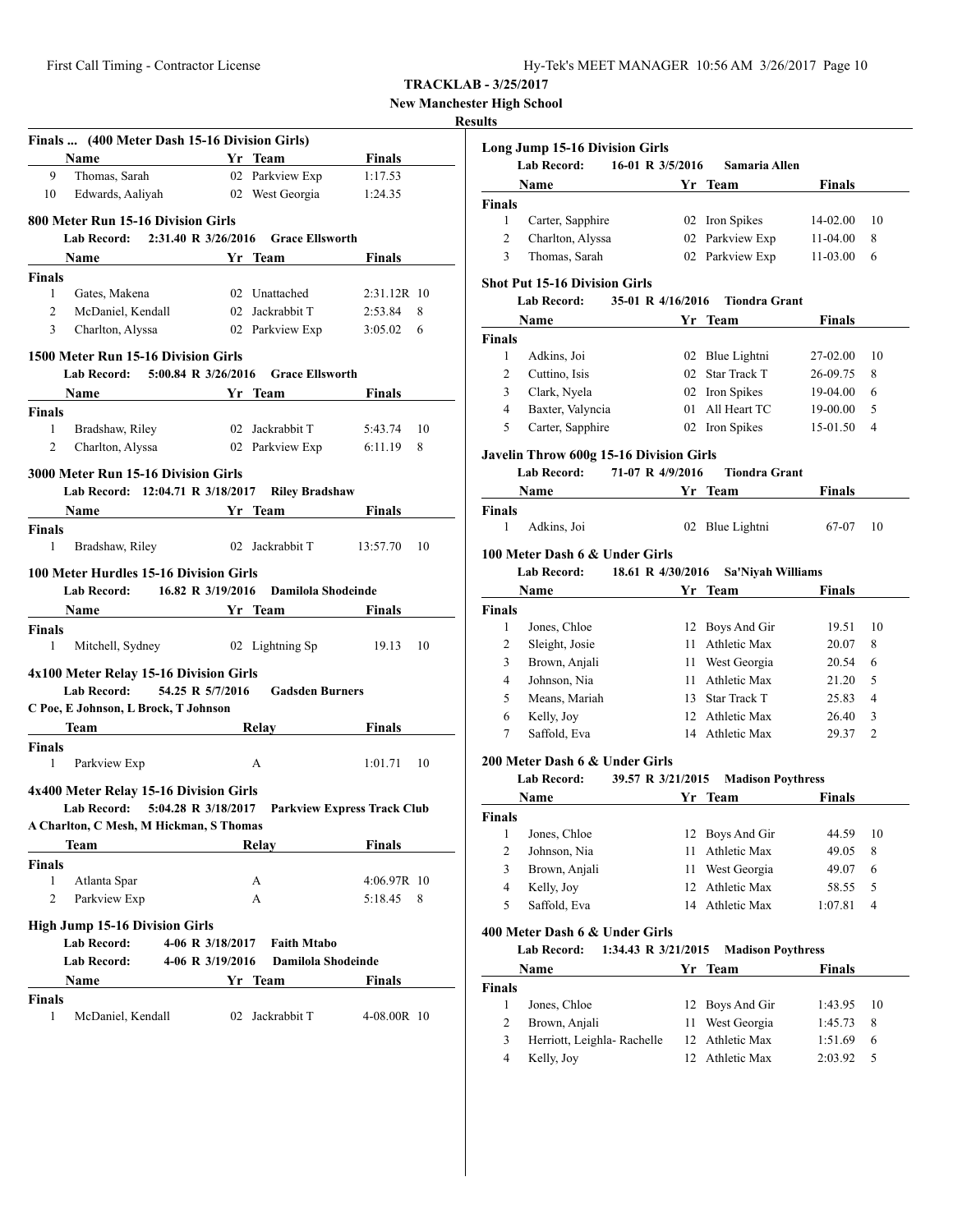First Call Timing - Contractor License Hy-Tek's MEET MANAGER 10:56 AM 3/26/2017 Page 11

**TRACKLAB - 3/25/2017**

**New Manchester High School**

#### **Results**

| 800 Meter Run 6 & Under Girls<br><b>Name</b><br>Herriott, Leighla-Rachelle 12 Athletic Max<br>Long Jump 6 & Under Girls<br>7-09.50 R 5/7/2016<br><b>Lab Record:</b><br>Name<br>Kelly, Joy |                                                                                                                                                                                                                                                                                                                                                         | Yr Team<br><b>Sincere McGinty</b><br>Yr Team                                    | <b>Finals</b><br>3:59.94<br>Finals                                                                                                                                                                                                                                                                                                                                                                                                 | 10                                                                                                                                                                                    |
|-------------------------------------------------------------------------------------------------------------------------------------------------------------------------------------------|---------------------------------------------------------------------------------------------------------------------------------------------------------------------------------------------------------------------------------------------------------------------------------------------------------------------------------------------------------|---------------------------------------------------------------------------------|------------------------------------------------------------------------------------------------------------------------------------------------------------------------------------------------------------------------------------------------------------------------------------------------------------------------------------------------------------------------------------------------------------------------------------|---------------------------------------------------------------------------------------------------------------------------------------------------------------------------------------|
|                                                                                                                                                                                           |                                                                                                                                                                                                                                                                                                                                                         |                                                                                 |                                                                                                                                                                                                                                                                                                                                                                                                                                    |                                                                                                                                                                                       |
|                                                                                                                                                                                           |                                                                                                                                                                                                                                                                                                                                                         |                                                                                 |                                                                                                                                                                                                                                                                                                                                                                                                                                    |                                                                                                                                                                                       |
|                                                                                                                                                                                           |                                                                                                                                                                                                                                                                                                                                                         |                                                                                 |                                                                                                                                                                                                                                                                                                                                                                                                                                    |                                                                                                                                                                                       |
|                                                                                                                                                                                           |                                                                                                                                                                                                                                                                                                                                                         |                                                                                 |                                                                                                                                                                                                                                                                                                                                                                                                                                    |                                                                                                                                                                                       |
|                                                                                                                                                                                           |                                                                                                                                                                                                                                                                                                                                                         |                                                                                 |                                                                                                                                                                                                                                                                                                                                                                                                                                    |                                                                                                                                                                                       |
|                                                                                                                                                                                           |                                                                                                                                                                                                                                                                                                                                                         |                                                                                 |                                                                                                                                                                                                                                                                                                                                                                                                                                    |                                                                                                                                                                                       |
|                                                                                                                                                                                           |                                                                                                                                                                                                                                                                                                                                                         |                                                                                 |                                                                                                                                                                                                                                                                                                                                                                                                                                    |                                                                                                                                                                                       |
|                                                                                                                                                                                           |                                                                                                                                                                                                                                                                                                                                                         |                                                                                 |                                                                                                                                                                                                                                                                                                                                                                                                                                    |                                                                                                                                                                                       |
|                                                                                                                                                                                           |                                                                                                                                                                                                                                                                                                                                                         | 12 Athletic Max                                                                 | 2-08.50                                                                                                                                                                                                                                                                                                                                                                                                                            | 10                                                                                                                                                                                    |
| Saffold, Eva                                                                                                                                                                              |                                                                                                                                                                                                                                                                                                                                                         | 14 Athletic Max                                                                 | $2 - 06.00$                                                                                                                                                                                                                                                                                                                                                                                                                        | 8                                                                                                                                                                                     |
|                                                                                                                                                                                           |                                                                                                                                                                                                                                                                                                                                                         |                                                                                 |                                                                                                                                                                                                                                                                                                                                                                                                                                    |                                                                                                                                                                                       |
| 100 Meter Dash 17-18 Division Women                                                                                                                                                       |                                                                                                                                                                                                                                                                                                                                                         |                                                                                 |                                                                                                                                                                                                                                                                                                                                                                                                                                    |                                                                                                                                                                                       |
|                                                                                                                                                                                           |                                                                                                                                                                                                                                                                                                                                                         |                                                                                 |                                                                                                                                                                                                                                                                                                                                                                                                                                    |                                                                                                                                                                                       |
|                                                                                                                                                                                           |                                                                                                                                                                                                                                                                                                                                                         |                                                                                 |                                                                                                                                                                                                                                                                                                                                                                                                                                    |                                                                                                                                                                                       |
|                                                                                                                                                                                           |                                                                                                                                                                                                                                                                                                                                                         |                                                                                 |                                                                                                                                                                                                                                                                                                                                                                                                                                    |                                                                                                                                                                                       |
|                                                                                                                                                                                           |                                                                                                                                                                                                                                                                                                                                                         |                                                                                 |                                                                                                                                                                                                                                                                                                                                                                                                                                    | 10                                                                                                                                                                                    |
|                                                                                                                                                                                           |                                                                                                                                                                                                                                                                                                                                                         |                                                                                 |                                                                                                                                                                                                                                                                                                                                                                                                                                    | 8                                                                                                                                                                                     |
|                                                                                                                                                                                           |                                                                                                                                                                                                                                                                                                                                                         |                                                                                 |                                                                                                                                                                                                                                                                                                                                                                                                                                    | 6                                                                                                                                                                                     |
|                                                                                                                                                                                           |                                                                                                                                                                                                                                                                                                                                                         |                                                                                 |                                                                                                                                                                                                                                                                                                                                                                                                                                    | 5                                                                                                                                                                                     |
|                                                                                                                                                                                           |                                                                                                                                                                                                                                                                                                                                                         |                                                                                 |                                                                                                                                                                                                                                                                                                                                                                                                                                    | 4                                                                                                                                                                                     |
|                                                                                                                                                                                           |                                                                                                                                                                                                                                                                                                                                                         |                                                                                 |                                                                                                                                                                                                                                                                                                                                                                                                                                    |                                                                                                                                                                                       |
|                                                                                                                                                                                           |                                                                                                                                                                                                                                                                                                                                                         |                                                                                 |                                                                                                                                                                                                                                                                                                                                                                                                                                    |                                                                                                                                                                                       |
|                                                                                                                                                                                           |                                                                                                                                                                                                                                                                                                                                                         |                                                                                 | Finals                                                                                                                                                                                                                                                                                                                                                                                                                             |                                                                                                                                                                                       |
|                                                                                                                                                                                           |                                                                                                                                                                                                                                                                                                                                                         |                                                                                 |                                                                                                                                                                                                                                                                                                                                                                                                                                    |                                                                                                                                                                                       |
|                                                                                                                                                                                           |                                                                                                                                                                                                                                                                                                                                                         |                                                                                 | 26.68                                                                                                                                                                                                                                                                                                                                                                                                                              | 10                                                                                                                                                                                    |
|                                                                                                                                                                                           |                                                                                                                                                                                                                                                                                                                                                         |                                                                                 | 27.33                                                                                                                                                                                                                                                                                                                                                                                                                              | 8                                                                                                                                                                                     |
|                                                                                                                                                                                           |                                                                                                                                                                                                                                                                                                                                                         | Jackrabbit T                                                                    | 31.31                                                                                                                                                                                                                                                                                                                                                                                                                              | 6                                                                                                                                                                                     |
|                                                                                                                                                                                           |                                                                                                                                                                                                                                                                                                                                                         |                                                                                 |                                                                                                                                                                                                                                                                                                                                                                                                                                    |                                                                                                                                                                                       |
|                                                                                                                                                                                           |                                                                                                                                                                                                                                                                                                                                                         |                                                                                 |                                                                                                                                                                                                                                                                                                                                                                                                                                    |                                                                                                                                                                                       |
|                                                                                                                                                                                           |                                                                                                                                                                                                                                                                                                                                                         |                                                                                 |                                                                                                                                                                                                                                                                                                                                                                                                                                    |                                                                                                                                                                                       |
|                                                                                                                                                                                           |                                                                                                                                                                                                                                                                                                                                                         |                                                                                 |                                                                                                                                                                                                                                                                                                                                                                                                                                    |                                                                                                                                                                                       |
|                                                                                                                                                                                           |                                                                                                                                                                                                                                                                                                                                                         |                                                                                 |                                                                                                                                                                                                                                                                                                                                                                                                                                    | 10                                                                                                                                                                                    |
|                                                                                                                                                                                           |                                                                                                                                                                                                                                                                                                                                                         |                                                                                 |                                                                                                                                                                                                                                                                                                                                                                                                                                    |                                                                                                                                                                                       |
|                                                                                                                                                                                           |                                                                                                                                                                                                                                                                                                                                                         |                                                                                 |                                                                                                                                                                                                                                                                                                                                                                                                                                    |                                                                                                                                                                                       |
|                                                                                                                                                                                           |                                                                                                                                                                                                                                                                                                                                                         | Team                                                                            | Finals                                                                                                                                                                                                                                                                                                                                                                                                                             |                                                                                                                                                                                       |
|                                                                                                                                                                                           |                                                                                                                                                                                                                                                                                                                                                         |                                                                                 |                                                                                                                                                                                                                                                                                                                                                                                                                                    |                                                                                                                                                                                       |
|                                                                                                                                                                                           |                                                                                                                                                                                                                                                                                                                                                         |                                                                                 | 9-06.00                                                                                                                                                                                                                                                                                                                                                                                                                            | 10                                                                                                                                                                                    |
|                                                                                                                                                                                           |                                                                                                                                                                                                                                                                                                                                                         |                                                                                 | 8-00.00                                                                                                                                                                                                                                                                                                                                                                                                                            | 8                                                                                                                                                                                     |
|                                                                                                                                                                                           |                                                                                                                                                                                                                                                                                                                                                         |                                                                                 |                                                                                                                                                                                                                                                                                                                                                                                                                                    |                                                                                                                                                                                       |
|                                                                                                                                                                                           |                                                                                                                                                                                                                                                                                                                                                         |                                                                                 |                                                                                                                                                                                                                                                                                                                                                                                                                                    |                                                                                                                                                                                       |
|                                                                                                                                                                                           |                                                                                                                                                                                                                                                                                                                                                         |                                                                                 |                                                                                                                                                                                                                                                                                                                                                                                                                                    |                                                                                                                                                                                       |
|                                                                                                                                                                                           |                                                                                                                                                                                                                                                                                                                                                         |                                                                                 |                                                                                                                                                                                                                                                                                                                                                                                                                                    |                                                                                                                                                                                       |
|                                                                                                                                                                                           |                                                                                                                                                                                                                                                                                                                                                         |                                                                                 |                                                                                                                                                                                                                                                                                                                                                                                                                                    |                                                                                                                                                                                       |
|                                                                                                                                                                                           |                                                                                                                                                                                                                                                                                                                                                         | 00 On Your Mark                                                                 | 16-02.50                                                                                                                                                                                                                                                                                                                                                                                                                           | 10                                                                                                                                                                                    |
| Taylor, Alexis                                                                                                                                                                            |                                                                                                                                                                                                                                                                                                                                                         |                                                                                 |                                                                                                                                                                                                                                                                                                                                                                                                                                    | 8                                                                                                                                                                                     |
| Raymond, Nacarriah                                                                                                                                                                        |                                                                                                                                                                                                                                                                                                                                                         | 00 Iron Spikes                                                                  | 15-01.00                                                                                                                                                                                                                                                                                                                                                                                                                           |                                                                                                                                                                                       |
| <b>Shot Put 17-18 Division Women</b>                                                                                                                                                      |                                                                                                                                                                                                                                                                                                                                                         |                                                                                 |                                                                                                                                                                                                                                                                                                                                                                                                                                    |                                                                                                                                                                                       |
| <b>Lab Record:</b><br>28-09 R 3/19/2016                                                                                                                                                   |                                                                                                                                                                                                                                                                                                                                                         | <b>Camille Skeffers</b>                                                         |                                                                                                                                                                                                                                                                                                                                                                                                                                    |                                                                                                                                                                                       |
| Name                                                                                                                                                                                      |                                                                                                                                                                                                                                                                                                                                                         |                                                                                 | Finals                                                                                                                                                                                                                                                                                                                                                                                                                             |                                                                                                                                                                                       |
|                                                                                                                                                                                           |                                                                                                                                                                                                                                                                                                                                                         | Yr Team                                                                         |                                                                                                                                                                                                                                                                                                                                                                                                                                    |                                                                                                                                                                                       |
| Braker, Millennium                                                                                                                                                                        |                                                                                                                                                                                                                                                                                                                                                         | 00 Sapphire TC                                                                  | 21-06.00                                                                                                                                                                                                                                                                                                                                                                                                                           | 10                                                                                                                                                                                    |
|                                                                                                                                                                                           | <b>Lab Record:</b><br><b>Name</b><br>Taylor, Alexis<br>Alston, Jamaya<br>Monts. Toni<br>Raymond, Nacarriah<br>Braker, Millennium<br><b>Lab Record:</b><br><b>Name</b><br>Alston, Jamaya<br>Taylor, Alexis<br>Gyasi, Rachael<br>Team<br>Atlanta Spar<br><b>Lab Record:</b><br>Name<br>Steatherine, Anna<br>Freeman, Summer<br>Lab Record:<br><b>Name</b> | <b>Pole Vault 17-18 Division Women</b><br><b>Long Jump 17-18 Division Women</b> | 12.08 R 4/30/2016<br>Yr Team<br>00 On Your Mark<br>99 Atlanta Spar<br>99 Atlanta Spar<br>00 Iron Spikes<br>00 Sapphire TC<br>200 Meter Dash 17-18 Division Women<br>24.96 R 3/26/2016<br><b>Solution Start Team</b><br>99 Atlanta Spar<br>00 On Your Mark<br>00 <sup>1</sup><br>4x100 Meter Relay 17-18 Division Women<br>Relay<br>А<br>11-00 R $4/9/2016$<br>Yr<br>99 Unattached<br>99 Unattached<br>18-01 R 4/16/2016<br>Yr Team | <b>Zuri Sweeney</b><br><b>Finals</b><br>12.88<br>12.93<br>13.74<br>13.88<br>15.82<br><b>Zuri Sweeney</b><br>Finals<br>49.62<br><b>Olivia Moore</b><br><b>Brittany Floyd</b><br>Finals |

| Javelin Throw 600g 17-18 Division Women<br>Lab Record: 89-06 R 5/7/2016<br>Daisha Singletary |                                                                                                                                                                                                                               |                  |    |                       |                                              |                |  |
|----------------------------------------------------------------------------------------------|-------------------------------------------------------------------------------------------------------------------------------------------------------------------------------------------------------------------------------|------------------|----|-----------------------|----------------------------------------------|----------------|--|
|                                                                                              |                                                                                                                                                                                                                               |                  |    |                       |                                              |                |  |
|                                                                                              | Name and the same state of the state of the state of the state of the state of the state of the state of the state of the state of the state of the state of the state of the state of the state of the state of the state of |                  |    | Yr Team               | <b>Finals</b>                                |                |  |
| Finals<br>1                                                                                  | Raymond, Nacarriah 00 Iron Spikes                                                                                                                                                                                             |                  |    |                       | 58-01                                        | 10             |  |
|                                                                                              | <b>Long Jump Masters Division Women</b>                                                                                                                                                                                       |                  |    |                       |                                              |                |  |
|                                                                                              | Lab Record: 17-09.25 R 4/18/2015 Tricia Moss                                                                                                                                                                                  |                  |    |                       |                                              |                |  |
|                                                                                              | Name Yr Team                                                                                                                                                                                                                  |                  |    |                       | Finals                                       |                |  |
| Finals                                                                                       |                                                                                                                                                                                                                               |                  |    |                       |                                              |                |  |
| 1                                                                                            | Rhodes, Carol                                                                                                                                                                                                                 |                  |    | 48 Atlanta Trac       | 8-05.00                                      | 10             |  |
| <b>Shot Put Masters Division Women</b>                                                       |                                                                                                                                                                                                                               |                  |    |                       |                                              |                |  |
| 23-06 R 5/7/2016 Tasheena Williams<br><b>Lab Record:</b>                                     |                                                                                                                                                                                                                               |                  |    |                       |                                              |                |  |
|                                                                                              | Name Yr Team                                                                                                                                                                                                                  |                  |    |                       | <b>Finals</b>                                |                |  |
| Finals                                                                                       |                                                                                                                                                                                                                               |                  |    |                       |                                              |                |  |
| 1                                                                                            | Sonds, Monique                                                                                                                                                                                                                |                  |    | 78 Star Track T       | 29-08.00R 10                                 |                |  |
| 2                                                                                            |                                                                                                                                                                                                                               |                  |    |                       | Hampton, Natasha 78 Star Track T 27-09.75R 8 |                |  |
|                                                                                              | <b>Discus Throw 1.6 kg Masters Division Women</b>                                                                                                                                                                             |                  |    |                       |                                              |                |  |
|                                                                                              | Lab Record: 63-00 R 5/7/2016                                                                                                                                                                                                  |                  |    | <b>Tae Smith</b>      |                                              |                |  |
|                                                                                              | Name                                                                                                                                                                                                                          |                  |    | Yr Team               | <b>Finals</b>                                |                |  |
| Finals                                                                                       |                                                                                                                                                                                                                               |                  |    |                       |                                              |                |  |
| $\mathbf{1}$                                                                                 | Sonds, Monique                                                                                                                                                                                                                |                  |    | 78 Star Track T       | 63-02R 10                                    |                |  |
| $\overline{c}$                                                                               | Hampton, Natasha                                                                                                                                                                                                              |                  |    | 78 Star Track T       | 60-03                                        | 8              |  |
|                                                                                              |                                                                                                                                                                                                                               |                  |    |                       |                                              |                |  |
|                                                                                              | <b>Javelin Throw Masters Division Women</b>                                                                                                                                                                                   |                  |    |                       |                                              |                |  |
|                                                                                              | Lab Record: 56-06 R 5/7/2016                                                                                                                                                                                                  |                  |    | Nedra Young           |                                              |                |  |
|                                                                                              | Name Yr Team                                                                                                                                                                                                                  |                  |    |                       | <b>Finals</b>                                |                |  |
| Finals                                                                                       |                                                                                                                                                                                                                               |                  |    |                       |                                              |                |  |
| 1                                                                                            | Sonds, Monique                                                                                                                                                                                                                |                  |    | 78 Star Track T       | 68-10R 10                                    |                |  |
| 2                                                                                            | Hampton, Natasha                                                                                                                                                                                                              |                  |    | 78 Star Track T       | 49-09                                        | 8              |  |
|                                                                                              | 100 Meter Dash Open Division Women                                                                                                                                                                                            |                  |    |                       |                                              |                |  |
|                                                                                              | Lab Record: 12.77 R 3/18/2017 Makalah Cannon                                                                                                                                                                                  |                  |    |                       |                                              |                |  |
|                                                                                              |                                                                                                                                                                                                                               |                  |    |                       |                                              |                |  |
|                                                                                              | Name Yr Team                                                                                                                                                                                                                  |                  |    |                       | Finals                                       |                |  |
| Finals<br>1                                                                                  | Cannon, Makalah                                                                                                                                                                                                               |                  |    |                       | 98 On Your Mark 12.74R 10                    |                |  |
|                                                                                              |                                                                                                                                                                                                                               |                  |    |                       |                                              |                |  |
|                                                                                              | <b>200 Meter Dash Open Division Women</b>                                                                                                                                                                                     |                  |    |                       |                                              |                |  |
|                                                                                              | Lab Record: 26.60 R 3/7/2015                                                                                                                                                                                                  |                  |    | <b>Sagirah Butler</b> |                                              |                |  |
|                                                                                              | Name                                                                                                                                                                                                                          |                  |    | Yr Team               | <b>Finals</b>                                |                |  |
| Finals                                                                                       |                                                                                                                                                                                                                               |                  |    |                       |                                              |                |  |
| 1                                                                                            | Cannon, Makalah                                                                                                                                                                                                               |                  |    | 98 On Your Mark       | 26.35R 10                                    |                |  |
|                                                                                              |                                                                                                                                                                                                                               |                  |    |                       |                                              |                |  |
|                                                                                              | 100 Meter Dash 7-8 Division Boys<br>Lab Record:                                                                                                                                                                               | 15.05 R 5/7/2016 |    | <b>Tyson Sanford</b>  |                                              |                |  |
|                                                                                              |                                                                                                                                                                                                                               |                  |    | Yr Team               | <b>Finals</b>                                |                |  |
|                                                                                              | Name                                                                                                                                                                                                                          |                  |    |                       |                                              |                |  |
| Finals<br>1                                                                                  | Braker, Jaleel                                                                                                                                                                                                                |                  | 09 | Sapphire TC           | 14.87R 10                                    |                |  |
| 2                                                                                            |                                                                                                                                                                                                                               |                  | 09 | Jackrabbit T          |                                              |                |  |
| 3                                                                                            | Cross, Makyree                                                                                                                                                                                                                |                  |    |                       | 15.19                                        | 8              |  |
|                                                                                              | Maxwell, Larry                                                                                                                                                                                                                |                  |    | 09 Star Track T       | 15.52                                        | 6              |  |
| 4                                                                                            | Hadley, Dallas                                                                                                                                                                                                                |                  |    | 10 Parkview Exp       | 15.70                                        | 5              |  |
| 5                                                                                            | Patterson, Jaxson                                                                                                                                                                                                             |                  |    | 10 Jackrabbit T       | 15.80                                        | 4              |  |
| $\boldsymbol{6}$                                                                             | Perrin, Jaxon                                                                                                                                                                                                                 |                  |    | 10 Cobb Pal           | 15.88                                        | 3              |  |
| 7                                                                                            | Juniors, Jayden                                                                                                                                                                                                               |                  | 09 | Star Track T          | 15.98                                        | $\mathfrak{2}$ |  |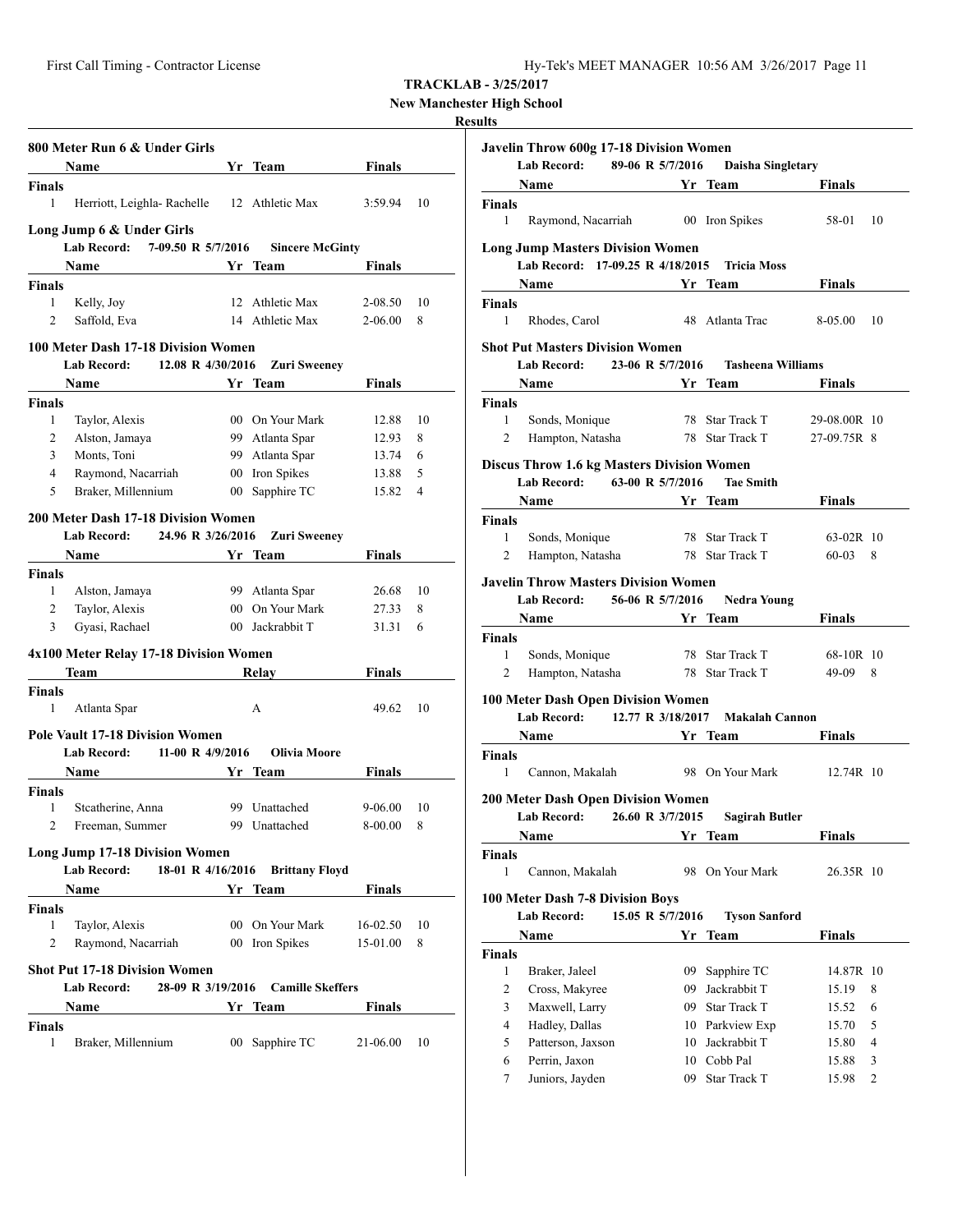**New Manchester High School**

# **Results**

| Finals  (100 Meter Dash 7-8 Division Boys) |                                  |                  |                      |               |                |  |
|--------------------------------------------|----------------------------------|------------------|----------------------|---------------|----------------|--|
|                                            | Name                             |                  | Yr Team              | <b>Finals</b> |                |  |
| 8                                          | Newton Jr., Patrick              | 09               | West Georgia         | 16.06         | 1              |  |
| 9                                          | Vance, Jayell                    | 09               | Athletic Max         | 16.30         |                |  |
| 10                                         | Worrell, Elijah                  |                  | 09 Parkview Exp      | 16.41         |                |  |
| 11                                         | Brazley, Devan                   |                  | 09 E-1 Track Cl      | 16.57         |                |  |
| 12                                         | Hughley, Korrelle                |                  | 09 Iron Spikes       | 16.60         |                |  |
| 13                                         | Rainey, Bobby                    |                  | 09 Fairburn Fir      | 17.07         |                |  |
| 14                                         | Anderson, Cameron                |                  | 10 Fairburn Fir      | 17.34         |                |  |
| 15                                         | Jones, Rajan                     |                  | 09 Lightning Sp      | 17.41         |                |  |
| 16                                         | Webb, Christopher                |                  | 10 Parkview Exp      | 17.52         |                |  |
| 17                                         | Hunt, David                      | 10               | Jackrabbit T         | 17.52         |                |  |
| 18                                         | Dudley, Leon                     | 09               | Jackrabbit T         | 17.64         |                |  |
| 19                                         | Pierson, Liam                    | 10               | Star Track T         | 17.73         |                |  |
| 20                                         | Jeffers, Isaiah                  |                  | 09 E-1 Track Cl      | 17.80         |                |  |
| 21                                         | Watts, Jovanni                   |                  | 10 Lightning Sp      | 17.89         |                |  |
| 22                                         | porter jr, love                  | 10               | All Heart TC         | 18.00         |                |  |
| 23                                         | Davidson, Landon                 |                  | 09 Ptc Flash         | 18.64         |                |  |
| 24                                         | Meadors, Kaden                   | 10               | Star Track T         | 19.97         |                |  |
| 25                                         | Kirubel, Mussie                  | 09               | Parkview Exp         | 21.85         |                |  |
| 26                                         | Bryant, Aramis                   |                  | 10 West Georgia      | 22.81         |                |  |
|                                            |                                  |                  |                      |               |                |  |
|                                            | 200 Meter Dash 7-8 Division Boys |                  |                      |               |                |  |
|                                            | Lab Record:                      | 31.56 R 3/4/2017 | <b>Aidyn Wiggins</b> |               |                |  |
|                                            | Name                             |                  | Yr Team              | <b>Finals</b> |                |  |
| <b>Finals</b>                              |                                  |                  |                      |               |                |  |
| 1                                          | Cross, Makyree                   | 09               | Jackrabbit T         | 32.13         | 10             |  |
| 2                                          | Braker, Jaleel                   | 09               | Sapphire TC          | 32.21         | 8              |  |
| 3                                          | Juniors, Jayden                  | 09               | <b>Star Track T</b>  | 33.35         | 6              |  |
| 4                                          | Maxwell, Larry                   | 09               | <b>Star Track T</b>  | 34.44         | 5              |  |
| 5                                          | Newton Jr., Patrick              | 09               | West Georgia         | 34.58         | $\overline{4}$ |  |
| 6                                          | Northcutt, Bryce                 | 09               | Jackrabbit T         | 34.63         | 3              |  |
| 7                                          | Perrin, Jaxon                    |                  | 10 Cobb Pal          | 34.83         | $\overline{c}$ |  |
| 8                                          | Patterson, Jaxson                | 10               | Jackrabbit T         | 35.87         | 1              |  |
| 9                                          | Brazley, Devan                   |                  | 09 E-1 Track Cl      | 36.18         |                |  |
| 10                                         | Hadley, Dallas                   |                  | 10 Parkview Exp      | 36.27         |                |  |
| 11                                         | Rainey, Bobby                    |                  | 09 Fairburn Fir      | 36.66         |                |  |
| 12                                         | Anderson, Cameron                |                  | 10 Fairburn Fir      | 36.75         |                |  |
| 13                                         | Worrell, Elijah                  | 09-              | Parkview Exp         | 36.98         |                |  |
| 14                                         | Ivey, Caleb                      |                  | 10 Fayette Bolt      | 37.60         |                |  |
| 15                                         | Dudley, Leon                     | 09.              | Jackrabbit T         | 38.07         |                |  |
| 16                                         | Webb, Christopher                | 10               | Parkview Exp         | 38.11         |                |  |
| 17                                         | porter jr, love                  | 10               | All Heart TC         | 39.24         |                |  |
| 18                                         | Jeffers, Isaiah                  | 09               | E-1 Track Cl         | 39.71         |                |  |
| 19                                         | Barnes, Micah                    | 10               | Fayette Bolt         | 40.55         |                |  |
| 20                                         | Pierson, Liam                    | 10               | <b>Star Track T</b>  | 42.61         |                |  |
| 21                                         | Davidson, Landon                 | 09               | Ptc Flash            | 42.64         |                |  |
| 22                                         | Black, Riley                     | 10               | Fayette Bolt         | 42.76         |                |  |
| 23                                         | Watts, Jovanni                   | 10               | Lightning Sp         | 42.89         |                |  |
| 24                                         | Hunt, David                      | 10               | Jackrabbit T         | 44.61         |                |  |
| 25                                         | Meadors, Kaden                   | 10               | Star Track T         | 46.17         |                |  |
| 26                                         | Kirubel, Mussie                  | 09               | Parkview Exp         | 48.49         |                |  |
| 27                                         | Bryant, Aramis                   | 10               | West Georgia         | 52.22         |                |  |

| <b>400 Meter Dash 7-8 Division Boys</b><br><b>Lab Record:</b><br>1:11.80 R 4/11/2015<br><b>Ethan Ervin</b> |                     |     |                     |               |                |
|------------------------------------------------------------------------------------------------------------|---------------------|-----|---------------------|---------------|----------------|
|                                                                                                            | Name                |     | Yr Team             | <b>Finals</b> |                |
| <b>Finals</b>                                                                                              |                     |     |                     |               |                |
| 1                                                                                                          | Cross, Makyree      | 09  | Jackrabbit T        | 1:15.81       | 10             |
| $\overline{2}$                                                                                             | Braker, Jaleel      | 09  | Sapphire TC         | 1:18.62       | 8              |
| 3                                                                                                          | Patterson, Jaxson   | 10  | Jackrabbit T        | 1:18.88       | 6              |
| $\overline{4}$                                                                                             | Bethea, Kameron     | 09  | Jackrabbit T        | 1:19.28       | 5              |
| 5                                                                                                          | Juniors, Jayden     | 09  | <b>Star Track T</b> | 1:20.41       | $\overline{4}$ |
| 6                                                                                                          | Brazley, Devan      |     | 09 E-1 Track Cl     | 1:22.85       | 3              |
| $\tau$                                                                                                     | Ivey, Caleb         | 10  | Fayette Bolt        | 1:24.58       | $\overline{c}$ |
| 8                                                                                                          | Newton Jr., Patrick |     | 09 West Georgia     | 1:25.26       | $\mathbf{1}$   |
| 9                                                                                                          | Vance, Jayell       | 09  | Athletic Max        | 1:26.35       |                |
| 10                                                                                                         | Perrin, Jaxon       |     | 10 Cobb Pal         | 1:26.49       |                |
| 11                                                                                                         | Harrison, Blake     | 09  | Jackrabbit T        | 1:26.86       |                |
| 12                                                                                                         | Hadley, Dallas      | 10  | Parkview Exp        | 1:27.39       |                |
| 13                                                                                                         | Maxwell, Larry      | 09  | <b>Star Track T</b> | 1:28.77       |                |
| 14                                                                                                         | Jones, Rajan        | 09  | Lightning Sp        | 1:28.87       |                |
| 15                                                                                                         | Hughley, Korrelle   | 09  | Iron Spikes         | 1:29.42       |                |
| 16                                                                                                         | Worrell, Elijah     | 09  | Parkview Exp        | 1:29.57       |                |
| 17                                                                                                         | Webb, Christopher   | 10  | Parkview Exp        | 1:30.51       |                |
| 18                                                                                                         | Barnes, Micah       | 10  | Fayette Bolt        | 1:34.04       |                |
| 19                                                                                                         | Pierson, Liam       | 10  | <b>Star Track T</b> | 1:35.19       |                |
| 20                                                                                                         | Watts, Jovanni      | 10  | Lightning Sp        | 1:37.18       |                |
| 21                                                                                                         | Davidson, Landon    | 09. | Ptc Flash           | 1:39.43       |                |
| 22                                                                                                         | Black, Riley        | 10  | Fayette Bolt        | 1:40.96       |                |
| 23                                                                                                         | Kirubel, Mussie     | 09  | Parkview Exp        | 1:44.16       |                |
| 24                                                                                                         | Hunt, David         | 10  | Jackrabbit T        | 1:44.65       |                |
| 25                                                                                                         | Bryant, Aramis      | 10  | West Georgia        | 1:44.69       |                |
| 26                                                                                                         | Lowe, David         | 09  | Celerity Tra        | 1:44.76       |                |

# **800 Meter Run 7-8 Division Boys**

| Lab Record: | $2:51.65 \text{ R } 4/11/2015$ Colby Alexander |  |
|-------------|------------------------------------------------|--|
|-------------|------------------------------------------------|--|

| Name          |                     | Yr | Team         | <b>Finals</b> |                |
|---------------|---------------------|----|--------------|---------------|----------------|
| <b>Finals</b> |                     |    |              |               |                |
| 1             | Leonard, Tracy      | 09 | Fairburn Fir | 3:01.37       | 10             |
| 2             | Bethea, Kameron     | 09 | Jackrabbit T | 3:11.24       | 8              |
| 3             | Adams, Cortez       | 10 | Fairburn Fir | 3:12.33       | 6              |
| 4             | Jones, Rajan        | 09 | Lightning Sp | 3:15.69       | 5              |
| 5             | Harrison, Blake     | 09 | Jackrabbit T | 3:17.44       | $\overline{4}$ |
| 6             | Thompson, Oliver    | 10 | Ptc Flash    | 3:17.81       | 3              |
| 7             | Newton Jr., Patrick | 09 | West Georgia | 3:19.14       | $\overline{2}$ |
| 8             | Sears, James        | 09 | Parkview Exp | 3:33.58       | 1              |
| 9             | Medrano, Juliani    | 09 | Jackrabbit T | 3:38.70       |                |
| 10            | Lowe, David         | 09 | Celerity Tra | 3:46.49       |                |

#### **1500 Meter Run 7-8 Division Boys**

**Lab Record: 5:59.53 R 3/26/2016 Cayden Guidry**

| <b>Name</b> |                  |     | Yr Team         | <b>Finals</b> |    |
|-------------|------------------|-----|-----------------|---------------|----|
| Finals      |                  |     |                 |               |    |
|             | Adams, Cortez    |     | 10 Fairburn Fir | 6:10.07       | 10 |
|             | Thompson, Oliver | 10  | Ptc Flash       | 6:20.62       | -8 |
|             | Sears, James     |     | 09 Parkview Exp | 6:30.33       | 6  |
| 4           | Lowe, David      | 09. | Celerity Tra    | 7:42.30       | 5  |
|             | Medrano, Juliani | 09. | Jackrabbit T    | 8.0864        | 4  |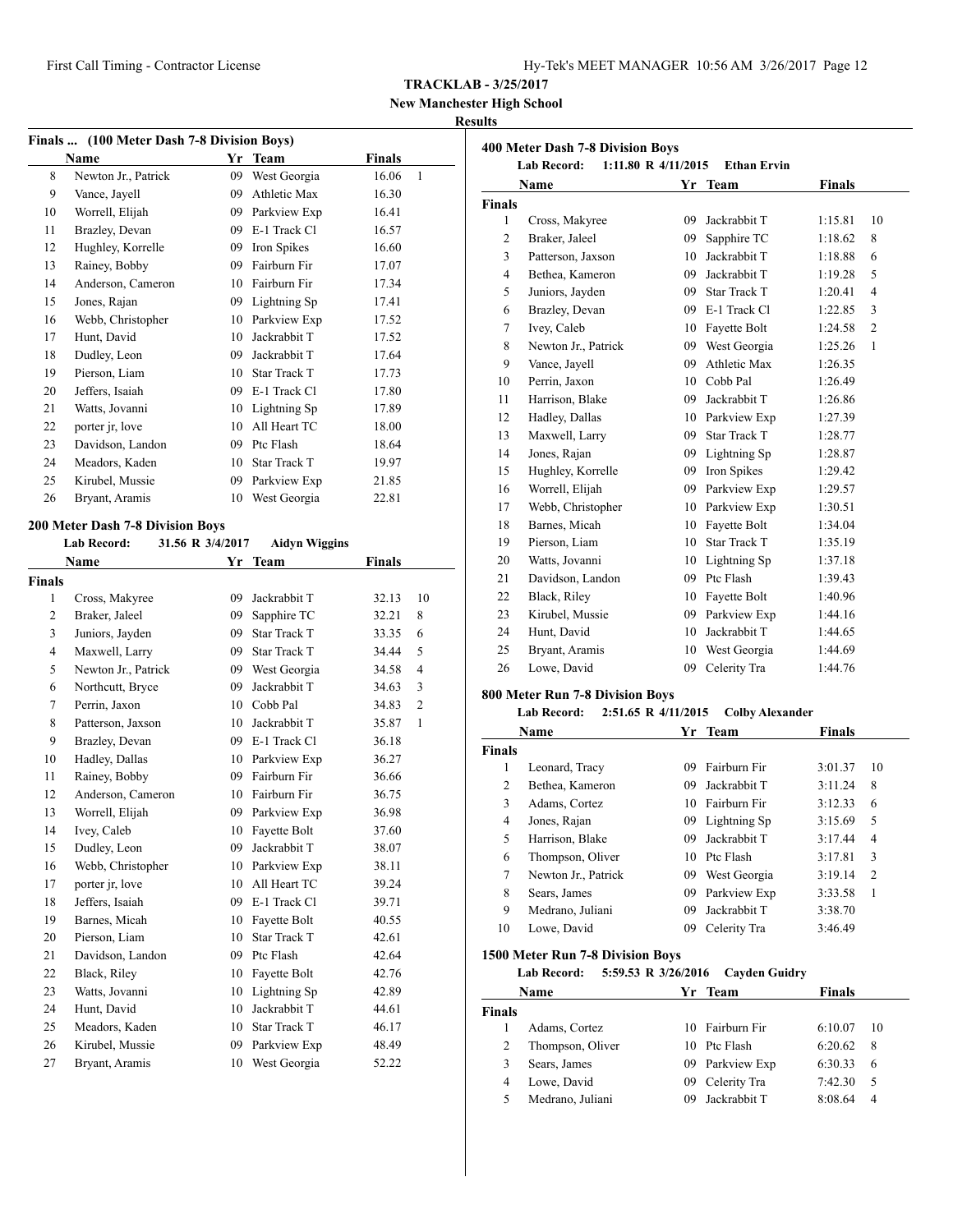|  | Hy-Tek's MEET MANAGER 10:56 AM 3/26/2017 Page 13 |  |  |  |
|--|--------------------------------------------------|--|--|--|
|--|--------------------------------------------------|--|--|--|

**New Manchester High School**

# **Results**

|                                     | 4x100 Meter Relay 7-8 Division Boys<br><b>Lab Record:</b><br>$1:05.37$ R $4/18/2015$   |    |                              | <b>Lightning Spikes Track Club</b> |                |  |  |  |
|-------------------------------------|----------------------------------------------------------------------------------------|----|------------------------------|------------------------------------|----------------|--|--|--|
|                                     | <b>B Walkes, B Green, J Henry, P Glasco</b>                                            |    |                              |                                    |                |  |  |  |
|                                     | Team                                                                                   |    | <b>Relay</b>                 | Finals                             |                |  |  |  |
| <b>Finals</b>                       |                                                                                        |    |                              |                                    |                |  |  |  |
| 1                                   | Jackrabbit Track Club                                                                  |    | A                            | 1:06.38                            | 10             |  |  |  |
| 2                                   | Fairburn Fire                                                                          |    | А                            | 1:09.72                            | 8              |  |  |  |
| 3                                   | Parkview Exp                                                                           |    | А                            | 1:13.59                            | 6              |  |  |  |
| $\overline{4}$                      | <b>Fayette Bolts</b>                                                                   |    | A                            | 1:15.01                            | 5              |  |  |  |
| 4x400 Meter Relay 7-8 Division Boys |                                                                                        |    |                              |                                    |                |  |  |  |
|                                     | <b>Lab Record:</b><br>5:55.51 R 3/4/2017                                               |    | <b>Jackrabbit Track Club</b> |                                    |                |  |  |  |
|                                     | <b>B Harrison, B Northcutt, J Patterson, M Cross</b>                                   |    |                              | <b>Finals</b>                      |                |  |  |  |
| <b>Finals</b>                       | Team                                                                                   |    | Relay                        |                                    |                |  |  |  |
| 1                                   | Fairburn Fire                                                                          |    | А                            | 6:02.02                            | 10             |  |  |  |
| $\overline{c}$                      | Jackrabbit Track Club                                                                  |    | A                            | 6:23.33                            | 8              |  |  |  |
| 3                                   | Parkview Exp                                                                           |    | A                            | 7:04.03                            | 6              |  |  |  |
|                                     |                                                                                        |    |                              |                                    |                |  |  |  |
|                                     | <b>Long Jump 7-8 Division Boys</b>                                                     |    |                              |                                    |                |  |  |  |
|                                     | <b>Lab Record:</b><br>11-11 R $5/7/2016$                                               |    | <b>Kaden Thomas</b>          | <b>Finals</b>                      |                |  |  |  |
| <b>Finals</b>                       | <b>Name</b>                                                                            | Yr | Team                         |                                    |                |  |  |  |
| 1                                   | Maxwell, Larry                                                                         |    | 09 Star Track T              | 10-01.00                           | 10             |  |  |  |
| 2                                   | Worrell, Elijah                                                                        |    | 09 Parkview Exp              | 9-07.00                            | 8              |  |  |  |
| 3                                   | Hadley, Dallas                                                                         |    | 10 Parkview Exp              | $9 - 00.50$                        | 6              |  |  |  |
| 4                                   | Hughley, Korrelle                                                                      |    | 09 Iron Spikes               | 8-09.00                            | 5              |  |  |  |
|                                     |                                                                                        |    |                              |                                    | $\overline{4}$ |  |  |  |
| 5                                   | Davidson, Landon                                                                       |    | 09 Ptc Flash                 | 7-05.00                            |                |  |  |  |
| 6                                   | Webb, Christopher                                                                      |    | 10 Parkview Exp              | 7-02.50                            | 3              |  |  |  |
| 7                                   | Jones, Rajan                                                                           |    | 09 Lightning Sp              | $6 - 08.00$                        | 2              |  |  |  |
| 8                                   | Kirubel, Mussie                                                                        |    | 09 Parkview Exp              | $5-02.00$                          | 1              |  |  |  |
| 9                                   | Bryant, Aramis                                                                         |    | 10 West Georgia              | 4-09.00                            |                |  |  |  |
|                                     | <b>Shot Put 7-8 Division Boys</b>                                                      |    |                              |                                    |                |  |  |  |
|                                     | 22-01 R 3/26/2016<br><b>Lab Record:</b>                                                |    | <b>Sean Steele</b>           |                                    |                |  |  |  |
|                                     | <b>Name</b>                                                                            | Yr | Team                         | <b>Finals</b>                      |                |  |  |  |
| Finals                              |                                                                                        |    |                              |                                    |                |  |  |  |
| 1                                   | Worrell, Elijah                                                                        |    | 09 Parkview Exp              | 14-08.00                           | 10             |  |  |  |
| 2                                   | Hughley, Korrelle                                                                      | 09 | Iron Spikes                  | 13-02.00                           | 8              |  |  |  |
|                                     | <b>Javelin Throw 300g 7-8 Division Boys</b><br><b>Lab Record:</b><br>50-06 R 4/18/2015 |    | <b>Jaden Henry</b>           |                                    |                |  |  |  |
|                                     | Name                                                                                   |    | Yr Team                      | <b>Finals</b>                      |                |  |  |  |
| <b>Finals</b>                       |                                                                                        |    |                              |                                    |                |  |  |  |
|                                     | Hughley, Korrelle                                                                      |    | 09 Iron Spikes               | 40-09                              | 10             |  |  |  |
| 1                                   |                                                                                        |    | 09 Star Track T              | 37-07                              | 8              |  |  |  |
| $\mathbf{2}$                        | Juniors, Jayden                                                                        |    |                              | $23-07$                            | 6              |  |  |  |
| 3                                   | Pierson, Liam                                                                          |    | 10 Star Track T              |                                    |                |  |  |  |
| 4                                   | Jeffers, Isaiah                                                                        |    | 09 E-1 Track Cl              | 20-09                              | 5              |  |  |  |
| 5                                   |                                                                                        |    | 10 Star Track T              |                                    | 4              |  |  |  |
| ---                                 | Meadors, Kaden                                                                         |    | 10 All Heart TC              | 19-03<br>FOUL                      |                |  |  |  |
|                                     | porter jr, love                                                                        |    |                              |                                    |                |  |  |  |
|                                     | 100 Meter Dash 9-10 Division Boys                                                      |    |                              |                                    |                |  |  |  |
|                                     | <b>Lab Record:</b><br>13.46 R 3/18/2017                                                |    | <b>Chandler Jordan</b>       |                                    |                |  |  |  |
| Finals                              | Name                                                                                   |    | Yr Team                      | Finals                             |                |  |  |  |

| $\mathbf{2}$   | Whatley, Trennedy      |    | 07 Fayette Bolt     | 13.36R 8 |              |
|----------------|------------------------|----|---------------------|----------|--------------|
| 3              | Williams, Eli          | 07 | Drive Phase,        | 13.38R 6 |              |
| $\overline{4}$ | Henry, Jaden           |    | 07 Lightning Sp     | 13.74    | 5            |
| 5              | Whitaker, Elijah       | 07 | Fayette Bolt        | 13.75    | 4            |
| 6              | Sanford, Tyson         | 08 | Sapphire TC         | 13.97    | 3            |
| 7              | Cromartie Jr., Antonio | 07 | Athletic Max        | 14.17    | 2            |
| 8              | McShan, Mckinley       | 08 | Lightning Sp        | 14.29    | $\mathbf{1}$ |
| 9              | Green, Bryce           | 07 | Jackrabbit T        | 14.30    |              |
| 10             | German, Jace           | 08 | Sapphire TC         | 14.34    |              |
| 11             | Odeniyi, Naeem         | 07 | <b>Star Track T</b> | 14.34    |              |
| 12             | Jakes, Braylon         |    | 07 West Georgia     | 14.36    |              |
| 13             | Glasco, Preston        |    | 08 Lightning Sp     | 14.40    |              |
| 14             | Long, Kingston         |    | 08 West Georgia     | 14.87    |              |
| 15             | Williams, Ethan        | 08 | E-1 Track Cl        | 14.98    |              |
| 16             | Farrish, Daryian       |    | 08 West Georgia     | 14.99    |              |
| 17             | Victor, Corey          | 07 | Fayette Bolt        | 15.00    |              |
| 18             | Long, Kingsley         | 08 | West Georgia        | 15.07    |              |
| 19             | Sewell, Bryce          | 07 | Celerity Tra        | 15.17    |              |
| 20             | Zachery, Jackson       | 07 | E-1 Track Cl        | 15.22    |              |
| 21             | Kelly, Darnell         | 08 | Athletic Max        | 15.30    |              |
| 22             | Burch, Cassius         | 08 | Athletic Max        | 15.33    |              |
| 23             | Betts, Jackson         | 07 | Star Track T        | 15.59    |              |
| 24             | Brunson, Krishtian     |    | 07 Jackrabbit T     | 15.64    |              |
| 25             | Vazquez, Noah          |    | 07 Fayette Bolt     | 15.64    |              |
| 26             | Seymour, Ajahri        | 08 | <b>Star Track T</b> | 15.67    |              |
| 27             | Coggins, Jamon         | 08 | Sapphire TC         | 15.74    |              |
| 28             | Henderson, Damien      |    | 07 Fairburn Fir     | 15.80    |              |
| 29             | Fason II, James        | 08 | Fayette Bolt        | 15.96    |              |
| 30             | Knox, Sydney           | 07 | Jackrabbit T        | 16.02    |              |
| 31             | Mitchell, Caleb        | 08 | Lightning Sp        | 16.02    |              |
| 32             | Bowles, Marquez        | 07 | Fairburn Fir        | 16.03    |              |
| 33             | Saffold, Kenneth       | 08 | Athletic Max        | 16.16    |              |
| 34             | Douglas, Christian     | 07 | Fayette Bolt        | 16.18    |              |
| 35             | Staples, Adrian        | 07 | Augusta Flye        | 16.32    |              |
| 36             | Hill, Tristen          | 08 | Lightning Sp        | 16.36    |              |
| 37             | Robertson, Hayden      |    | 07 Fairburn Fir     | 16.40    |              |
| 38             | Jackson, Aiden         | 07 | Fayette Bolt        | 16.42    |              |
| 39             | Smith, Myles           | 07 | Jackrabbit T        | 16.46    |              |
| 40             | Smart, Jerold          |    | 08 Parkview Exp     | 16.53    |              |
| 41             | Mathis, Aiden          |    | 08 Fayette Bolt     | 16.91    |              |
| 42             | Brown, Antonio         | 08 | E-1 Track Cl        | 17.12    |              |
| 43             | Gray, Gabriel          | 08 | Fayette Bolt        | 17.25    |              |
| 44             | Shears, Quincy         | 07 | Augusta Flye        | 17.25    |              |
| 45             | Dukes, Yanous          | 07 | Star Track T        | 17.37    |              |
| 46             | Baker, Olusegun        | 08 | Parkview Exp        | 17.38    |              |
| 47             | Sangster, Azariah      | 08 | E-1 Track Cl        | 17.39    |              |
| 48             | Taylor, Jordan         | 07 | All Heart TC        | 17.53    |              |
| 49             | Winston, Thomas        | 08 | Jackrabbit T        | 17.63    |              |
| 50             | Hardy, Elijah          |    | 08 Fairburn Fir     | 18.04    |              |
| 51             | Merritt, Curtis        | 08 | Fayette Bolt        | 18.40    |              |
| 52             | Conley, Antonio        | 08 | Fayette Bolt        | 18.54    |              |
| 53             | Mehio, Jade            | 08 | Ptc Flash           | 18.62    |              |
| 54             | Turner, Nathan         | 07 | Fayette Bolt        | 18.68    |              |
| 55             | Williams, Sean         | 08 | Fairburn Fir        | 19.27    |              |
| 56             | Thigpen, Mason         | 07 | Parkview Exp        | 19.57    |              |
| 57             | Herring, Brady         | 08 | Ptc Flash           | 20.33    |              |
|                |                        |    |                     |          |              |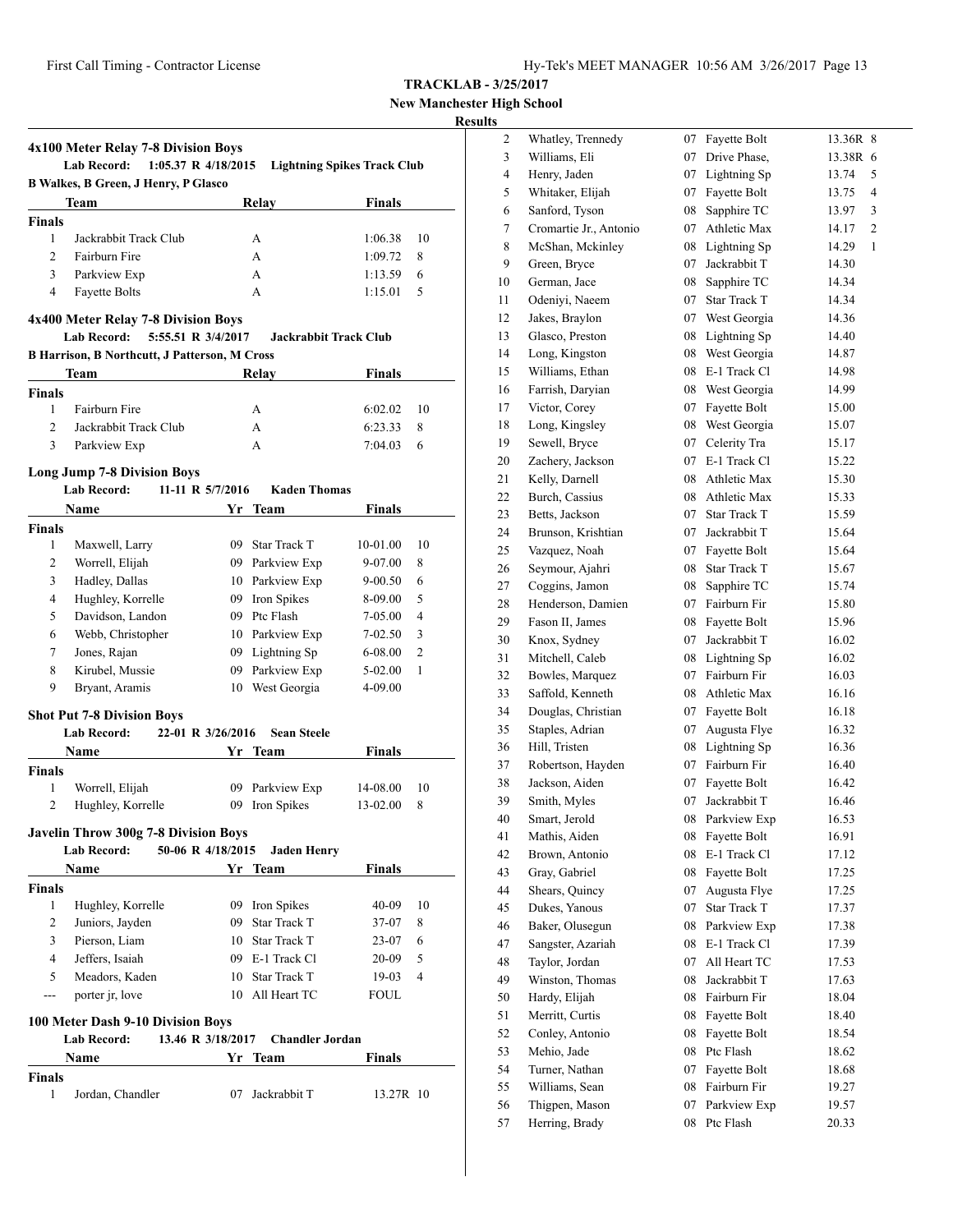**TRACKLAB - 3/25/2017**

**New Manchester High School**

### **Results**

|               | <b>Name</b>                                                          | Yr | <b>Team</b>             | <b>Finals</b>           |
|---------------|----------------------------------------------------------------------|----|-------------------------|-------------------------|
| 58            | Randle Jr., Walter                                                   | 08 | Fayette Bolt            | 21.46                   |
|               |                                                                      |    |                         |                         |
|               | 200 Meter Dash 9-10 Division Boys<br>28.14 R 5/7/2016<br>Lab Record: |    | <b>Jaiden Patterson</b> |                         |
|               | Name                                                                 |    | Yr Team                 | <b>Finals</b>           |
| <b>Finals</b> |                                                                      |    |                         |                         |
| 1             | Jordan, Chandler                                                     | 07 | Jackrabbit T            | 27.88R 10               |
| 2             | Whatley, Trennedy                                                    | 07 | Fayette Bolt            | 28.11R 8                |
| 3             | Knight, Alexander                                                    | 07 | Jackrabbit T            | 28.24<br>6              |
| 4             | Henry, Jaden                                                         | 07 | Lightning Sp            | 29.05<br>5              |
| 5             | Williams, Eli                                                        | 07 | Drive Phase,            | 4<br>29.40              |
| 6             | Sanford, Tyson                                                       | 08 | Sapphire TC             | 3<br>29.44              |
| 7             | McShan, Mckinley                                                     | 08 | Lightning Sp            | $\overline{c}$<br>30.43 |
| 8             | Ellinger, Joreal                                                     | 08 | Athletic Max            | 30.45<br>1              |
| 9             | Glasco, Preston                                                      | 08 | Lightning Sp            | 30.59                   |
| 10            | Green, Bryce                                                         | 07 | Jackrabbit T            | 30.70                   |
| 11            | Odeniyi, Naeem                                                       |    | 07 Star Track T         | 30.94                   |
| 12            | Hardy, Jayden                                                        |    | 08 Fairburn Fir         | 31.18                   |
| 13            | Floyd, Emerson                                                       |    | 07 Boys And Gir         | 31.36                   |
| 14            | Long, Kingston                                                       | 08 | West Georgia            | 31.46                   |
| 15            | Strother, Cole                                                       | 07 | Blue Lightni            | 31.47                   |
| 16            | Cromartie Jr., Antonio                                               |    | 07 Athletic Max         | 31.48                   |
| 17            | Farrish, Daryian                                                     |    | 08 West Georgia         | 31.74                   |
| 18            | Ridley, Brandan                                                      |    | 07 Fairburn Fir         | 31.77                   |
| 19            | Grant, Altaveon                                                      |    | 07 All Heart TC         | 31.78                   |
| 20            | German, Jace                                                         | 08 | Sapphire TC             | 32.28                   |
| 21            | Williams, Sean                                                       |    | 08 Fairburn Fir         | 32.70                   |
| 22            | Seymour, Ajahri                                                      |    | 08 Star Track T         | 32.73                   |
| 23            | Williams, Ethan                                                      |    | 08 E-1 Track Cl         | 32.79                   |
| 24            | Jakes, Braylon                                                       |    | 07 West Georgia         | 32.80                   |
| 25            | Betts, Jackson                                                       | 07 | <b>Star Track T</b>     | 33.01                   |
| 26            | Zachery, Jackson                                                     |    | 07 E-1 Track Cl         | 33.03                   |
| 27            | Victor, Corey                                                        |    | 07 Fayette Bolt         | 33.18                   |
| 28            | Long, Kingsley                                                       | 08 | West Georgia            | 33.28                   |
| 29            | Alberto, Jayden                                                      | 07 | Fairburn Fir            | 33.51                   |
| 30            | Henderson, Damien                                                    | 07 | Fairburn Fir            | 33.60                   |
| 31            | Burch, Cassius                                                       |    | 08 Athletic Max         | 33.68                   |
| 32            | Jackson, Aiden                                                       |    | 07 Fayette Bolt         | 33.92                   |
| 33            | Mitchell, Caleb                                                      | 08 | Lightning Sp            | 33.96                   |
| 34            | Kelly, Darnell                                                       | 08 | Athletic Max            | 34.25                   |
| 35            | Fason II, James                                                      | 08 | Fayette Bolt            | 34.28                   |
| 36            | Favers, Nigel                                                        | 07 | Fayette Bolt            | 34.32                   |
| 37            | Knox, Sydney                                                         | 07 | Jackrabbit T            | 34.54                   |
| 38            | Costen, Derreon                                                      | 08 | Fayette Bolt            | 34.58                   |
| 39            | Sewell, Bryce                                                        | 07 | Celerity Tra            | 34.63                   |
| 40            | Niles, Jacob                                                         | 07 | Jackrabbit T            | 34.65                   |
| 41            | Aiken, Brandon                                                       | 07 | Jackrabbit T            | 34.70                   |
| 42            | Douglas, Christian                                                   | 07 | Fayette Bolt            | 35.46                   |
| 43            | Saffold, Kenneth                                                     | 08 | Athletic Max            | 35.64                   |
| 44            | Staples, Adrian                                                      | 07 | Augusta Flye            | 35.83                   |
| 45            | Brown, Antonio                                                       | 08 | E-1 Track Cl            | 35.91                   |
| 46            | McClain, Cory                                                        | 08 | Jackrabbit T            | 35.94                   |
|               | Bell, Thaddeus                                                       | 08 | Unattached              | 36.37                   |
| 47            |                                                                      |    |                         |                         |

| 49 | Smart, Jerold      | 08 | Parkview Exp        | 36.88 |
|----|--------------------|----|---------------------|-------|
| 50 | Orr, Cayden        | 08 | Jackrabbit T        | 36.98 |
| 51 | Brunson, Krishtian | 07 | Jackrabbit T        | 37.57 |
| 52 | Bowles, Marquez    | 07 | Fairburn Fir        | 37.65 |
| 53 | Dukes, Yanous      | 07 | <b>Star Track T</b> | 37.88 |
| 54 | Winston, Thomas    | 08 | Jackrabbit T        | 38.00 |
| 55 | Smith, Myles       | 07 | Jackrabbit T        | 38.51 |
| 56 | Hardy, Elijah      | 08 | Fairburn Fir        | 38.93 |
| 57 | Baker, Olusegun    | 08 | Parkview Exp        | 38.98 |
| 58 | Mathis, Aiden      | 08 | Fayette Bolt        | 40.47 |
| 59 | Jones, Hunter      | 08 | Ptc Flash           | 43.73 |
| 60 | Merritt, Curtis    | 08 | Fayette Bolt        | 44.05 |
| 61 | Thigpen, Mason     | 07 | Parkview Exp        | 44.46 |
| 62 | Randle Jr., Walter | 08 | Fayette Bolt        | 44.56 |

#### **400 Meter Dash 9-10 Division Boys**

**Lab Record: 1:02.79 R 4/30/2016 Jaiden Patterson**

|                | Name                   |    | Yr Team             | <b>Finals</b>             |
|----------------|------------------------|----|---------------------|---------------------------|
| <b>Finals</b>  |                        |    |                     |                           |
| $\mathbf{1}$   | Njie, Sidi             | 07 | Athletic Max        | 1:02.62R 10               |
| $\overline{c}$ | Jordan, Chandler       | 07 | Jackrabbit T        | 8<br>1:04.98              |
| 3              | Knight, Alexander      | 07 | Jackrabbit T        | 6<br>1:05.12              |
| $\overline{4}$ | Henry, Jaden           | 07 | Lightning Sp        | 5<br>1:06.75              |
| 5              | Thompson, Jackson J.T. | 07 | E-1 Track Cl        | $\overline{4}$<br>1:07.55 |
| 6              | Sanford, Tyson         | 08 | Sapphire TC         | 3<br>1:07.86              |
| 7              | McShan, Mckinley       | 08 | Lightning Sp        | $\overline{2}$<br>1:09.15 |
| 8              | Ellinger, Joreal       | 08 | Athletic Max        | 1<br>1:11.73              |
| 9              | German, Jace           | 08 | Sapphire TC         | 1:12.85                   |
| 10             | Jakes, Braylon         | 07 | West Georgia        | 1:13.58                   |
| 11             | Floyd, Emerson         | 07 | Boys And Gir        | 1:14.05                   |
| 12             | Thompson, Clark        | 07 | Ptc Flash           | 1:15.14                   |
| 13             | Niles, Jacob           | 07 | Jackrabbit T        | 1:15.40                   |
| 14             | Strother, Cole         | 07 | Blue Lightni        | 1:15.57                   |
| 15             | Agyeman, Aidan         | 07 | Fayette Bolt        | 1:15.70                   |
| 16             | Ridley, Brandan        | 07 | Fairburn Fir        | 1:17.09                   |
| 17             | Grant, Altaveon        | 07 | All Heart TC        | 1:18.03                   |
| 18             | Long, Kingston         | 08 | West Georgia        | 1:18.24                   |
| 19             | Seymour, Ajahri        | 08 | <b>Star Track T</b> | 1:18.54                   |
| 20             | Cromartie Jr., Antonio | 07 | Athletic Max        | 1:19.55                   |
| 21             | Alberto, Jayden        | 07 | Fairburn Fir        | 1:19.89                   |
| 22             | Long, Kingsley         | 08 | West Georgia        | 1:20.02                   |
| 23             | Staples, Adrian        | 07 | Augusta Flye        | 1:20.34                   |
| 24             | Mason, Dylan           | 08 | Fairburn Fir        | 1:20.52                   |
| 25             | Favers, Nigel          | 07 | Fayette Bolt        | 1:20.60                   |
| 26             | Joseph, Xavier         | 08 | Blue Lightni        | 1:21.07                   |
| 27             | Orr, Cayden            | 08 | Jackrabbit T        | 1:21.81                   |
| 28             | McClain, Cory          | 08 | Jackrabbit T        | 1:22.31                   |
| 29             | Vazquez, Noah          | 07 | Fayette Bolt        | 1:22.69                   |
| 30             | Saffold, Kenneth       | 08 | Athletic Max        | 1:22.86                   |
| 31             | Smart, Jerold          | 08 | Parkview Exp        | 1:23.42                   |
| 32             | Mitchell, Caleb        | 08 | Lightning Sp        | 1:23.46                   |
| 33             | Sewell, Bryce          | 07 | Celerity Tra        | 1:24.05                   |
| 34             | Fason II, James        | 08 | Fayette Bolt        | 1:24.48                   |
| 35             | Coggins, Jamon         | 08 | Sapphire TC         | 1:25.29                   |
| 36             | Hill, Tristen          | 08 | Lightning Sp        | 1:25.43                   |
| 37             | Baker, Olusegun        | 08 | Parkview Exp        | 1:25.96                   |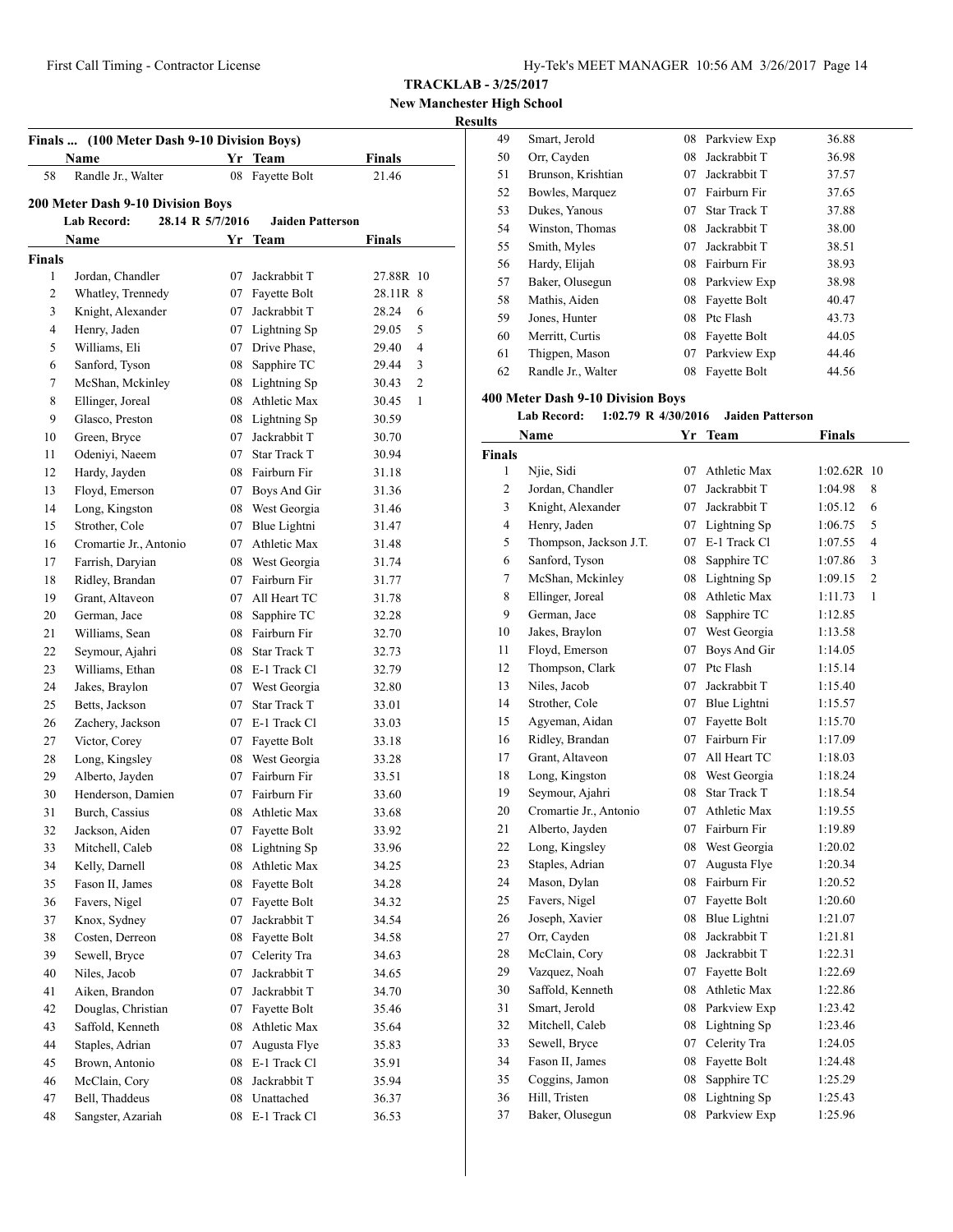# **New Manchester High School**

#### <u>Res</u>

|    | Finals  (400 Meter Dash 9-10 Division Boys) |    |                     |               |  |
|----|---------------------------------------------|----|---------------------|---------------|--|
|    | Name                                        | Yr | Team                | <b>Finals</b> |  |
| 38 | Sangster, Azariah                           | 08 | E-1 Track Cl        | 1:26.71       |  |
| 39 | Smith, Myles                                | 07 | Jackrabbit T        | 1:28.99       |  |
| 40 | Brunson, Krishtian                          | 07 | Jackrabbit T        | 1:29.42       |  |
| 41 | Winston, Thomas                             | 08 | Jackrabbit T        | 1:29.63       |  |
| 42 | Dukes, Yanous                               | 07 | <b>Star Track T</b> | 1:31.07       |  |
| 43 | Tran, Richard                               | 08 | Jackrabbit T        | 1:32.02       |  |
| 44 | Bradley, Clarence                           | 07 | Fairburn Fir        | 1:34.54       |  |
| 45 | Mehio, Jade                                 | 08 | Ptc Flash           | 1:35.87       |  |
| 46 | Bell, Thaddeus                              | 08 | Unattached          | 1:36.29       |  |
| 47 | Gray, Gabriel                               | 08 | Fayette Bolt        | 1:36.78       |  |
| 48 | Thigpen, Mason                              | 07 | Parkview Exp        | 1:38.33       |  |
| 49 | Jones, Hunter                               | 08 | Ptc Flash           | 1:41.53       |  |
| 50 | Herring, Brady                              | 08 | Ptc Flash           | 1:42.15       |  |
| 51 | Childs, Brendan                             | 08 | Fayette Bolt        | 1:58.07       |  |

#### **800 Meter Run 9-10 Division Boys**

#### **Lab Record: 2:23.80 R 4/30/2016 Jaiden Patterson**

|                | Name              | Yr | Team                | Finals  |                |
|----------------|-------------------|----|---------------------|---------|----------------|
| Finals         |                   |    |                     |         |                |
| 1              | Njie, Sidi        | 07 | Athletic Max        | 2:32.07 | 10             |
| 2              | Knight, Alexander | 07 | Jackrabbit T        | 2:38.08 | 8              |
| 3              | Ellinger, Joreal  | 08 | Athletic Max        | 2:44.27 | 6              |
| $\overline{4}$ | Strother, Cole    | 07 | Blue Lightni        | 2:45.26 | 5              |
| 5              | Guidry, Cayden    | 08 | Athletic Max        | 2:50.15 | 4              |
| 6              | Floyd, Emerson    | 07 | Boys And Gir        | 2:53.77 | 3              |
| 7              | Ellingson, Thijs  | 08 | Unattached          | 2:57.21 | $\overline{2}$ |
| 8              | Freeman, Preston  | 08 | <b>Athletic Max</b> | 2:57.34 | 1              |
| 9              | Niles, Jacob      | 07 | Jackrabbit T        | 2:59.25 |                |
| 10             | Favers, Nigel     | 07 | Fayette Bolt        | 3:00.01 |                |
| 11             | McClain, Cory     | 08 | Jackrabbit T        | 3:02.20 |                |
| 12             | Hernandez, Aivry  | 07 | <b>Star Track T</b> | 3:02.84 |                |
| 13             | Orr, Cayden       | 08 | Jackrabbit T        | 3:11.33 |                |
| 14             | Coggins, Jamon    | 08 | Sapphire TC         | 3:15.67 |                |
| 15             | Tran, Richard     | 08 | Jackrabbit T        | 3:32.97 |                |
| 16             | Childs, Brendan   | 08 | Fayette Bolt        | 4:06.46 |                |

#### **1500 Meter Run 9-10 Division Boys**

|               | <b>Lab Record:</b>                                                                                                    | 5:06.26 R 5/7/2016        | <b>William Davis</b> |         |    |
|---------------|-----------------------------------------------------------------------------------------------------------------------|---------------------------|----------------------|---------|----|
|               | Name                                                                                                                  | Yr Team                   |                      | Finals  |    |
| <b>Finals</b> |                                                                                                                       |                           |                      |         |    |
| 1             | Guidry, Cayden                                                                                                        | 08                        | Athletic Max         | 5:35.65 | 10 |
| 2             | Thompson, Clark                                                                                                       | 07                        | Ptc Flash            | 5:36.87 | 8  |
| 3             | Ellingson, Thijs                                                                                                      | 08                        | Unattached           | 5:50.21 | 6  |
|               | 4x100 Meter Relay 9-10 Division Boys<br><b>Lab Record:</b><br>C Richardson, J Blankenship, T Whatley, Z Green<br>Team | 54.49 R 5/7/2016<br>Relav | Drive Phase, Inc.    | Finals  |    |
| <b>Finals</b> |                                                                                                                       |                           |                      |         |    |
| 1             |                                                                                                                       |                           |                      |         |    |
| 2             | <b>Fayette Bolts</b>                                                                                                  | A                         |                      | 59.04   | 10 |
|               | West Georgia Jets                                                                                                     | A                         |                      | 1:00.24 | 8  |
| 3             | Fairburn Fire                                                                                                         | A                         |                      | 1:00.49 | 6  |
| 4             | <b>Fayette Bolts</b>                                                                                                  | B                         |                      | 1:04.52 | 5  |
| 5             | Fairburn Fire                                                                                                         | B                         |                      | 1:06.45 | 4  |

| 6                               |                                                          |                    |                              |                                |                     |
|---------------------------------|----------------------------------------------------------|--------------------|------------------------------|--------------------------------|---------------------|
|                                 | Parkview Exp                                             |                    | А                            | 1:08.74                        | 3                   |
|                                 | 4x400 Meter Relay 9-10 Division Boys                     |                    |                              |                                |                     |
|                                 | <b>Lab Record:</b>                                       | 4:20.19 R 5/7/2016 |                              | Jackrabbit Track & Field Clini |                     |
|                                 | C Gaffney, D Williams, J Patterson, W Davis              |                    |                              |                                |                     |
|                                 | <b>Team</b>                                              |                    | Relay                        | Finals                         |                     |
| <b>Finals</b>                   |                                                          |                    |                              |                                |                     |
| 1                               | Fairburn Fire                                            |                    | B                            | 5:17.49                        | 10                  |
| 2                               | <b>Fayette Bolts</b>                                     |                    | B                            | 5:27.28                        | 8                   |
| 3                               | Fairburn Fire                                            |                    | A                            | 5:31.76                        | 6                   |
| 4                               | E-1 Track Club                                           |                    | A                            | 5:38.18                        | 5                   |
| 5                               | Parkview Exp                                             |                    | A                            | 6:21.97                        | 4                   |
|                                 | <b>High Jump 9-10 Division Boys</b>                      |                    |                              |                                |                     |
|                                 | <b>Lab Record:</b>                                       | 4-06 R 3/5/2016    | <b>Kevin Thomas</b>          |                                |                     |
|                                 | Name                                                     |                    | Yr Team                      | Finals                         |                     |
| <b>Finals</b>                   |                                                          |                    |                              |                                |                     |
| 1                               | Staples, Adrian                                          | 07                 | Augusta Flye                 | 3-08.00                        | 10                  |
| $\overline{2}$                  | Guidry, Cayden                                           | 08                 | Athletic Max                 | $3-06.00$                      | 8                   |
|                                 | <b>Long Jump 9-10 Division Boys</b>                      |                    |                              |                                |                     |
|                                 | Lab Record: 14-07.50 R 4/30/2016                         |                    | <b>Devin Williams</b>        |                                |                     |
|                                 | Name                                                     | Yr                 | Team                         | Finals                         |                     |
| <b>Finals</b>                   |                                                          |                    |                              |                                |                     |
| 1                               | Grant, Altaveon                                          | 07                 | All Heart TC                 | 12-10.00                       | 10                  |
| 2                               | Kelly, Darnell                                           |                    | 08 Athletic Max              | 12-04.00                       | 8                   |
|                                 |                                                          |                    | 07 Drive Phase,              |                                | 6                   |
| 3                               | Williams, Eli                                            |                    |                              | 12-02.50                       |                     |
| 4                               | Jakes, Braylon                                           |                    | 07 West Georgia              | 11-10.00                       | 5                   |
| 5                               | Seymour, Ajahri                                          | 08                 | Star Track T                 | 11-09.25                       | 4                   |
| 6                               | Green, Bryce                                             | 07                 | Jackrabbit T                 | 11-08.00                       | 3                   |
| 7                               | German, Jace                                             | 08                 | Sapphire TC                  | 11-07.25                       | 2                   |
| 8                               | Williams, Ethan                                          | 08                 | E-1 Track Cl                 | 11-04.25                       | $\mathbf{1}$        |
| 9                               | Bell, Thaddeus                                           |                    | 08 Unattached                | 10-07.25                       |                     |
| 10                              | Jackson, Aiden                                           | 07                 | Fayette Bolt                 | 9-10.50                        |                     |
| 11                              | Glasco, Preston                                          | 08                 | Lightning Sp                 | 9-05.75                        |                     |
| 12                              | Shears, Quincy                                           | 07                 | Augusta Flye                 | 9-04.50                        |                     |
| 12                              | Taylor, Jordan                                           | 07                 | All Heart TC                 | 9-04.50                        |                     |
| 14                              | Staples, Adrian                                          | 07                 | Augusta Flye                 | 8-07.00                        |                     |
| 15                              | Mathis, Aiden                                            | 08                 | Fayette Bolt                 | 5-08.00                        |                     |
|                                 |                                                          |                    |                              |                                |                     |
|                                 | <b>Shot Put 9-10 Division Boys</b><br><b>Lab Record:</b> |                    |                              |                                |                     |
|                                 |                                                          | 28-10 R 3/19/2016  | Tahir Hines                  |                                |                     |
|                                 | Name                                                     |                    | Yr Team                      | Finals                         |                     |
| 1                               |                                                          |                    |                              |                                |                     |
|                                 | Aiken, Brandon                                           | 07                 | Jackrabbit T                 | 21-07.00                       | 10                  |
| <b>Finals</b><br>$\overline{c}$ | Coggins, Jamon                                           | 08                 | Sapphire TC                  | 21-00.00                       | 8                   |
| 3                               | Joseph, Xavier                                           | 08                 | Blue Lightni                 | 18-07.00                       | 6                   |
| 4                               | Dukes, Yanous                                            | 07                 | Star Track T                 | 18-01.00                       | 5                   |
| 5                               | Douglas, Christian                                       | 07                 | Fayette Bolt                 | 16-10.00                       | $\overline{4}$      |
| 6                               | Staples, Adrian                                          | 07                 | Augusta Flye                 | 15-09.00                       | 3                   |
| 7<br>8                          | Sangster, Azariah<br>Seymour, Ajahri                     | 08<br>08           | E-1 Track Cl<br>Star Track T | 15-08.00<br>14-09.00           | $\overline{c}$<br>1 |

 Hernandez, Aivry 07 Star Track T 14-06.00 Turner, Nathan 07 Fayette Bolt 14-04.00 Gray, Gabriel 08 Fayette Bolt 14-01.00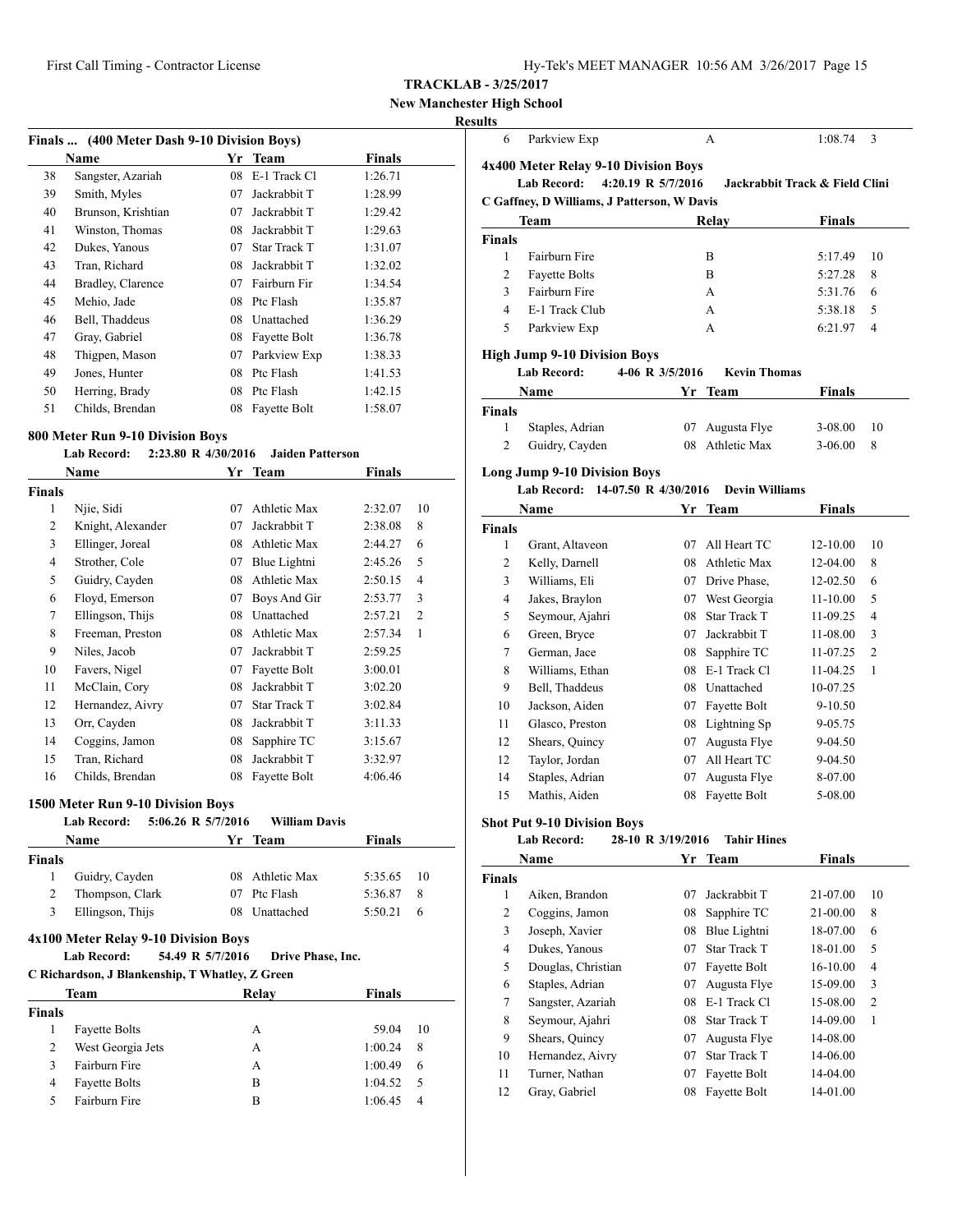|  | <b>TRACKLAB - 3/25/2017</b> |
|--|-----------------------------|
|--|-----------------------------|

**New Manchester High School**

# **Results**

|               | Finals  (Shot Put 9-10 Division Boys)        |                  |                       |               |    |
|---------------|----------------------------------------------|------------------|-----------------------|---------------|----|
|               | Name                                         |                  | Yr Team               | <b>Finals</b> |    |
| 13            | Mathis, Aiden                                | 08               | Fayette Bolt          | 12-01.00      |    |
| 14            | Merritt, Curtis                              | 08               | Fayette Bolt          | 8-09.00       |    |
| 15            | Randle Jr., Walter                           | 08               | Fayette Bolt          | 7-08.00       |    |
|               |                                              |                  |                       |               |    |
|               | <b>Javelin Throw 300g 9-10 Division Boys</b> |                  |                       |               |    |
|               | Lab Record:                                  | 88-10 R 3/5/2016 | <b>Jared Lockhart</b> |               |    |
|               | Name                                         |                  | Yr Team               | Finals        |    |
| <b>Finals</b> |                                              |                  |                       |               |    |
| 1             | Aiken, Brandon                               | 07               | Jackrabbit T          | 58-06         | 10 |
| 2             | Hernandez, Aivry                             |                  | 07 Star Track T       | 57-00         | 8  |
| 3             | Odeniyi, Naeem                               |                  | 07 Star Track T       | 56-02         | 6  |
| 4             | Knox, Sydney                                 | 07               | Jackrabbit T          | 54-09         | 5  |
| 5             | Bell, Thaddeus                               | 08               | Unattached            | 50-05         | 4  |
| 6             | Taylor, Jordan                               | 07               | All Heart TC          | 46-00         | 3  |
| 7             | Joseph, Xavier                               | 08               | Blue Lightni          | 44-09         | 2  |
| 8             | Staples, Adrian                              | 07               | Augusta Flye          | 44-05         | 1  |
| 9             | Shears, Quincy                               | 07               | Augusta Flye          | 44-01         |    |
| 10            | Smith, Myles                                 | 07               | Jackrabbit T          | 42-05         |    |
| 11            | Betts, Jackson                               | 07               | Star Track T          | 28-04         |    |
|               | 100 Meter Dash 11-12 Division Boys           |                  |                       |               |    |
|               | <b>Lab Record:</b>                           | 12.72 R 3/5/2016 | <b>Isaiah Bond</b>    |               |    |
|               | Name                                         | Yr               | Team                  | <b>Finals</b> |    |
| <b>Finals</b> |                                              |                  |                       |               |    |
| 1             | Richardson, Corey                            | 06               | Fayette Bolt          | 12.85         | 10 |
| 2             | Anderson, Ayden                              | 05               | Fayette Bolt          | 13.01         | 8  |
| 3             | Williams, Devin                              | 06               | Jackrabbit T          | 13.02         | 6  |
| 4             | Colbert, Jeremiah                            |                  | 06 AtL ZooM Ath       | 13.04         | 5  |
| 5             | Hollis, Jayden                               | 05               | Drive Phase,          | 13.08         | 4  |
| 6             | Soleyn, Brandon                              | 05               | E-1 Track Cl          | 13.34         | 3  |
| 7             | Cooley, Caleb                                | 05               | Cobb Pal              | 13.35         | 2  |
| 8             | Blankenship, Jaren                           | 06               | Fayette Bolt          | 13.36         | 1  |
| 9             | Harris, Jr, Travis                           | 05               | Drive Phase.          | 13.44         |    |
| 10            | Welch, Giavonni                              | 06               | <b>Star Track T</b>   | 13.46         |    |
| 11            | Anderson, Austin                             | 05               | Fayette Bolt          | 13.54         |    |
| 12            | Moss, Brandon                                | 05               | Fifthdistric          | 13.75         |    |
| 13            | Baker, Justin                                | 06               | Jackrabbit T          | 13.87         |    |
| 14            | Brazley, Donovan                             |                  | 05 E-1 Track Cl       | 13.93         |    |
| 15            | Moss, Phoenix                                | 05               | Fayette Bolt          | 14.01         |    |
| 16            | Dorbin, David                                | 05               | Parkview Exp          | 14.08         |    |
| 17            | Parker, Herschel                             | 06               | Drive Phase,          | 14.12         |    |
| 18            | Hampton, Jaylen                              | 06               | Star Track T          | 14.12         |    |
| 19            | Holiday, Jude                                | 05               | AtL ZooM Ath          | 14.24         |    |
| 20            | Braker, Jaiden                               | 06               | Sapphire TC           | 14.28         |    |
| 21            | Curtis, Terrence                             | 05               | Parkview Exp          | 14.39         |    |
| 22            | Stegall, Canon                               | 05               | Fairburn Fir          | 14.53         |    |
| 23            | Hall, Jayden                                 | 06               | Lightning Sp          | 14.64         |    |
| 24            | Carter, Julian                               | 06               | Fairburn Fir          | 14.67         |    |
| 25            | Portis, Cameron                              | 05               | Augusta Flye          | 14.71         |    |
| 26            | Newton, Trey                                 | 05               | Atomic Agili          | 14.77         |    |
| 27            | Slaughter, Quinton                           | 05               | Lightning Sp          | 14.78         |    |
| 28            | Cameron, Caleb                               | 06               | Parkview Exp          | 15.01         |    |
| 29            | Betts, John                                  | 05               | Star Track T          | 15.03         |    |
| 30            | Houston, Eddrick                             | 05               | Jackrabbit T          | 15.06         |    |

# **200 Meter Dash 11-12 Division Boys**

**Lab Record: 26.04 R 3/5/2016 Isaiah Bond**

|                | Name                 | Yr  | <b>Team</b>         | <b>Finals</b> |                |
|----------------|----------------------|-----|---------------------|---------------|----------------|
| <b>Finals</b>  |                      |     |                     |               |                |
| $\mathbf{1}$   | Anderson, Ayden      | 05  | Fayette Bolt        | 27.07         | 10             |
| $\overline{c}$ | Williams, Devin      | 06  | Jackrabbit T        | 27.13         | 8              |
| 3              | Colbert, Jeremiah    |     | 06 AtL ZooM Ath     | 27.28         | 6              |
| 4              | Carter, Methias      | 05  | Jackrabbit T        | 27.76         | 5              |
| 5              | Hollis, Jayden       | 05  | Drive Phase,        | 27.84         | $\overline{4}$ |
| 6              | Pearson, Ervin       | 06  | Jackrabbit T        | 28.35         | 3              |
| 7              | Slaughter, Quinton   |     | 05 Lightning Sp     | 28.42         | $\overline{2}$ |
| 8              | Soleyn, Brandon      |     | 05 E-1 Track Cl     | 28.64         | $\mathbf{1}$   |
| 9              | Harris, Jr, Travis   |     | 05 Drive Phase.     | 28.66         |                |
| 10             | Cooley, Caleb        | 05  | Cobb Pal            | 28.70         |                |
| 11             | Brazley, Donovan     | 05  | E-1 Track Cl        | 28.72         |                |
| 12             | Brown, Brandon       | 05  | AtL ZooM Ath        | 28.78         |                |
| 13             | Anderson, Austin     | 05  | Fayette Bolt        | 28.79         |                |
| 14             | Welch, Giavonni      | 06  | Star Track T        | 28.84         |                |
| 15             | Moss, Brandon        | 05  | Fifthdistric        | 29.39         |                |
| 16             | Dorbin, David        |     | 05 Parkview Exp     | 29.43         |                |
| 17             | Baker, Justin        | 06  | Jackrabbit T        | 29.58         |                |
| 18             | Parker, Herschel     |     | 06 Drive Phase.     | 29.94         |                |
| 19             | Stegall, Canon       | 05  | Fairburn Fir        | 30.05         |                |
| 20             | Hampton, Jaylen      | 06  | <b>Star Track T</b> | 30.29         |                |
| 21             | Prather, Antonio     |     | 05 Fairburn Fir     | 30.39         |                |
| 22             | Warner, Justin       |     | 06 Fayette Bolt     | 30.44         |                |
| 23             | Costen, London       | 05  | Fayette Bolt        | 30.51         |                |
| 24             | Braker, Jaiden       | 06  | Sapphire TC         | 30.92         |                |
| 25             | Houston, Eddrick     | 05  | Jackrabbit T        | 31.22         |                |
| 26             | Jeffers, Jordan J.J. | 06  | E-1 Track Cl        | 31.30         |                |
| 27             | Carter, Julian       | 06  | Fairburn Fir        | 31.38         |                |
| 28             | Charles, Erwin       | 0.5 | Jackrabbit T        | 31.47         |                |
| 29             | Knight, Andrew       | 05  | Jackrabbit T        | 31.84         |                |
| 30             | Newton, Trey         | 05  | Atomic Agili        | 31.92         |                |
| 31             | Barlow, Jordan       |     | 06 Fairburn Fir     | 31.98         |                |
| 32             | Betts, John          | 0.5 | <b>Star Track T</b> | 32.12         |                |
| 33             | Williams, Caleb      | 06  | <b>Star Track T</b> | 32.67         |                |
| 34             | Curtis, Terrence     | 05  | Parkview Exp        | 32.82         |                |
| 35             | Moss, Phoenix        | 05  | Fayette Bolt        | 32.87         |                |
| 36             | Hall, Jayden         | 06  | Lightning Sp        | 32.92         |                |
| 37             | Faulkner, Na'im      | 06  | Boys And Gir        | 33.15         |                |
| 38             | Green, Mason         | 06  | Fayette Bolt        | 33.22         |                |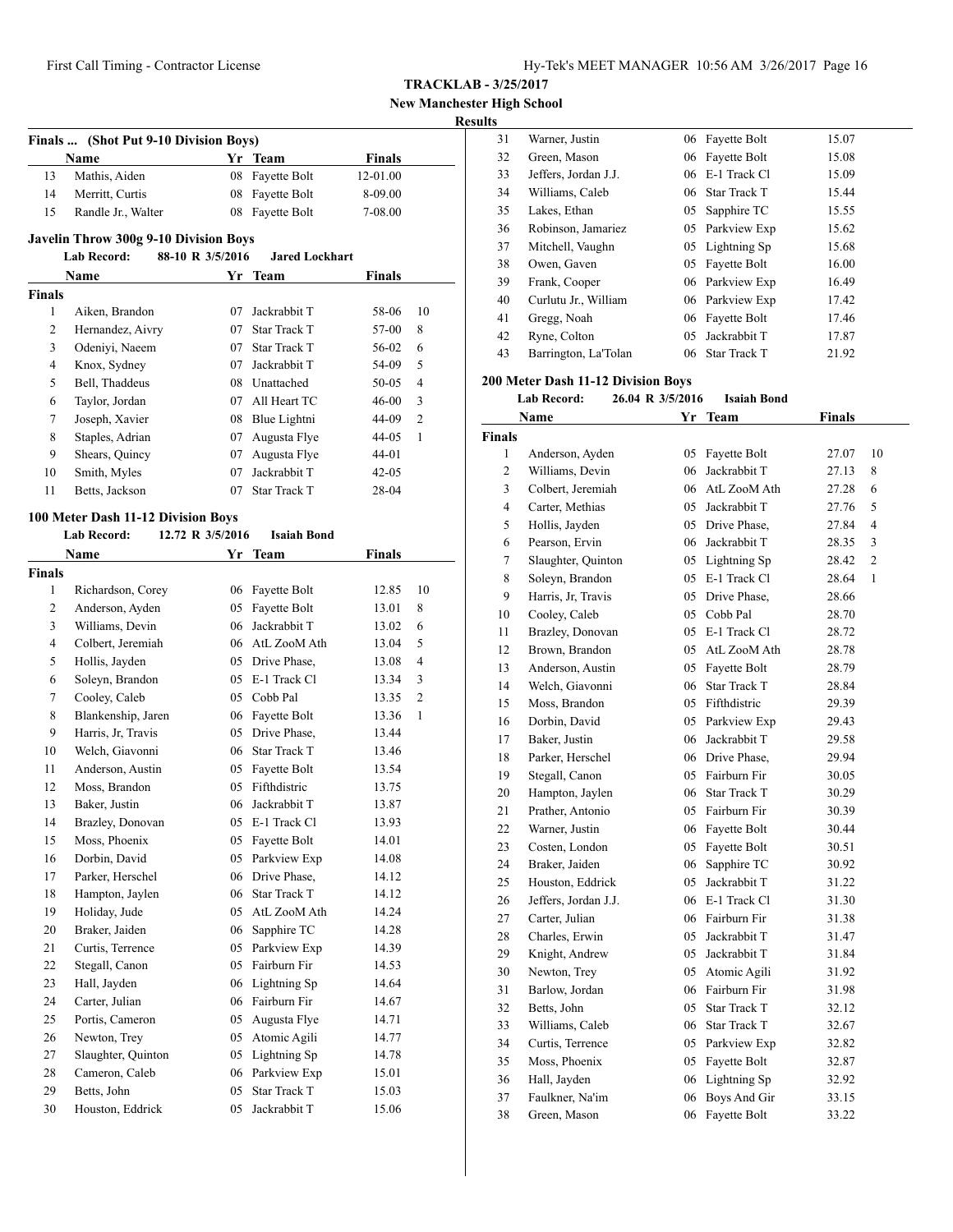**New Manchester High School**

#### **Results**

| Name<br>Yr Team<br>39<br>Robinson, Jamariez<br>Parkview Exp<br>05<br>40<br>Curlutu Jr., William<br>06 Parkview Exp<br>41<br>Jackrabbit T<br>Ryne, Colton<br>05<br>400 Meter Dash 11-12 Division Boys<br>58.49 R 5/7/2016<br>Lab Record:<br><b>Isaiah Bond</b><br>Name<br>Yr Team<br><b>Finals</b><br>Patterson, Jaiden<br>1<br>06 Jackrabbit T<br>2<br><b>Athletic Max</b><br>Singleton, Jr. Eric<br>05<br>Carter, Methias<br>05 Jackrabbit T<br>3 | Finals<br>36.27<br>38.55<br>43.18<br>Finals<br>59.43 |              |
|----------------------------------------------------------------------------------------------------------------------------------------------------------------------------------------------------------------------------------------------------------------------------------------------------------------------------------------------------------------------------------------------------------------------------------------------------|------------------------------------------------------|--------------|
|                                                                                                                                                                                                                                                                                                                                                                                                                                                    |                                                      |              |
|                                                                                                                                                                                                                                                                                                                                                                                                                                                    |                                                      |              |
|                                                                                                                                                                                                                                                                                                                                                                                                                                                    |                                                      |              |
|                                                                                                                                                                                                                                                                                                                                                                                                                                                    |                                                      |              |
|                                                                                                                                                                                                                                                                                                                                                                                                                                                    |                                                      |              |
|                                                                                                                                                                                                                                                                                                                                                                                                                                                    |                                                      |              |
|                                                                                                                                                                                                                                                                                                                                                                                                                                                    |                                                      |              |
|                                                                                                                                                                                                                                                                                                                                                                                                                                                    |                                                      |              |
|                                                                                                                                                                                                                                                                                                                                                                                                                                                    |                                                      | 10           |
|                                                                                                                                                                                                                                                                                                                                                                                                                                                    | 1:00.56                                              | 8            |
|                                                                                                                                                                                                                                                                                                                                                                                                                                                    | 1:00.72                                              | 6            |
| 4<br>Kilgore, Jalon<br>05 Unattached                                                                                                                                                                                                                                                                                                                                                                                                               | 1:01.35                                              | 5            |
| 5<br>Gaffney, Chad<br>06 Jackrabbit T                                                                                                                                                                                                                                                                                                                                                                                                              | 1:01.88                                              | 4            |
| 6<br>Anderson, Ayden<br>05 Fayette Bolt                                                                                                                                                                                                                                                                                                                                                                                                            | 1:01.90                                              | 3            |
| Pearson, Ervin<br>06 Jackrabbit T<br>7                                                                                                                                                                                                                                                                                                                                                                                                             | 1:02.57                                              | 2            |
| 8<br>05 E-1 Track Cl<br>Garrison, Benjamin                                                                                                                                                                                                                                                                                                                                                                                                         | 1:03.37                                              | $\mathbf{1}$ |
| Anderson, Austin<br>9<br>05 Fayette Bolt                                                                                                                                                                                                                                                                                                                                                                                                           | 1:03.96                                              |              |
| Colbert, Jeremiah<br>10<br>06 AtL ZooM Ath                                                                                                                                                                                                                                                                                                                                                                                                         | 1:04.09                                              |              |
| 11<br>Richardson, Corey<br>06 Fayette Bolt                                                                                                                                                                                                                                                                                                                                                                                                         | 1:05.58                                              |              |
| Brown, Brandon<br>AtL ZooM Ath<br>12<br>05                                                                                                                                                                                                                                                                                                                                                                                                         | 1:06.08                                              |              |
| 13<br>Lawler, DeMarko<br>05 Jackrabbit T                                                                                                                                                                                                                                                                                                                                                                                                           | 1:06.26                                              |              |
| 14<br>Redding, Zion<br>06 Drive Phase,                                                                                                                                                                                                                                                                                                                                                                                                             | 1:07.10                                              |              |
| Cooley, Caleb<br>05 Cobb Pal<br>15                                                                                                                                                                                                                                                                                                                                                                                                                 | 1:07.29                                              |              |
| Costen, London<br>16<br>05 Fayette Bolt                                                                                                                                                                                                                                                                                                                                                                                                            | 1:07.87                                              |              |
| 05 Jackrabbit T<br>17<br>Stephens, Sonny                                                                                                                                                                                                                                                                                                                                                                                                           | 1:07.98                                              |              |
| Prather, Antonio<br>05 Fairburn Fir<br>18                                                                                                                                                                                                                                                                                                                                                                                                          | 1:08.19                                              |              |
| 19<br>Warner, Justin<br>06 Fayette Bolt                                                                                                                                                                                                                                                                                                                                                                                                            | 1:08.26                                              |              |
| 20<br>Ripperdan, Zachary<br>06 Fayette Bolt                                                                                                                                                                                                                                                                                                                                                                                                        | 1:09.69                                              |              |
| 21<br>Charles, Erwin<br>Jackrabbit T<br>05                                                                                                                                                                                                                                                                                                                                                                                                         | 1:10.02                                              |              |
| 22<br>Holiday, Jude<br>AtL ZooM Ath<br>05                                                                                                                                                                                                                                                                                                                                                                                                          | 1:10.04                                              |              |
| 23<br>Knight, Andrew<br>05<br>Jackrabbit T                                                                                                                                                                                                                                                                                                                                                                                                         | 1:10.70                                              |              |
| 24<br>Ferguson, Sean<br>06 Jackrabbit T                                                                                                                                                                                                                                                                                                                                                                                                            | 1:11.79                                              |              |
| 25<br>Carwell, Ade<br>05 Atlanta Spar                                                                                                                                                                                                                                                                                                                                                                                                              | 1:12.13                                              |              |
| 06 Ptc Flash<br>26<br>Roach, Braeden                                                                                                                                                                                                                                                                                                                                                                                                               | 1:12.42                                              |              |
| 27<br>05 Fairburn Fir<br>Mason, Bradley                                                                                                                                                                                                                                                                                                                                                                                                            | 1:12.69                                              |              |
| 28<br>Braker, Jaiden<br>Sapphire TC<br>06                                                                                                                                                                                                                                                                                                                                                                                                          | 1:12.93                                              |              |
| 06 Parkview Exp<br>29<br>Cameron, Caleb                                                                                                                                                                                                                                                                                                                                                                                                            | 1:13.31                                              |              |
| Fayette Bolt<br>30<br>05<br>Owen, Gaven                                                                                                                                                                                                                                                                                                                                                                                                            | 1:13.83                                              |              |
| 31<br>Lakes, Ethan<br>05<br>Sapphire TC                                                                                                                                                                                                                                                                                                                                                                                                            | 1:13.92                                              |              |
| 32<br>Guillaume, Aaron<br>06<br>Boys And Gir                                                                                                                                                                                                                                                                                                                                                                                                       | 1:14.26                                              |              |
| 33<br>Fuller, Anthony<br>Parkview Exp<br>06                                                                                                                                                                                                                                                                                                                                                                                                        | 1:15.02                                              |              |
| 34<br>Francis, Darius<br>06<br><b>Star Track T</b>                                                                                                                                                                                                                                                                                                                                                                                                 | 1:15.05                                              |              |
| 35<br>Hall, Jayden<br>06<br>Lightning Sp                                                                                                                                                                                                                                                                                                                                                                                                           | 1:15.37                                              |              |
| 36<br>Barlow, Jordan<br>06<br>Fairburn Fir                                                                                                                                                                                                                                                                                                                                                                                                         | 1:16.93                                              |              |
| 37<br>Williams, Caleb<br>06<br>Star Track T                                                                                                                                                                                                                                                                                                                                                                                                        | 1:17.70                                              |              |
| 38<br>Slaughter, Quinton<br>05<br>Lightning Sp                                                                                                                                                                                                                                                                                                                                                                                                     | 1:20.00                                              |              |
| 39<br>Robinson, Jamariez<br>05<br>Parkview Exp                                                                                                                                                                                                                                                                                                                                                                                                     | 1:20.45                                              |              |
| 40<br>Moss, Phoenix<br>Fayette Bolt                                                                                                                                                                                                                                                                                                                                                                                                                | 1:21.42                                              |              |
| 05                                                                                                                                                                                                                                                                                                                                                                                                                                                 |                                                      |              |
| 41<br>06<br>Parkview Exp<br>Frank, Cooper                                                                                                                                                                                                                                                                                                                                                                                                          | 1:23.76                                              |              |
| Curlutu Jr., William<br>Parkview Exp<br>42<br>06                                                                                                                                                                                                                                                                                                                                                                                                   | 1:28.41                                              |              |
| 43<br>Mitchell, Vaughn<br>Lightning Sp<br>05                                                                                                                                                                                                                                                                                                                                                                                                       | 1:29.08                                              |              |
| 44<br>Taylor, Kameron<br>06<br>Fairburn Fir                                                                                                                                                                                                                                                                                                                                                                                                        | 1:37.49                                              |              |

|                | <b>Lab Record:</b><br>2:25.89 R 4/18/2015 |     | <b>Terez Davis-Giles</b> |               |                |
|----------------|-------------------------------------------|-----|--------------------------|---------------|----------------|
|                | Name                                      |     | Yr Team                  | <b>Finals</b> |                |
| <b>Finals</b>  |                                           |     |                          |               |                |
| 1              | Sleight, Joshua                           | 05  | Athletic Max             | $2:25.52R$ 10 |                |
| $\overline{c}$ | Gaffney, Chad                             | 06  | Jackrabbit T             | $2:25.75R$ 8  |                |
| 3              | Garrison, Benjamin                        | 0.5 | E-1 Track Cl             | 2:31.44       | 6              |
| 4              | Singleton, Jr. Eric                       | 0.5 | Athletic Max             | 2:36.47       | 5              |
| 5              | Ripperdan, Zachary                        | 06  | Fayette Bolt             | 2:36.96       | $\overline{4}$ |
| 6              | Mays, Julian                              | 05  | Drive Phase,             | 2:39.29       | 3              |
| 7              | Ferguson, Sean                            | 06  | Jackrabbit T             | 2:48.46       | $\overline{2}$ |
| 8              | Costen, London                            | 05  | Fayette Bolt             | 2:48.63       | 1              |
| 9              | Dominquez, Eric                           | 06  | Jackrabbit T             | 2:50.03       |                |
| 10             | Carwell, Ade                              | 05  | Atlanta Spar             | 2:50.73       |                |
| 11             | Douglas, Curtis                           | 06  | E-1 Track Cl             | 2:52.10       |                |
| 12             | Holland, Kamani                           | 06  | Fairburn Fir             | 2:56.08       |                |
| 13             | Curtis, Chase                             |     | 06 E-1 Track Cl          | 2:56.56       |                |
| 14             | Slaughter, Quinton                        | 05  | Lightning Sp             | 2:58.64       |                |
| 15             | Knight, Andrew                            | 0.5 | Jackrabbit T             | 2:58.90       |                |
| 16             | Lakes, Ethan                              | 05  | Sapphire TC              | 3:01.73       |                |
| 17             | Hamilton, Jaymen                          | 06  | Jackrabbit T             | 3:03.49       |                |
| 18             | Franklin, Joshua                          | 0.5 | Jackrabbit T             | 3:04.61       |                |
| 19             | Garl. Gordon                              | 05  | Fayette Bolt             | 3:06.03       |                |
| 20             | Bailey, Sawyer                            | 06  | Unattached               | 3:07.20       |                |
| 21             | Guillaume, Aaron                          | 06  | Boys And Gir             | 3:08.77       |                |
| 22             | Mitchell, Vaughn                          | 05  | Lightning Sp             | 3:18.68       |                |
| 23             | Taylor, Kameron                           | 06  | Fairburn Fir             | 4:20.45       |                |

# **1500 Meter Run 11-12 Division Boys**

#### **Lab Record: 5:11.87 R 3/4/2017 William Davis**

| Name           |                         | Yr | Team         | Finals      |                |
|----------------|-------------------------|----|--------------|-------------|----------------|
| <b>Finals</b>  |                         |    |              |             |                |
| 1              | Sleight, Joshua         | 05 | Athletic Max | 4:58.74R 10 |                |
| $\overline{2}$ | Mays, Julian            | 05 | Drive Phase, | 5:17.31     | 8              |
| 3              | Ripperdan, Zachary      | 06 | Fayette Bolt | 5:19.35     | 6              |
| $\overline{4}$ | Moore, Josiah           | 06 | E-1 Track Cl | 5:28.17     | 5              |
| 5              | Squires, Corbin         | 06 | Jackrabbit T | 5:30.10     | 4              |
| 6              | Dominquez, Eric         | 06 | Jackrabbit T | 5:32.50     | 3              |
| 7              | Stephens, Sonny         | 05 | Jackrabbit T | 5:38.96     | $\overline{2}$ |
| 8              | Douglas, Curtis         | 06 | E-1 Track Cl | 5:43.78     | 1              |
| 9              | Roach, Braeden          | 06 | Ptc Flash    | 5:47.50     |                |
| 10             | Curtis, Chase           | 06 | E-1 Track Cl | 5:50.65     |                |
| 11             | Guillaume, Aaron        | 06 | Boys And Gir | 5:52.53     |                |
| 12             | Fuller, Anthony         | 06 | Parkview Exp | 6:05.06     |                |
| 13             | Bailey, Sawyer          | 06 | Unattached   | 6:06.15     |                |
| 14             | Aristizabel, Dylan      | 05 | Jackrabbit T | 6:07.12     |                |
| 15             | Franklin, Joshua        | 05 | Jackrabbit T | 6:17.97     |                |
| 16             | Hamilton, Jaymen        | 06 | Jackrabbit T | 6:18.13     |                |
| 17             | Garl, Gordon            | 05 | Fayette Bolt | 6:18.79     |                |
| 18             | Sulton IV, Allen Israel | 06 | Drive Phase, | 6:48.23     |                |
| 19             | Holland, Kamani         | 06 | Fairburn Fir | 7:34.89     |                |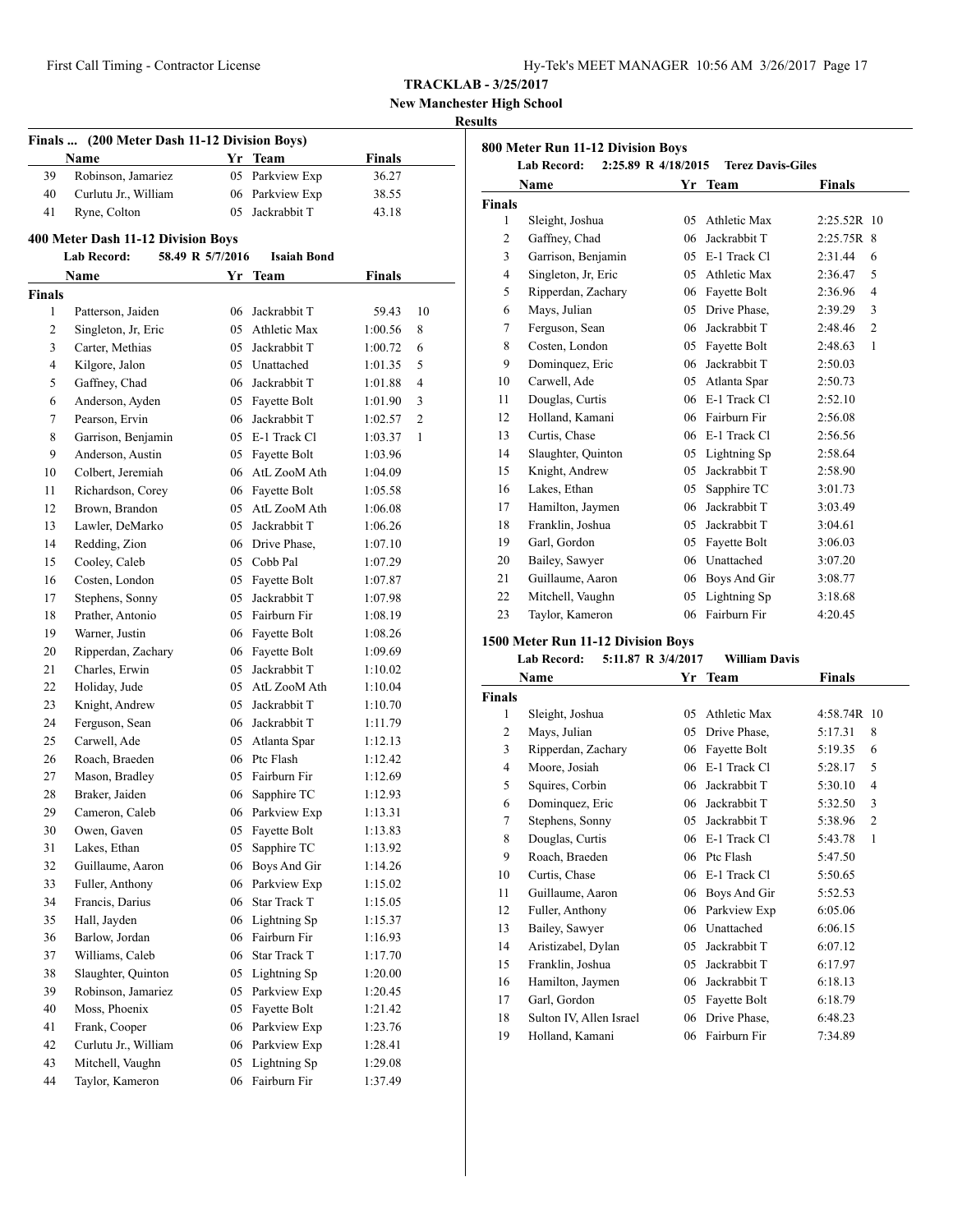| Hy-Tek's MEET MANAGER 10:56 AM 3/26/2017 Page 18 |  |  |  |
|--------------------------------------------------|--|--|--|
|--------------------------------------------------|--|--|--|

**New Manchester High School**

#### **Results**

|                | <b>Name</b>             |     | Yr Team           | <b>Finals</b> |    |
|----------------|-------------------------|-----|-------------------|---------------|----|
| <b>Finals</b>  |                         |     |                   |               |    |
| 1              | Moore, Josiah           |     | $06$ E-1 Track Cl | 11:17.43      | 10 |
| $\overline{c}$ | Squires, Corbin         |     | 06 Jackrabbit T   | 11:20.81      | 8  |
| 3              | Garl. Gordon            |     | 05 Fayette Bolt   | 13:22.29      | 6  |
| 4              | Aristizabel, Dylan      | 05. | Jackrabbit T      | 14:23.29      | 5  |
| 5              | Sulton IV, Allen Israel |     | 06 Drive Phase,   | 14:26.50      | 4  |

|               | <b>Name</b>     | Yr Team         | Finals   |  |
|---------------|-----------------|-----------------|----------|--|
| <b>Finals</b> |                 |                 |          |  |
|               | Dorbin, David   | 05 Parkview Exp | 17.15 10 |  |
|               | Portis, Cameron | 05 Augusta Flye | 17.70 8  |  |

#### **4x100 Meter Relay 11-12 Division Boys**

# **Lab Record: 52.32 R 4/16/2016 Boys and Girls Track Club**

#### **E Floyd, J Arnold, J Afolayan, K Lanier**

| Team           |                       | Relay | <b>Finals</b> |                |
|----------------|-----------------------|-------|---------------|----------------|
| <b>Finals</b>  |                       |       |               |                |
|                | <b>Fayette Bolts</b>  | А     | 52.50         | 10             |
| $\mathfrak{D}$ | Jackrabbit Track Club | А     | 52.77         | 8              |
| 3              | Drive Phase, Inc.     | А     | 54.37         | 6              |
| 4              | E-1 Track Club        | А     | 54.74         | .5             |
| 5              | <b>Fayette Bolts</b>  | B     | 58.08         | $\overline{4}$ |
| 6              | Fairburn Fire         | А     | 58.18         | 3              |
| 7              | Parkview Exp          | А     | 1:02.42       | 2              |

#### **4x400 Meter Relay 11-12 Division Boys**

| TATOO MUCU1 MClW1 H1 H1 H1 H10H DO19<br>4:12.70 R 4/18/2015 Mark Trail Flying Eagles<br>Lab Record: |                       |       |               |  |
|-----------------------------------------------------------------------------------------------------|-----------------------|-------|---------------|--|
|                                                                                                     | Team                  | Relay | <b>Finals</b> |  |
| <b>Finals</b>                                                                                       |                       |       |               |  |
|                                                                                                     | E-1 Track Club        | A     | 4:32.41<br>10 |  |
| 2                                                                                                   | Jackrabbit Track Club | A     | 4:43.87<br>8  |  |
| 3                                                                                                   | Fairburn Fire         | A     | 4:54.92<br>6  |  |
| 4                                                                                                   | <b>Fayette Bolts</b>  | в     | 4:57.72<br>-5 |  |
| 5                                                                                                   | Parkview Exp          | А     | 5:41.02<br>4  |  |
|                                                                                                     |                       |       |               |  |

#### **High Jump 11-12 Division Boys**

|               | <b>Lab Record:</b>                      | 5-00 R 3/5/2016 | <b>Dylan Faulkner</b>            |               |     |
|---------------|-----------------------------------------|-----------------|----------------------------------|---------------|-----|
|               | <b>Name</b>                             |                 | Yr Team                          | <b>Finals</b> |     |
| <b>Finals</b> |                                         |                 |                                  |               |     |
| 1             | Carter, Methias                         | 05              | Jackrabbit T                     | $4 - 02.00$   | 10  |
| 2             | Portis, Cameron                         |                 | 05 Augusta Flye                  | J4-02.00      | 8   |
| 3             | Newton, Trey                            | 05              | Atomic Agili                     | $3 - 10.00$   | 6   |
|               | <b>Long Jump 11-12 Division Boys</b>    |                 |                                  |               |     |
|               | Lab Record: 16-04.50 R 5/7/2016<br>Name |                 | <b>Zacquan Farrow</b><br>Yr Team | <b>Finals</b> |     |
| <b>Finals</b> |                                         |                 |                                  |               |     |
| 1             | Kilgore, Jalon                          | 05              | Unattached                       | $16-04.00$    | 10  |
| 2             | Williams, Devin                         |                 | 06 Jackrabbit T                  | 15-08.00      | 8   |
| 3             | Dorbin, David                           | 05              | Parkview Exp                     | 15-02.00      | 5.5 |

| 5  | Brown, Brandon       | 05 | AtL ZooM Ath    | 14-05.75 | 4              |
|----|----------------------|----|-----------------|----------|----------------|
| 6  | Portis, Cameron      | 05 | Augusta Flye    | 14-02.00 | 3              |
| 7  | Garrison, Benjamin   | 05 | E-1 Track Cl    | 14-01.50 | $\overline{c}$ |
| 8  | Holiday, Jude        | 05 | AtL ZooM Ath    | 13-10.25 | 1              |
| 9  | Newton, Trey         | 05 | Atomic Agili    | 13-09.50 |                |
| 10 | Ferguson, Sean       | 06 | Jackrabbit T    | 12-10.50 |                |
| 11 | Moore, Josiah        | 06 | E-1 Track Cl    | 12-08.00 |                |
| 12 | Guillaume, Aaron     | 06 | Boys And Gir    | 12-03.25 |                |
| 13 | Charles, Erwin       | 05 | Jackrabbit T    | 12-02.25 |                |
| 14 | Lakes, Ethan         | 05 | Sapphire TC     | 11-07.00 |                |
| 15 | Frank, Cooper        | 06 | Parkview Exp    | 11-05.00 |                |
| 16 | Jeffers, Jordan J.J. | 06 | E-1 Track Cl    | 11-03.50 |                |
| 17 | Slaughter, Quinton   |    | 05 Lightning Sp | 10-11.25 |                |
| 18 | Hobbs, Cameron       | 05 | Lyndon Acade    | 8-06.50  |                |
| 19 | Curlutu Jr., William | 06 | Parkview Exp    | 7-04.00  |                |

# **Shot Put 11-12 Division Boys**

#### **Lab Record: 37-01 R 3/5/2016 Dylan Faulkner**

|               | Name                 | Yr | <b>Team</b>     | <b>Finals</b> |                |
|---------------|----------------------|----|-----------------|---------------|----------------|
| <b>Finals</b> |                      |    |                 |               |                |
| 1             | Houston, Eddrick     | 05 | Jackrabbit T    | 32-00.00      | 10             |
| 2             | Blankenship, Jaren   |    | 06 Fayette Bolt | 29-07.00      | 8              |
| 3             | Raymond, Louis       |    | 05 Iron Spikes  | 25-06.00      | 6              |
| 4             | Hampton, Jaylen      |    | 06 Star Track T | 25-03.00      | 5              |
| 5             | Story, Chase         |    | 06 Star Track T | 24-02.00      | 4              |
| 6             | Welch, Giavonni      |    | 06 Star Track T | $22-04.00$    | 3              |
| 7             | Green, Mason         |    | 06 Fayette Bolt | $20 - 02.00$  | $\overline{c}$ |
| 8             | Barrington, La'Tolan |    | 06 Star Track T | 18-02.00      | 1              |
| 9             | Gregg, Noah          | 06 | Fayette Bolt    | 18-01.00      |                |
| 10            | Ryne, Colton         | 05 | Jackrabbit T    | 15-04.00      |                |

#### **Discus Throw 1.0 kg 11-12 Division Boys**

# **Lab Record: 97-06 R 3/28/2015 Adam Watkins**

| <b>Name</b>   |                  | Yr Team         | <b>Finals</b> |     |
|---------------|------------------|-----------------|---------------|-----|
| <b>Finals</b> |                  |                 |               |     |
|               | Hines, Tahir     | 06 Unattached   | $75-11$ 10    |     |
| $\mathcal{L}$ | Houston, Eddrick | 05 Jackrabbit T | 58-00         | - 8 |
| 3             | Raymond, Louis   | 05 Iron Spikes  | $43-09$       | -6  |
| 4             | Hobbs, Cameron   | 05 Lyndon Acade | 37-02         |     |

#### **Javelin Throw 300g 11-12 Division Boys**

# **Lab Record: 117-09 R 4/30/2016 Ezekiel Durham-Campbel**

| Name          |                      | Yr  | Team                | <b>Finals</b> |                |
|---------------|----------------------|-----|---------------------|---------------|----------------|
| <b>Finals</b> |                      |     |                     |               |                |
| 1             | Hampton, Jaylen      |     | 06 Star Track T     | 83-06         | 10             |
| 2             | Curtis, Chase        |     | $06$ E-1 Track Cl   | 79-03         | 8              |
| 3             | Raymond, Louis       |     | 05 Iron Spikes      | 69-05         | 6              |
| 4             | Dominquez, Eric      | 06. | Jackrabbit T        | 66-00         | 5              |
| 5             | Story, Chase         |     | 06 Star Track T     | 64-08         | 4              |
| 6             | Houston, Eddrick     | 05. | Jackrabbit T        | 62-07         | 3              |
| 7             | Williams, Caleb      |     | 06 Star Track T     | 62-01         | $\overline{c}$ |
| 8             | Barrington, La'Tolan |     | 06 Star Track T     | 53-00         | 1              |
| 9             | Welch, Giavonni      |     | 06 Star Track T     | $52 - 05$     |                |
| 10            | Betts, John          | 05. | <b>Star Track T</b> | $52-03$       |                |
| 11            | Soleyn, Brandon      |     | 05 E-1 Track Cl     | 51-02         |                |
| 12            | Douglas, Curtis      |     | 06 E-1 Track Cl     | $43 - 04$     |                |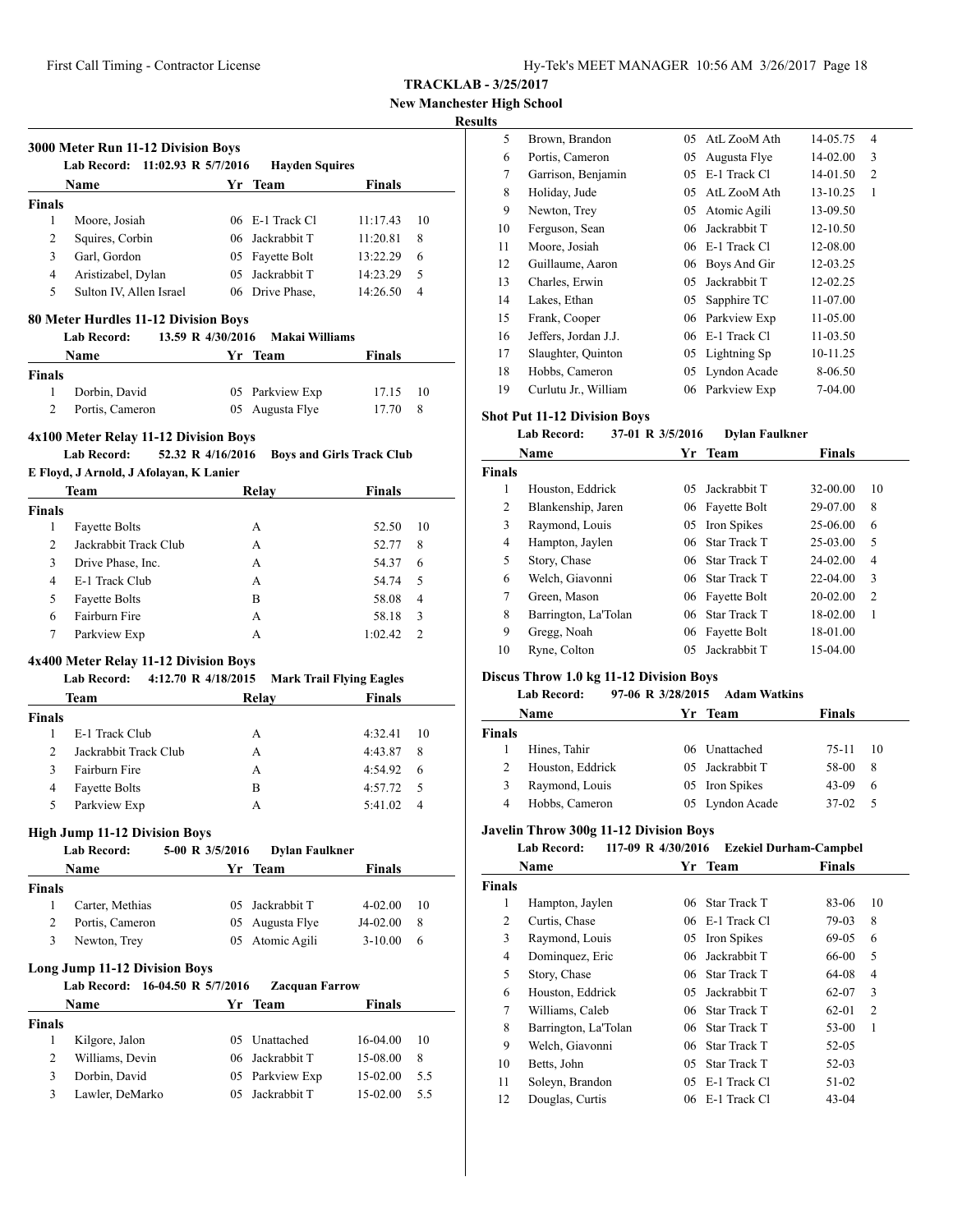**New Manchester High School**

# **Results**

|                | Finals  (Javelin Throw 300g 11-12 Division Boys) |                   |                        |               |                |
|----------------|--------------------------------------------------|-------------------|------------------------|---------------|----------------|
|                | Name                                             | Yr                | Team                   | <b>Finals</b> |                |
| 13             | Franklin, Joshua                                 | 05                | Jackrabbit T           | 39-11         |                |
| 14             | Hobbs, Cameron                                   |                   | 05 Lyndon Acade        | 37-08         |                |
| 15             | Ryne, Colton                                     | 05                | Jackrabbit T           | 32-02         |                |
|                | 100 Meter Dash 13-14 Division Boys               |                   |                        |               |                |
|                | <b>Lab Record:</b>                               | 11.63 R 4/30/2016 | Nicolas-Ansel Njoku    |               |                |
|                | Name                                             |                   | Yr Team                | Finals        |                |
| <b>Finals</b>  |                                                  |                   |                        |               |                |
| 1              | Pugh, Tyler                                      | 03                | Lightning Sp           | 11.86         | 10             |
| 2              | Carter, Mossiah                                  | 03                | Jackrabbit T           | 12.12         | 8              |
| 3              | Scott, Curtis                                    |                   | 03 Parkview Exp        | 12.46         | 6              |
| 4              | Farmer, Boyd                                     | 03                | AtL ZooM Ath           | 12.46         | 5              |
| 5              | Knight, Aidan                                    | 03                | Jackrabbit T           | 12.64         | 4              |
| 6              | Afolayan, Jordan                                 |                   | 04 Boys And Gir        | 12.68         | 3              |
| 7              | Day, Brian                                       |                   | 03 Parkview Exp        | 12.91         | $\overline{c}$ |
| 8              | Ashley, Elijah                                   |                   | 03 Jackrabbit T        | 12.99         | 1              |
| 9              | Mason, Kyle                                      |                   | 04 Athletic Max        | 13.10         |                |
| 10             | Freeman, Quakari                                 | 03                | Jackrabbit T           | 13.15         |                |
| 11             | Hood, Bryan                                      |                   | 04 Star Track T        | 13.40         |                |
| 12             | Logan, Tad                                       |                   | 03 Lightning Sp        | 13.45         |                |
| 13             | Holman, Nile                                     |                   | 04 E-1 Track Cl        | 13.47         |                |
| 14             | Kormalos, Georgios                               |                   | 04 Jackrabbit T        | 13.76         |                |
| 15             | Forbes, Marlan                                   |                   | 03 Lightning Sp        | 13.83         |                |
| 16             | Cameron, Isaiah                                  |                   | 04 Parkview Exp        | 13.92         |                |
| 17             | Wiggins, Mykeec                                  |                   | 03 Fairburn Fir        | 14.24         |                |
| 18             | Oliver, Klark                                    |                   | 04 Parkview Exp        | 14.33         |                |
| 19             | Rosenbaum, Corey                                 |                   | 03 Jackrabbit T        | 14.68         |                |
| 20             | Carwell, Sentwell                                |                   | 04 Atlanta Spar        | 14.71         |                |
| 21             | Needham, Alexander                               |                   | 04 Boys And Gir        | 15.59         |                |
| 22             | Burdian, Lucas                                   |                   | 04 Parkview Exp        | 15.84         |                |
| 23             | Brown, Pierce                                    | 03                | Jackrabbit T           | 16.18         |                |
| 24             | Lathan, Kashien                                  |                   | 04 Fairburn Fir        | 16.40         |                |
| 25             | Barnes, Demitri                                  | 04                | Fayette Bolt           | 18.35         |                |
| 26             | Mathis, Yeshua                                   | 04                | Fayette Bolt           | 19.43         |                |
|                | 200 Meter Dash 13-14 Division Boys               |                   |                        |               |                |
|                | <b>Lab Record:</b>                               | 23.72 R 5/7/2016  | <b>Kareem Agostino</b> |               |                |
|                | Name                                             | Yr                | <b>Team</b>            | Finals        |                |
| <b>Finals</b>  |                                                  |                   |                        |               |                |
| 1              | Hughes, Tyler                                    | 03                | Boys And Gir           | 24.20         | 10             |
| $\overline{c}$ | Pugh, Tyler                                      | 03                | Lightning Sp           | 24.23         | 8              |
| 3              | Carter, Mossiah                                  | 03                | Jackrabbit T           | 24.81         | 6              |
| 4              | Farrow, Zacquon                                  | 04                | West Georgia           | 25.04         | 5              |
| 5              | Floyd, Emory                                     | 04                | Boys And Gir           | 25.30         | 4              |
| 6              | Ferguson, Tauheed                                | 03                | AtL ZooM Ath           | 25.69         | 3              |
| 7              | Afolayan, Jordan                                 | 04                | Boys And Gir           | 25.99         | 2              |
| 8              | Pullum, Eric                                     | 03                | AtL ZooM Ath           | 26.24         | $\mathbf{1}$   |
| 9              | Brazley, Dante                                   | 03                | E-1 Track Cl           | 26.42         |                |
| 10             | Pedro, Cameron                                   | 04                | AtL ZooM Ath           | 26.68         |                |
| 11             | Freeman, Quakari                                 | 03                | Jackrabbit T           | 26.82         |                |
| 12             | Knight, Aidan                                    | 03                | Jackrabbit T           | 27.03         |                |
| 13             | Hall, Braxton                                    | 04                | <b>Star Track T</b>    | 27.04         |                |
| 14             | Wilson, Justin                                   | 03                | Jackrabbit T           | 27.16         |                |
| 15             | Ashley, Elijah                                   | 03                | Jackrabbit T           | 27.31         |                |
|                |                                                  |                   |                        |               |                |

| יי |                     |    |                     |       |
|----|---------------------|----|---------------------|-------|
| 16 | Scott, Josiah       | 03 | Jackrabbit T        | 27.55 |
| 17 | Forbes, Marlan      | 03 | Lightning Sp        | 27.62 |
| 18 | Hood, Bryan         | 04 | <b>Star Track T</b> | 28.22 |
| 19 | Mason, Kyle         | 04 | Athletic Max        | 28.55 |
| 20 | Logan, Tad          | 03 | Lightning Sp        | 28.92 |
| 21 | Franklin, Travis    | 04 | Star Track T        | 28.94 |
| 22 | Costen, Caleb       | 03 | Fayette Bolt        | 28.96 |
| 23 | Wiggins, Mykeec     | 03 | Fairburn Fir        | 29.63 |
| 24 | Oliver, Klark       |    | 04 Parkview Exp     | 31.48 |
| 25 | Joseph, Jean-Claude | 04 | Blue Lightni        | 32.64 |
| 26 | Kilgore, gerald     | 03 | Unattached          | 33.19 |
| 27 | Burdian, Lucas      | 04 | Parkview Exp        | 33.63 |
| 28 | Carwell, Sentwell   | 04 | Atlanta Spar        | 34.25 |
| 29 | Harsh, Camden       | 04 | Jackrabbit T        | 34.84 |
| 30 | Barnes, Demitri     | 04 | Fayette Bolt        | 42.00 |
| 31 | Mathis, Yeshua      | 04 | Fayette Bolt        | 43.21 |
| 32 | Rosenbaum, Corey    | 03 | Jackrabbit T        | 48.06 |
|    |                     |    |                     |       |

# **400 Meter Dash 13-14 Division Boys**

| <b>Lab Record:</b> |  | 53.98 R 4/18/2015 | <b>Jared Jones</b> |
|--------------------|--|-------------------|--------------------|
|                    |  |                   |                    |

|                | Name                | Yr | <b>Team</b>         | <b>Finals</b> |                |
|----------------|---------------------|----|---------------------|---------------|----------------|
| <b>Finals</b>  |                     |    |                     |               |                |
| 1              | Floyd, Emory        | 04 | Boys And Gir        | 53.92R        | 10             |
| $\overline{c}$ | Carter, Mossiah     | 03 | Jackrabbit T        | 56.09         | 8              |
| 3              | Pugh, Tyler         | 03 | Lightning Sp        | 56.29         | 6              |
| 4              | Farrow, Zacquon     | 04 | West Georgia        | 56.34         | 5              |
| 5              | Ferguson, Tauheed   | 03 | AtL ZooM Ath        | 56.63         | 4              |
| 6              | Pullum, Eric        | 03 | AtL ZooM Ath        | 58.85         | 3              |
| 7              | Scott, Curtis       | 03 | Parkview Exp        | 58.93         | $\overline{2}$ |
| 8              | Kilgore, gerald     | 03 | Unattached          | 1:00.07       | 1              |
| 9              | Knight, Aidan       | 03 | Jackrabbit T        | 1:00.45       |                |
| 10             | Farmer, Boyd        | 03 | AtL ZooM Ath        | 1:00.48       |                |
| 11             | Pearson, Maximus    | 03 | E-1 Track Cl        | 1:00.97       |                |
| 12             | Arnold, Jace        | 04 | Boys And Gir        | 1:01.17       |                |
| 13             | Hall, Braxton       | 04 | <b>Star Track T</b> | 1:01.43       |                |
| 14             | Forbes, Marlan      | 03 | Lightning Sp        | 1:01.52       |                |
| 15             | Scott, Josiah       | 03 | Jackrabbit T        | 1:02.60       |                |
| 16             | Pedro, Cameron      | 04 | AtL ZooM Ath        | 1:02.64       |                |
| 17             | Payne, Christian    | 03 | AtL ZooM Ath        | 1:02.83       |                |
| 18             | Wilson, Justin      | 03 | Jackrabbit T        | 1:03.32       |                |
| 19             | Hughes, Tyler       | 03 | Boys And Gir        | 1:04.56       |                |
| 20             | Franklin, Travis    | 04 | <b>Star Track T</b> | 1:04.64       |                |
| 21             | Holman, Nile        | 04 | E-1 Track Cl        | 1:05.30       |                |
| 22             | Mason, Kyle         | 04 | Athletic Max        | 1:06.81       |                |
| 23             | Wiggins, Mykeec     | 03 | Fairburn Fir        | 1:06.82       |                |
| 24             | Costen, Caleb       | 03 | Fayette Bolt        | 1:09.27       |                |
| 25             | Logan, Tad          | 03 | Lightning Sp        | 1:09.35       |                |
| 26             | Hilemon, Landon     | 03 | Lyndon Acade        | 1:09.57       |                |
| 27             | Roach, Seth         | 03 | Ptc Flash           | 1:10.76       |                |
| 28             | Oliver, Klark       | 04 | Parkview Exp        | 1:11.77       |                |
| 29             | Pugh, Kody          | 04 | Lightning Sp        | 1:12.17       |                |
| 30             | Burdian, Lucas      | 04 | Parkview Exp        | 1:13.29       |                |
| 31             | Joseph, Jean-Claude | 04 | Blue Lightni        | 1:14.52       |                |
| 32             | Harsh, Camden       | 04 | Jackrabbit T        | 1:24.98       |                |
| 33             | Mathis, Yeshua      | 04 | Fayette Bolt        | 1:41.93       |                |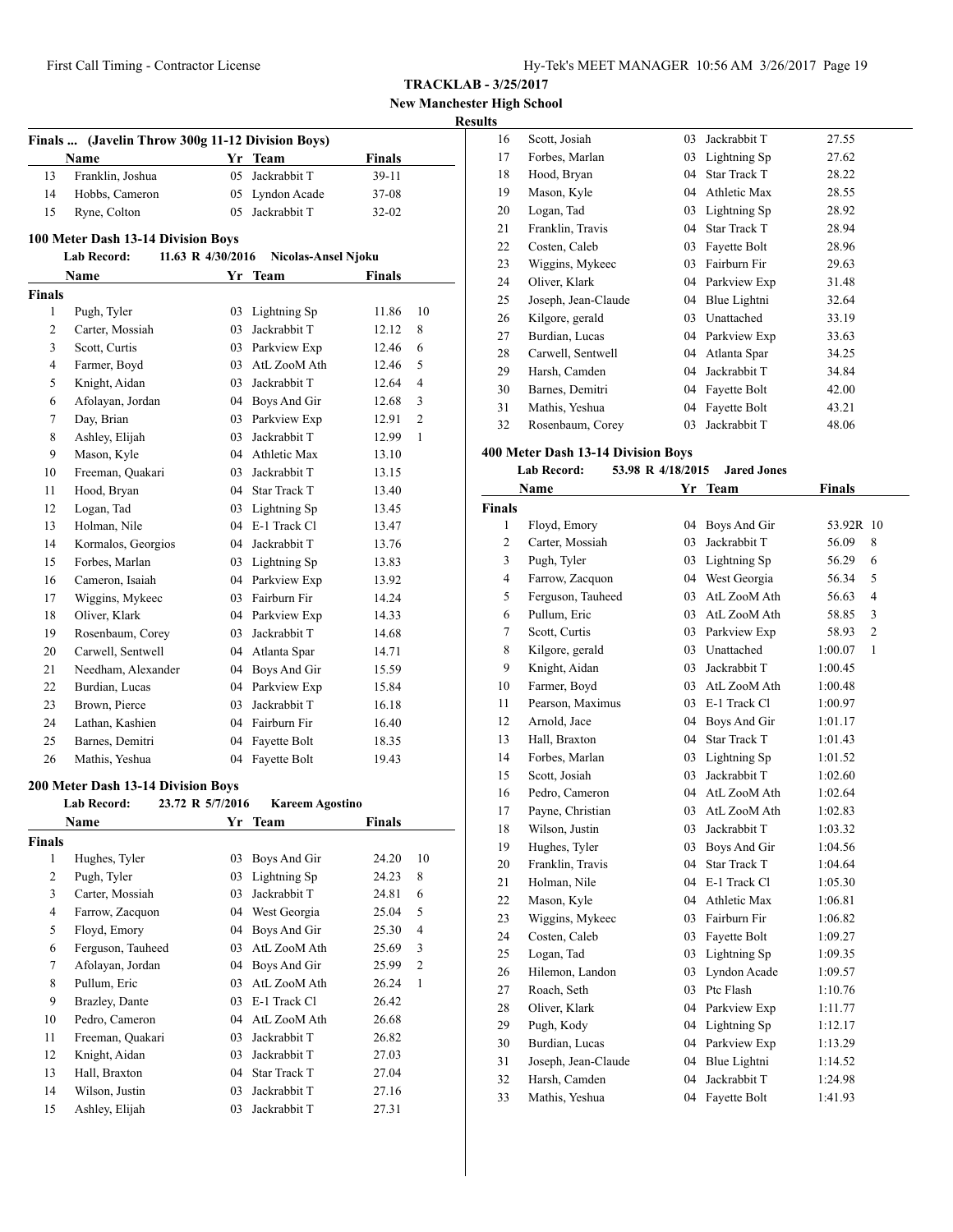**New Manchester High School**

#### **Results**

|               | Name                |    | Yr Team      | <b>Finals</b> |                |
|---------------|---------------------|----|--------------|---------------|----------------|
| <b>Finals</b> |                     |    |              |               |                |
| 1             | Mason, Owen         | 03 | Unattached   | 2:25.45       | 10             |
| 2             | Pearson, Maximus    | 03 | E-1 Track Cl | 2:26.93       | 8              |
| 3             | Brazley, Dante      | 03 | E-1 Track Cl | 2:27.69       | 6              |
| 4             | Tesfai, Ben         | 03 | Parkview Exp | 2:37.45       | 5              |
| 5             | Gates, Bryson       | 04 | Unattached   | 2:39.50       | 4              |
| 6             | Arnold, Jace        | 04 | Boys And Gir | 2:39.85       | 3              |
| 7             | Lindsey, Seth       | 03 | Parkview Exp | 2:49.61       | $\overline{c}$ |
| 8             | Scott, Josiah       | 03 | Jackrabbit T | 2:57.12       | 1              |
| 9             | Joseph, Jean-Claude | 04 | Blue Lightni | 3:07.44       |                |
| 10            | Harsh, Camden       | 04 | Jackrabbit T | 3:25.29       |                |

|                | <b>Name</b>                                | Yr                | <b>Team</b>          | <b>Finals</b> |                |
|----------------|--------------------------------------------|-------------------|----------------------|---------------|----------------|
| <b>Finals</b>  |                                            |                   |                      |               |                |
| 1              | Mason, Owen                                | 03.               | Unattached           | 4:55.50       | 10             |
| 2              | Mapson Jr., Tyler                          | 03.               | <b>Star Track T</b>  | 4:57.06       | 8              |
| 3              | Tesfai. Ben                                | 03                | Parkview Exp         | 5:00.28       | 6              |
| $\overline{4}$ | Gates, Bryson                              |                   | 04 Unattached        | 5:09.51       | 5              |
| 5              | Hamilton, Marquis                          | 04                | Jackrabbit T         | 5:17.20       | $\overline{4}$ |
| 6              | Squires, Hayden                            |                   | 04 Jackrabbit T      | 5:19.80       | 3              |
| 7              | Hall, Caden                                | 03                | Parkview Exp         | 5:22.36       | $\overline{2}$ |
| 8              | Lindsey, Seth                              | 03                | Parkview Exp         | 5:42.00       | $\mathbf{1}$   |
| 9              | Roach, Seth                                | 03                | Ptc Flash            | 5:43.25       |                |
| 10             | Hilemon, Landon                            | 03                | Lyndon Acade         | 5:48.73       |                |
| 11             | Lamprea, Daniel                            |                   | 03 Lyndon Acade      | 6:06.66       |                |
| 12             | Alsobrook, Seth                            | 04                | Parkview Exp         | 6:40.11       |                |
| 13             | Wellons, Kody                              | 04                | Ptc Flash            | 6:41.11       |                |
| 14             | Anastos, Brandon                           |                   | 04 Lyndon Acade      | 6:41.22       |                |
|                | 3000 Meter Run 13-14 Division Boys         |                   |                      |               |                |
|                | <b>Lab Record:</b><br>10:24.23 R 3/21/2015 |                   | <b>John Owens</b>    |               |                |
|                | Name                                       | Yr                | <b>Team</b>          | Finals        |                |
| <b>Finals</b>  |                                            |                   |                      |               |                |
| 1              | Hall, Caden                                | 03                | Parkview Exp         | 10:52.53      | 10             |
| 2              | Squires, Hayden                            | 04                | Jackrabbit T         | 10:59.80      | 8              |
| 3              | Wellons, Kody                              |                   | 04 Ptc Flash         | 14:23.30      | 6              |
| $\overline{4}$ | Alsobrook, Seth                            | 04                | Parkview Exp         | 14:44.61      | 5              |
|                | 100 Meter Hurdles 13-14 Division Boys      |                   |                      |               |                |
|                | <b>Lab Record:</b>                         | 14.44 R 4/18/2015 | <b>Freddie Allen</b> |               |                |
|                | Name                                       |                   | Yr Team              | <b>Finals</b> |                |
| <b>Finals</b>  |                                            |                   |                      |               |                |
| 1              | Mixon, Malik                               | 03                | Unattached           | $14.22R$ 10   |                |
| $\overline{2}$ | Ferguson, Tauheed                          | 03                | AtL ZooM Ath         | 14.61         | 8              |

 Pedro, Cameron 04 AtL ZooM Ath 18.45 6 Day, Tyler 04 Parkview Exp 19.31 5

|                    | 4x100 Meter Relay 13-14 Division Boys<br><b>Lab Record:</b> | 47.59 R 3/26/2016 | <b>Parkview Express Track Club</b> |                |     |
|--------------------|-------------------------------------------------------------|-------------------|------------------------------------|----------------|-----|
|                    | C Brown, K WILLIAMS, M Thompson, R Hamrick                  |                   |                                    |                |     |
|                    | Team                                                        |                   | Relay                              | <b>Finals</b>  |     |
| <b>Finals</b><br>1 |                                                             |                   | А                                  |                | 10  |
| 2                  | Boys And Gir<br>Parkview Exp                                |                   | A                                  | 49.32<br>52.52 | 8   |
| 3                  | <b>Star Track TC</b>                                        |                   | A                                  |                |     |
|                    |                                                             |                   |                                    | 54.35          | 6   |
|                    | 4x400 Meter Relay 13-14 Division Boys                       |                   |                                    |                |     |
|                    | 3:46.93 R $4/16/2016$<br><b>Lab Record:</b>                 |                   | <b>Westside Middle School</b>      |                |     |
|                    | <b>A Andrews, S Cook, R King</b>                            |                   |                                    |                |     |
|                    | Team                                                        |                   | Relay                              | <b>Finals</b>  |     |
| <b>Finals</b>      |                                                             |                   |                                    |                |     |
| 1                  | Boys And Gir                                                |                   | A                                  | 4:02.89        | 10  |
|                    | <b>High Jump 13-14 Division Boys</b>                        |                   |                                    |                |     |
|                    | <b>Lab Record:</b>                                          | 5-08 R 5/7/2016   | <b>Samontrea Townsend</b>          |                |     |
|                    | Name                                                        | Yr                | <b>Team</b>                        | Finals         |     |
| <b>Finals</b>      |                                                             |                   |                                    |                |     |
| 1                  | Carter, Mossiah                                             |                   | 03 Jackrabbit T                    | 5-06.00        | 10  |
| 2                  | Mixon, Malik                                                |                   | 03 Unattached                      | 5-02.00        | 8   |
|                    | <b>Lab Record:</b><br>Name                                  | 21-10 R 5/7/2016  | <b>Jaden Carter</b><br>Yr Team     | <b>Finals</b>  |     |
| <b>Finals</b>      |                                                             |                   |                                    |                |     |
| 1                  | Kilgore, gerald                                             |                   | 03 Unattached                      | 17-06.50       | 10  |
| 2                  | Farrow, Zacquon                                             |                   | 04 West Georgia                    | 17-05.50       | 8   |
| 3                  | Farmer, Boyd                                                |                   | 03 AtL ZooM Ath                    | 17-02.00       | 6   |
| 4                  | Wilson, Justin                                              |                   | 03 Jackrabbit T                    | 16-01.50       | 5   |
| 5                  | Pedro, Cameron                                              |                   | 04 AtL ZooM Ath                    | 15-07.00       | 4   |
| 6                  | Kormalos, Georgios                                          |                   | 04 Jackrabbit T                    | 15-02.25       | 3   |
| 7                  | Day, Tyler                                                  |                   | 04 Parkview Exp                    | 14-08.50       | 1.5 |
| 7                  | Day, Brian                                                  |                   | 03 Parkview Exp                    | 14-08.50       | 1.5 |
| 9                  | Logan, Tad                                                  |                   | 03 Lightning Sp                    | 14-07.50       |     |
| 10                 | Cameron, Isaiah                                             |                   | 04 Parkview Exp                    | 14-06.50       |     |
| 10                 | Lindsey, Seth                                               |                   | 03 Parkview Exp                    | 14-06.50       |     |
| 12                 | Oliver, Klark                                               |                   | 04 Parkview Exp                    | 14-04.75       |     |
| 13                 | Holman, Nile                                                |                   | 04 E-1 Track Cl                    | 14-00.00       |     |
| 14                 | Tesfai, Ben                                                 | 03                | Parkview Exp                       | 13-07.75       |     |
| 15                 | Pearson, Maximus                                            | 03                | E-1 Track Cl                       | 13-07.50       |     |
| 16                 | Hall, Caden                                                 | 03                | Parkview Exp                       | 13-00.25       |     |
| 17                 | Pullum, Eric                                                | 03                | AtL ZooM Ath                       | 12-03.50       |     |
| 18                 | Carwell, Sentwell                                           | 04                | Atlanta Spar                       | 11-11.00       |     |
| 19                 | Lamprea, Daniel                                             | 03                | Lyndon Acade                       | 11-10.75       |     |
| 20                 | Costen, Caleb                                               | 03                | Fayette Bolt                       | 11-04.50       |     |
| 21                 | Roach, Seth                                                 | 03                | Ptc Flash                          | 11-00.50       |     |

24 Barnes, Demitri 04 Fayette Bolt 8-10.00

 Burdian, Lucas 04 Parkview Exp 10-03.25 Anastos, Brandon 04 Lyndon Acade 9-10.50

Hilemon, Landon 03 Lyndon Acade 4-09.25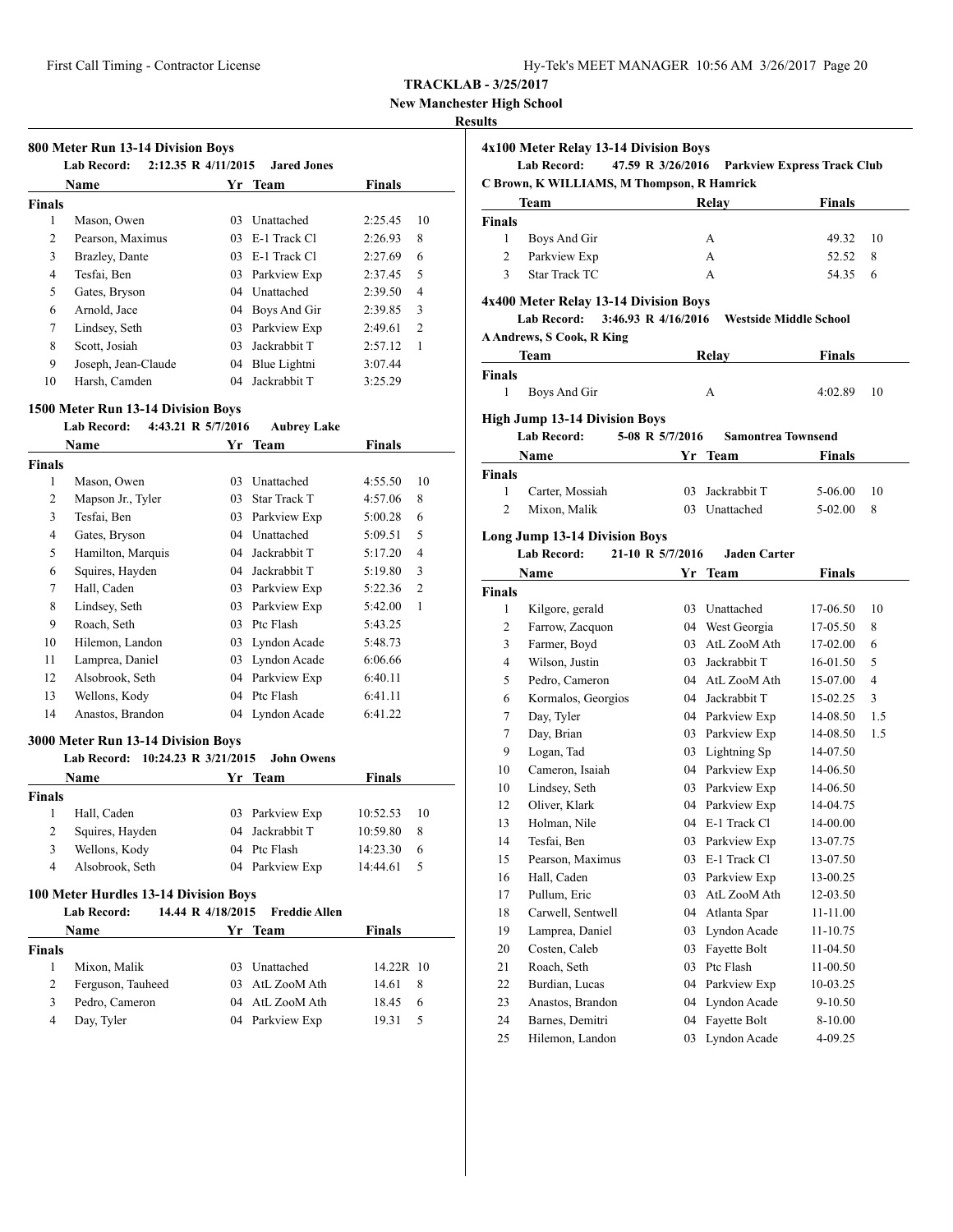**New Manchester High School**

#### **Results**

|                          | <b>Lab Record:</b>                                                                       | 45-02 R 3/18/2017 | <b>Adam Watkins</b>                |                |                     |
|--------------------------|------------------------------------------------------------------------------------------|-------------------|------------------------------------|----------------|---------------------|
|                          | <b>Name</b>                                                                              |                   | Yr Team                            | <b>Finals</b>  |                     |
| <b>Finals</b>            |                                                                                          |                   |                                    |                |                     |
| 1<br>2                   | Hughes, Tyler                                                                            |                   | 03 Boys And Gir<br>03 Jackrabbit T | 36-08.00       | 10                  |
|                          | Brown, Pierce                                                                            |                   |                                    | 35-06.00       | 8                   |
| 3                        | Day, Brian                                                                               |                   | 03 Parkview Exp                    | 29-07.50       | 6                   |
| $\overline{4}$           | Lathan, Kashien                                                                          |                   | 04 Fairburn Fir                    | 26-07.00       | 5<br>$\overline{4}$ |
| 5                        | Rosenbaum, Corey                                                                         |                   | 03 Jackrabbit T                    | 23-07.00       |                     |
| 6                        | Needham, Alexander                                                                       |                   | 04 Boys And Gir                    | 22-03.00       | 3                   |
| 7                        | Forbes, Marlan                                                                           |                   | 03 Lightning Sp                    | 20-08.00       | $\overline{2}$      |
| 8                        | Cameron, Isaiah                                                                          |                   | 04 Parkview Exp                    | 20-01.00       | 1                   |
| 9                        | Joseph, Jean-Claude                                                                      |                   | 04 Blue Lightni                    | 18-05.00       |                     |
| 10                       | Barnes, Demitri                                                                          |                   | 04 Fayette Bolt                    | 16-02.50       |                     |
|                          | Discus Throw 1.0 kg 13-14 Division Boys                                                  |                   |                                    |                |                     |
|                          | 125-05 R 5/7/2016<br><b>Lab Record:</b>                                                  |                   | <b>Adam Watkins</b>                |                |                     |
|                          | <b>Name</b>                                                                              |                   | Yr Team                            | Finals         |                     |
| <b>Finals</b>            |                                                                                          |                   |                                    |                |                     |
| 1                        | Brown, Pierce                                                                            |                   | 03 Jackrabbit T                    | 98-08          | 10                  |
| $\overline{c}$           | Rosenbaum, Corey                                                                         |                   | 03 Jackrabbit T                    | 57-02          | 8                   |
| 3                        | Hardy, Yeshua                                                                            |                   | 04 All Heart TC                    | $36 - 04$      | 6                   |
|                          |                                                                                          |                   |                                    |                |                     |
|                          | <b>Javelin Throw 600g 13-14 Division Boys</b><br><b>Lab Record:</b><br>121-09 R 3/7/2015 |                   | <b>Andre Dennard</b>               |                |                     |
|                          | Name                                                                                     |                   |                                    |                |                     |
|                          |                                                                                          |                   | Yr Team                            | Finals         |                     |
| <b>Finals</b><br>1       | Hughes, Tyler                                                                            |                   | 03 Boys And Gir                    |                | 10                  |
| 2                        | Needham, Alexander                                                                       |                   | 04 Boys And Gir                    | 82-03          | 8                   |
| 3                        | Kormalos, Georgios                                                                       |                   | 04 Jackrabbit T                    | 74-03          | 6                   |
| 4                        | Freeman, Quakari                                                                         |                   | 03 Jackrabbit T                    | 53-09          | 5                   |
|                          |                                                                                          |                   |                                    | 52-06          |                     |
| 5                        | Lamprea, Daniel                                                                          |                   | 03 Lyndon Acade                    | 47-06          | $\overline{4}$      |
| 6                        | Ashley, Elijah                                                                           |                   | 03 Jackrabbit T                    | 41-11          | 3                   |
| 7                        | Hardy, Yeshua                                                                            |                   | 04 All Heart TC                    | 37-01          | $\overline{c}$      |
| 8                        | Anastos, Brandon                                                                         |                   | 04 Lyndon Acade                    | $22 - 00$      | 1                   |
|                          |                                                                                          |                   |                                    |                |                     |
|                          | 100 Meter Dash 15-16 Division Boys                                                       |                   |                                    |                |                     |
|                          | <b>Lab Record:</b>                                                                       | 11.26 R 3/18/2017 | <b>Devan Hart</b>                  |                |                     |
|                          | Name                                                                                     | Yr                | Team                               | Finals         |                     |
|                          |                                                                                          |                   |                                    |                |                     |
| $\mathbf{1}$             | Brown, Cody                                                                              | 02                | Parkview Exp                       | 11.81          | 10                  |
| $\sqrt{2}$               | Belin, Jacob                                                                             | 01                | Track A.N.T.                       | 12.17          | 8                   |
| 3                        | Badillo, Kharlos                                                                         | 01                | Augusta Flye                       |                | 6                   |
| $\overline{\mathcal{L}}$ | McCrary, Jackson                                                                         | 02                | Lightning Sp                       | 12.17<br>12.18 | 5                   |
| 5                        | Harrington, Khalif                                                                       | 02                |                                    | 12.41          | $\overline{4}$      |
|                          |                                                                                          |                   | Lightning Sp                       | 12.46          |                     |
| 6                        | Curtis, Tyler                                                                            | 02                | Parkview Exp                       |                | 3                   |
| $\tau$                   | Raymond, Nykolis                                                                         | 02                | Iron Spikes                        | 12.47          | $\overline{c}$<br>1 |
| 8<br>9                   | Perkins, Michael<br>Williams, Travis                                                     | 02                | 02 Boys And Gir                    | 12.65<br>12.66 |                     |
|                          |                                                                                          |                   | Jackrabbit T                       |                |                     |
| <b>Finals</b><br>10      | Patterson, Marlon                                                                        |                   | 02 Jackrabbit T                    | 12.78          |                     |
| 11                       | Portis, Quellan                                                                          |                   | 02 Augusta Flye                    | 13.01          |                     |
| 12                       | Crosse, Judah                                                                            |                   | 02 AtL ZooM Ath                    | 13.21          |                     |
| 13<br>14                 | Wise, Nafi<br>Jerkins, Javarian                                                          | 02                | 02 Parkview Exp<br>Star Track T    | 13.38<br>13.78 |                     |

|               | 200 Meter Dash 15-16 Division Boys |                   |                       |               |                |
|---------------|------------------------------------|-------------------|-----------------------|---------------|----------------|
|               | <b>Lab Record:</b>                 | 23.30 R 3/26/2016 | <b>Hov Thurman IV</b> |               |                |
|               | Name                               | Yr                | <b>Team</b>           | <b>Finals</b> |                |
| <b>Finals</b> |                                    |                   |                       |               |                |
| 1             | Henry, Nathaniel                   |                   | 02 Lightning Sp       | 24.60         | 10             |
| 2             | Belin, Jacob                       | 01                | Track A.N.T.          | 24.65         | 8              |
| 3             | Badillo, Kharlos                   | 01                | Augusta Flye          | 25.13         | 6              |
| 4             | Castro, Brandon                    | 02                | Jackrabbit T          | 25.61         | 5              |
| 5             | Harrington, Khalif                 | 02                | Lightning Sp          | 25.62         | 4              |
| 6             | Williams, Travis                   | 02                | Jackrabbit T          | 25.84         | 3              |
| 7             | Patterson, Marlon                  | 02                | Jackrabbit T          | 26.13         | $\overline{2}$ |
| 8             | Perkins, Michael                   | 02                | Boys And Gir          | 26.42         | 1              |
| 9             | Williams, Aaron                    | 02                | <b>Star Track T</b>   | 26.46         |                |
| 10            | Richardson, Austin                 | 02                | AtL ZooM Ath          | 27.69         |                |
| 11            | Jerkins, Javarian                  | 02                | <b>Star Track T</b>   | 28.90         |                |
| 12            | Garrett, Christian                 | 02                | Lightning Sp          | 30.45         |                |

#### **400 Meter Dash 15-16 Division Boys**

|               | <b>Lab Record:</b> | 52.18 R 4/30/2016 | Devan Hart          |         |    |
|---------------|--------------------|-------------------|---------------------|---------|----|
|               | Name               |                   | Yr Team             | Finals  |    |
| <b>Finals</b> |                    |                   |                     |         |    |
| 1             | Robinson, Andrew   | 01                | Unattached          | 53.30   | 10 |
| 2             | Henry, Nathaniel   | 02                | Lightning Sp        | 55.51   | 8  |
| 3             | Brown, Cody        | 02                | Parkview Exp        | 55.85   | 6  |
| 4             | Story, Christian   | 02                | Star Track T        | 57.12   | 5  |
| 5             | Belin, Jacob       | 01                | Track A.N.T.        | 57.49   | 4  |
| 6             | Castro, Brandon    | 02                | Jackrabbit T        | 58.08   | 3  |
| 7             | McCrary, Jackson   | 02                | Lightning Sp        | 58.41   | 2  |
| 8             | Wainwright, Austin | 02                | AtL ZooM Ath        | 59.06   | 1  |
| 9             | Patterson, Marlon  | 02                | Jackrabbit T        | 1:00.07 |    |
| 10            | Gipson, Noah       | 01                | Blue Lightni        | 1:00.39 |    |
| 11            | Curtis, Tyler      | 02                | Parkview Exp        | 1:00.71 |    |
| 12            | Harrington, Khalif | 02                | Lightning Sp        | 1:00.75 |    |
| 13            | Williams, Travis   | 02                | Jackrabbit T        | 1:01.17 |    |
| 14            | Richardson, Austin | 02                | AtL ZooM Ath        | 1:03.28 |    |
| 15            | Perkins, Michael   | 02                | Boys And Gir        | 1:03.48 |    |
| 16            | Wiley, Clarence    | 02                | Jackrabbit T        | 1:03.69 |    |
| 17            | Wise, Nafi         | 02                | Parkview Exp        | 1:06.64 |    |
| 18            | Jerkins, Javarian  | 02                | <b>Star Track T</b> | 1:06.77 |    |
| 19            | Garrett, Christian | 02                | Lightning Sp        | 1:09.67 |    |

#### **800 Meter Run 15-16 Division Boys**

**Lab Record: 2:08.22 R 5/7/2016 Justyn Seivright**

|               | Name               | Yr              | Team                | <b>Finals</b> |                |
|---------------|--------------------|-----------------|---------------------|---------------|----------------|
| <b>Finals</b> |                    |                 |                     |               |                |
| 1             | Patterson, Michael | 02 <sub>1</sub> | <b>Great Stride</b> | 2:14.14       | 10             |
| 2             | Castro, Brandon    | $02 -$          | Jackrabbit T        | 2:22.78       | 8              |
| 3             | Henry, Nathaniel   |                 | 02 Lightning Sp     | 2:23.43       | 6              |
| 4             | Story, Christian   |                 | 02 Star Track T     | 2:25.23       | 5              |
| 5             | Ellingson, Tait    |                 | 02 Unattached       | 2:26.37       | 4              |
| 6             | Todd, Andrew       |                 | 02 Parkview Exp     | 2:32.42       | 3              |
| 7             | Gipson, Noah       | 01              | Blue Lightni        | 2:33.61       | $\overline{2}$ |
| 8             | Stokes, Tristan    |                 | 02 Parkview Exp     | 2:38.42       | 1              |
| 9             | Wiley, Clarence    | 02 <sup>2</sup> | Jackrabbit T        | 2:38.61       |                |
| 10            | Sewell, Brandon    |                 | 02 Celerity Tra     | 3:04.03       |                |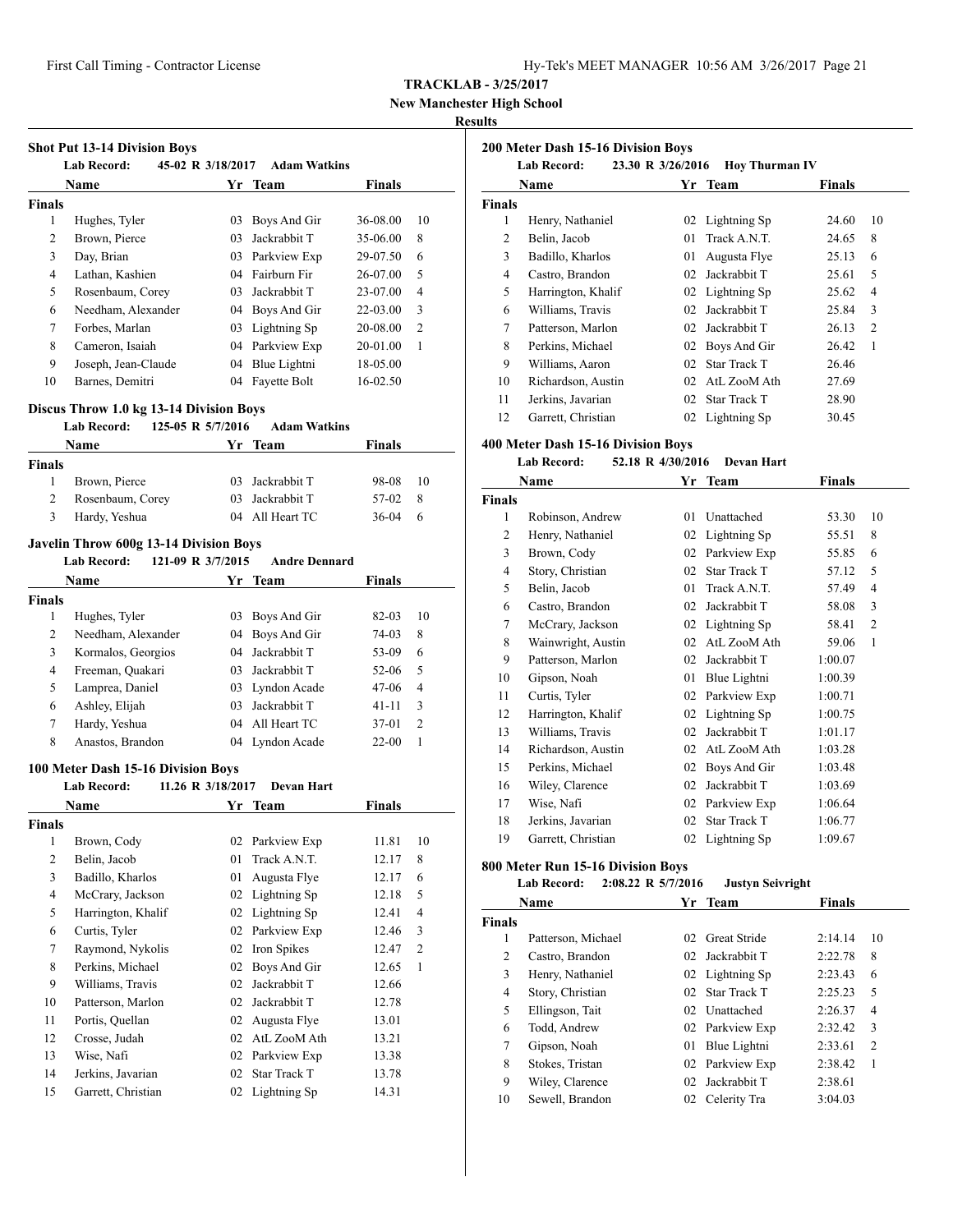**New Manchester High School**

#### **Results**

| 1500 Meter Run 15-16 Division Boys          |          |                          |                                     |                |
|---------------------------------------------|----------|--------------------------|-------------------------------------|----------------|
| <b>Lab Record:</b><br>4:31.86 R 5/7/2016    |          | <b>Jonathan Schulz</b>   |                                     |                |
| Name                                        |          | Yr Team                  | Finals                              |                |
| Finals                                      |          |                          |                                     |                |
| Patterson, Michael<br>1                     |          | 02 Great Stride          | 4:36.01                             | 10             |
| 2<br>Ellingson, Tait                        |          | 02 Unattached            | 4:47.43                             | 8              |
| 3<br>Story, Christian                       |          | 02 Star Track T          | 5:04.54                             | 6              |
| Gipson, Noah<br>$\overline{4}$              |          | 01 Blue Lightni          | 5:12.30                             | 5              |
| Wiley, Clarence<br>5                        |          | 02 Jackrabbit T          | 5:18.04                             | $\overline{4}$ |
| Sewell, Brandon<br>6                        |          | 02 Celerity Tra          | 5:45.28                             | 3              |
| Pruett, Tyler<br>7                          |          | 02 Ptc Flash             | 5:45.39                             | $\overline{c}$ |
| 3000 Meter Run 15-16 Division Boys          |          |                          |                                     |                |
| Lab Record: 10:35.42 R 4/18/2015            |          | <b>Jonathan Schulz</b>   |                                     |                |
| <b>Name</b>                                 |          | Yr Team                  | Finals                              |                |
| <b>Finals</b>                               |          |                          |                                     |                |
| 1<br>Todd, Andrew                           |          | 02 Parkview Exp          | 11:12.30                            | 10             |
| 110 Meter Hurdles 15-16 Division Boys       |          |                          |                                     |                |
| <b>Lab Record:</b><br>17.92 R 3/18/2017     |          | <b>Khalif Harrington</b> |                                     |                |
| <b>Name</b>                                 |          | Yr Team                  | <b>Finals</b>                       |                |
| <b>Finals</b>                               |          |                          |                                     |                |
| 1<br>Harrington, Khalif                     |          | 02 Lightning Sp          | 17.66R 10                           |                |
| 2<br>Belin, Jacob                           |          | 01 Track A.N.T.          | 17.72R 8                            |                |
| 3<br>Shears, Quann                          |          | 02 Augusta Flye          | 19.36                               | 6              |
| Curtis, Tyler<br>$\overline{4}$             |          | 02 Parkview Exp          | 21.35                               | 5              |
|                                             |          |                          |                                     |                |
|                                             |          |                          |                                     |                |
| 4x100 Meter Relay 15-16 Division Boys       |          |                          |                                     |                |
| <b>Lab Record:</b><br>46.05 R 5/7/2016      |          |                          | <b>Georgia Elite Mustangs Youth</b> |                |
| Team                                        |          | Relay                    | <b>Finals</b>                       |                |
| <b>Finals</b>                               |          |                          |                                     |                |
| 1<br>Parkview Exp                           |          | А                        | 1:02.78                             | 10             |
| 4x400 Meter Relay 15-16 Division Boys       |          |                          |                                     |                |
| <b>Lab Record:</b><br>3:56.67 R 3/19/2016   |          |                          | <b>Black Knight Strider's TC</b>    |                |
| D McLean, H Matticx, J Harrell, M Bishop    |          |                          |                                     |                |
| Team                                        |          | Relay                    | <b>Finals</b>                       |                |
| <b>Finals</b>                               |          |                          |                                     |                |
| 1<br>Parkview Exp                           |          | А                        | 4:05.83                             | 10             |
| <b>High Jump 15-16 Division Boys</b>        |          |                          |                                     |                |
| Lab Record:<br>5-04 R 3/18/2017             |          | <b>David Barnett</b>     |                                     |                |
| Name                                        |          | Yr Team                  | <b>Finals</b>                       |                |
| <b>Finals</b>                               |          |                          |                                     |                |
| 1<br>Shears, Quann                          | 02       | Augusta Flye             | 5-04.00R 10                         |                |
| 2<br>Portis, Quellan                        | 02       | Augusta Flye             | 5-00.00                             | 8              |
| 3<br>Curtis, Tyler                          | 02       | Parkview Exp             | 4-06.00                             | 6              |
|                                             |          |                          |                                     |                |
| <b>Pole Vault 15-16 Division Boys</b>       |          |                          |                                     |                |
| Name                                        |          | Yr Team                  | Finals                              |                |
| <b>Finals</b>                               |          |                          |                                     |                |
| 1<br>Smith, Stephen<br>2<br>Thurman, Andrew | 01<br>01 | Unattached<br>Unattached | 10-06.00<br>7-00.00                 | 10<br>8        |

|               | <b>Long Jump 15-16 Division Boys</b><br><b>Lab Record:</b> | 21-00 R 5/7/2016 | <b>Freddie Allen</b> |          |                |
|---------------|------------------------------------------------------------|------------------|----------------------|----------|----------------|
|               | Name                                                       | Yr.              | Team                 | Finals   |                |
| <b>Finals</b> |                                                            |                  |                      |          |                |
| 1             | Shears, Quann                                              | 02               | Augusta Flye         | 18-11.00 | 10             |
| 2             | Perkins, Michael                                           | 02               | Boys And Gir         | 17-06.00 | 8              |
| 3             | Williams, Travis                                           | 02               | Jackrabbit T         | 17-03.75 | 6              |
| 4             | Portis, Quellan                                            | 02               | Augusta Flye         | 16-05.50 | 5              |
| 5             | Raymond, Nykolis                                           | 02               | Iron Spikes          | 15-06.25 | $\overline{4}$ |
| 6             | Story, Christian                                           | 02               | Star Track T         | 15-03.75 | 3              |
| 7             | Curtis, Tyler                                              | 02               | Parkview Exp         | 14-09.00 | $\overline{2}$ |
| 8             | Starnes, Thomas                                            | 02               | Lyndon Acade         | 13-06.00 | 1              |
| 9             | Stokes, Tristan                                            | 02               | Parkview Exp         | 13-00.25 |                |
| 10            | Raney, Steven                                              | 02               | Parkview Exp         | 10-04.00 |                |
| 11            | Wise, Nafi                                                 | 02               | Parkview Exp         | 9-07.00  |                |

#### **Shot Put 15-16 Division Boys**

#### **Lab Record: 41-04 R 3/18/2017 Kendall Raymond**

|               | Name               | Yr. | Team            | <b>Finals</b> |                |
|---------------|--------------------|-----|-----------------|---------------|----------------|
| <b>Finals</b> |                    |     |                 |               |                |
| 1             | Raymond, Kendall   | 01  | Iron Spikes     | 41-09.00R 10  |                |
| 2             | Brown, Cody        |     | 02 Parkview Exp | 39-09.00      | 8              |
| 3             | Shears, Quann      |     | 02 Augusta Flye | 34-05.00      | 6              |
| 4             | Harrington, Khalif |     | 02 Lightning Sp | 29-03.50      | 5              |
| 5             | Crosse, Judah      | 02  | AtL ZooM Ath    | 27-10.00      | 4              |
| 6             | Curtis, Tyler      |     | 02 Parkview Exp | $24 - 11.00$  | 3              |
| 7             | Wise, Nafi         |     | 02 Parkview Exp | 23-02.50      | $\overline{c}$ |
| 8             | McCrary, Jackson   |     | 02 Lightning Sp | 20-11.00      | 1              |
| 9             | Pruett, Tyler      |     | 02 Ptc Flash    | 20-01.00      |                |

# **Discus Throw 1.6 kg 15-16 Division Boys**

#### **Lab Record: 84-08 R 3/19/2016 Kendall Raymond**

|               | Name             | Yr Team         | <b>Finals</b> |    |
|---------------|------------------|-----------------|---------------|----|
| <b>Finals</b> |                  |                 |               |    |
|               | Crosse, Judah    | 02 AtL ZooM Ath | 92-10R 10     |    |
|               | Shears, Quann    | 02 Augusta Flye | 70-10         | -8 |
| 3             | Raymond, Kendall | 01 Iron Spikes  | 68-03         | 6  |
| 4             | Portis, Quellan  | 02 Augusta Flye | 63-08         |    |

# **Javelin Throw 800g 15-16 Division Boys**

#### **Lab Record: 142-09 R 3/21/2015 Mark Smith**

|               | Name                          |    | Yr Team         | <b>Finals</b>           |  |
|---------------|-------------------------------|----|-----------------|-------------------------|--|
| <b>Finals</b> |                               |    |                 |                         |  |
| 1             | Shears, Quann                 |    | 02 Augusta Flye | $152 - 10R$ 10          |  |
| 2             | Crosse, Judah                 |    | 02 AtL ZooM Ath | 111-11<br>8             |  |
| 3             | Raymond, Kendall              | 01 | Iron Spikes     | 107-02<br>6             |  |
| 4             | Badillo, Kharlos              | 01 | Augusta Flye    | 5<br>$81 - 11$          |  |
| 5             | Starnes, Thomas               |    | 02 Lyndon Acade | 80-02<br>4              |  |
| 6             | Raymond, Nykolis              |    | 02 Iron Spikes  | 79-03<br>3              |  |
| 7             | Portis, Quellan               |    | 02 Augusta Flye | 77-09<br>$\overline{2}$ |  |
|               | 100 Meter Dash 6 & Under Boys |    |                 |                         |  |

| Lab Record: | 17.08 R 5/7/2016 | Kylen Johnson |               |
|-------------|------------------|---------------|---------------|
| <b>Name</b> | Yr Team          |               | <b>Finals</b> |

|        | гуаше             | тг теяні     | гицат     |
|--------|-------------------|--------------|-----------|
| Finals |                   |              |           |
|        | Ellinger, Taurean | Athletic Max | 16.43R 10 |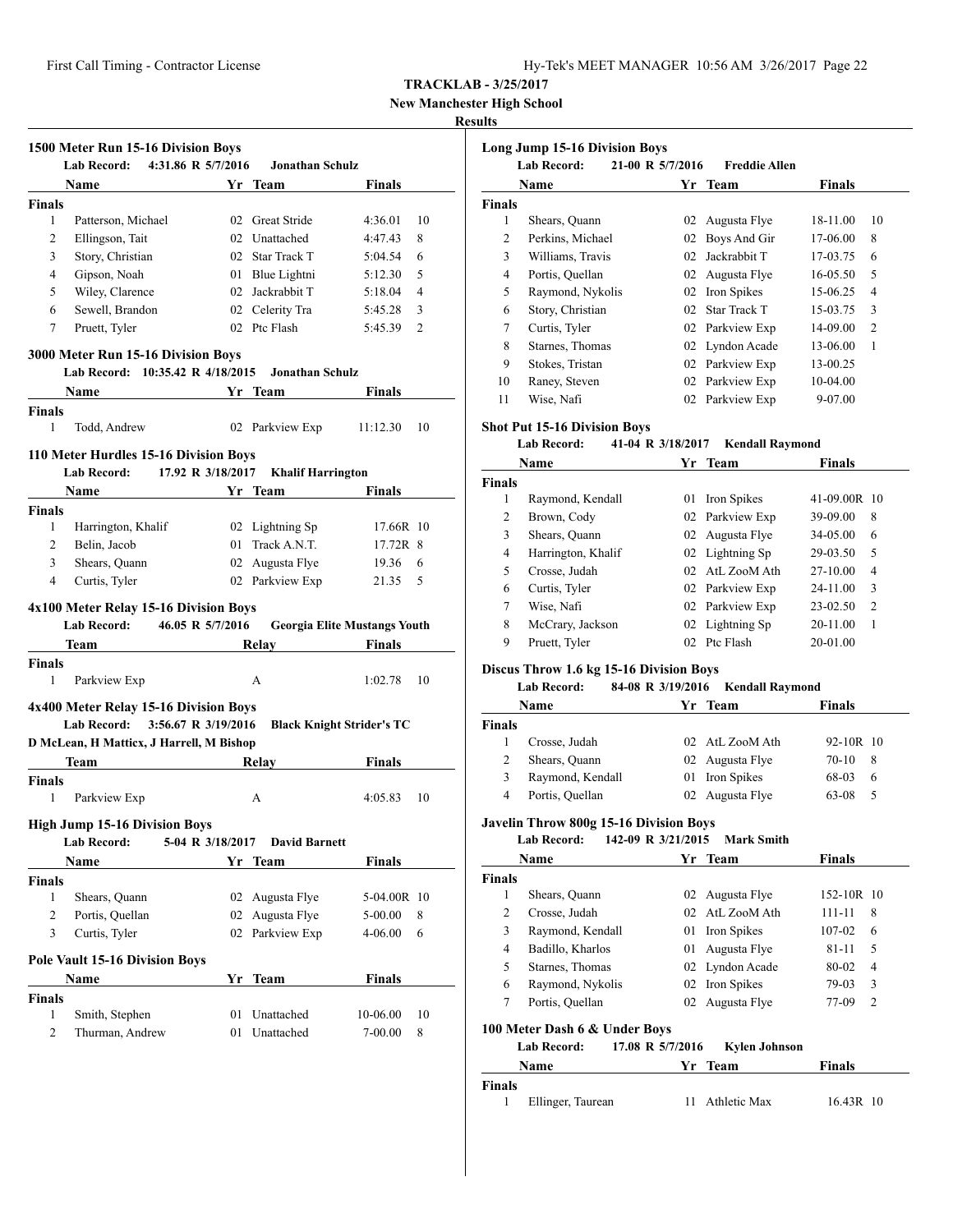| Hy-Tek's MEET MANAGER 10:56 AM 3/26/2017 Page 23 |  |  |  |
|--------------------------------------------------|--|--|--|
|--------------------------------------------------|--|--|--|

**New Manchester High School**

#### **Results**

|                | Finals  (100 Meter Dash 6 & Under Boys) |                  |                      |           |   |
|----------------|-----------------------------------------|------------------|----------------------|-----------|---|
|                | Name                                    | Yr               | Team                 | Finals    |   |
| 2              | Hinton, King                            | 11               | West Georgia         | 17.85     | 8 |
| 3              | Hill III, Daniel                        | 11               | West Georgia         | 18.23     | 6 |
| 4              | Hampton, Kayden                         | 12               | <b>Star Track T</b>  | 18.95     | 5 |
| 5              | Grant, Isaiah                           | 12               | Drive Phase,         | 19.67     | 4 |
| 6              | Bryant, Ahmir                           | 11               | West Georgia         | 22.46     | 3 |
| 7              | Mahone, Tyrese                          | 11               | West Georgia         | 22.56     | 2 |
| 8              | Bush, Christian                         | 12               | Star Track T         | 23.94     | 1 |
|                | 200 Meter Dash 6 & Under Boys           |                  |                      |           |   |
|                | Lab Record:                             | 37.76 R 5/7/2016 | <b>Kylen Johnson</b> |           |   |
|                | Name                                    |                  | Yr Team              | Finals    |   |
| <b>Finals</b>  |                                         |                  |                      |           |   |
| 1              | Ellinger, Taurean                       | 11               | <b>Athletic Max</b>  | 37.49R 10 |   |
| $\overline{2}$ | Hinton, King                            | 11               | West Georgia         | 39.06     | 8 |
| 3              | Guidry. Kasyn                           | 11               | Athletic Max         | 42.37     | 6 |

|   | Guidry, Kasyn     | 11 Athletic Max | 42.37 | 6             |
|---|-------------------|-----------------|-------|---------------|
| 4 | Hill III, Daniel  | 11 West Georgia | 44.29 | -5            |
| 5 | Hampton, Kayden   | 12 Star Track T | 48.04 | 4             |
| 6 | Delaine, Morrison | 11 Unattached   | 49.70 | $\mathcal{R}$ |
|   | Bryant, Ahmir     | 11 West Georgia | 50.11 |               |
| 8 | Mahone, Tyrese    | 11 West Georgia | 53.67 |               |
|   |                   |                 |       |               |

# **400 Meter Dash 6 & Under Boys**

|                | <b>Lab Record:</b>           | 1:24.67 R 5/7/2016 | <b>Braylen Grant</b> |               |                |
|----------------|------------------------------|--------------------|----------------------|---------------|----------------|
|                | <b>Name</b>                  |                    | Yr Team              | <b>Finals</b> |                |
| <b>Finals</b>  |                              |                    |                      |               |                |
| 1              | Ellinger, Taurean            | 11                 | Athletic Max         | 1:20.37R 10   |                |
| $\overline{2}$ | Guidry, Kasyn                | 11                 | Athletic Max         | 1:32.49       | 8              |
| 3              | Hinton, King                 | 11                 | West Georgia         | 1:32.52       | 6              |
| $\overline{4}$ | Hill III, Daniel             | 11                 | West Georgia         | 1:40.13       | 5              |
| 5              | Delaine, Morrison            | 11                 | Unattached           | 1:45.48       | 4              |
| 6              | Bryant, Ahmir                | 11                 | West Georgia         | 2:01.16       | 3              |
| 7              | Mahone, Tyrese               | 11                 | West Georgia         | 2:01.87       | $\overline{c}$ |
|                | 800 Meter Run 6 & Under Boys |                    |                      |               |                |
|                | <b>Name</b>                  | Yr                 | <b>Team</b>          | <b>Finals</b> |                |
| <b>Finals</b>  |                              |                    |                      |               |                |
| 1              | Guidry, Kasyn                | 11                 | Athletic Max         | 3:33.58       | 10             |
|                | Long Jump 6 & Under Boys     |                    |                      |               |                |
|                | <b>Lab Record:</b>           | 7-00 R 4/30/2016   | <b>Kylen Johnson</b> |               |                |
|                | <b>Name</b>                  | Yr                 | <b>Team</b>          | <b>Finals</b> |                |
| <b>Finals</b>  |                              |                    |                      |               |                |
| $\mathbf{1}$   | Guidry, Kasyn                | 11                 | Athletic Max         | $6 - 01.00$   | 9              |
| 1              | Hill III, Daniel             | 11                 | West Georgia         | 6-01.00       | 9              |
| 3              | Hinton, King                 | 11                 | West Georgia         | $6 - 00.00$   | 6              |
| $\overline{4}$ | Bryant, Ahmir                | 11                 | West Georgia         | 4-01.50       | 5              |
|                | Shot Put 6 & Under Boys      |                    |                      |               |                |
|                | <b>Lab Record:</b>           | 13-06 R 4/9/2016   | <b>Q'Shad Watson</b> |               |                |
|                | <b>Name</b>                  |                    | Yr Team              | <b>Finals</b> |                |
| <b>Finals</b>  |                              |                    |                      |               |                |
| 1              | Hampton, Kayden              | 12                 | <b>Star Track T</b>  | $9 - 09.00$   | 10             |
| $\overline{2}$ | Delaine, Morrison            | 11                 | Unattached           | $6 - 10.00$   | 8              |

|                | <b>Lab Record:</b>                                                                   | 30-00 R 3/21/2015 | <b>Jamal Williams</b>            |                      |        |
|----------------|--------------------------------------------------------------------------------------|-------------------|----------------------------------|----------------------|--------|
|                | Name                                                                                 |                   | Yr Team                          | Finals               |        |
| Finals         |                                                                                      |                   |                                  |                      |        |
| 1              | Hampton, Kayden                                                                      |                   | 12 Star Track T                  | 28-07                | 10     |
| $\overline{c}$ | Bush, Christian                                                                      |                   | 12 Star Track T                  | $9 - 03$             | 8      |
|                |                                                                                      |                   |                                  |                      |        |
|                | 100 Meter Dash 17-18 Division Men                                                    |                   |                                  |                      |        |
|                | <b>Lab Record:</b>                                                                   | 10.95 R 4/9/2016  | <b>Priest Foust</b>              |                      |        |
|                | <b>Name</b>                                                                          |                   | Yr Team                          | <b>Finals</b>        |        |
| <b>Finals</b>  |                                                                                      |                   | 99 Unattached                    |                      |        |
| 1              | Mini, Kuune                                                                          |                   |                                  | 10.84R 10            |        |
| 2              | Cox, Otis                                                                            |                   | 99 E-1 Track Cl                  | 11.28                | 8      |
| 3              | McGhee, Wendell                                                                      |                   | 00 West Georgia                  | 11.38                | 6      |
| 4              | Townsend, Steve                                                                      |                   | 00 Jackrabbit T                  | 11.71                | 5      |
| 5              | McDaniel, Patrick                                                                    |                   | 00 Jackrabbit T                  | 13.10                | 4      |
|                | <b>200 Meter Dash 17-18 Division Men</b>                                             |                   |                                  |                      |        |
|                | <b>Lab Record:</b>                                                                   | 22.63 R 4/9/2016  | <b>Priest Foust</b>              |                      |        |
|                | Name                                                                                 |                   | Yr Team                          | Finals               |        |
| Finals         |                                                                                      |                   |                                  |                      |        |
| 1              | Mini, Kuune                                                                          |                   | 99 Unattached                    | 22.01R 10            |        |
| $\overline{c}$ | Cox, Otis                                                                            |                   | 99 E-1 Track Cl                  | 23.20                | 8      |
| 3              | McGhee, Wendell                                                                      |                   | 00 West Georgia                  | 23.21                | 6      |
| 4              | Townsend, Steve                                                                      |                   | 00 Jackrabbit T                  | 24.10                | 5      |
| 5              | Bell, Steven                                                                         |                   | 99 Unattached                    | 25.61                | 4      |
| 6              | McDaniel, Patrick                                                                    |                   | 00 Jackrabbit T                  | 27.45                | 3      |
|                | 800 Meter Run 17-18 Division Men<br>2:00.56 R 5/7/2016<br><b>Lab Record:</b><br>Name |                   | <b>Cameron Pack</b><br>Yr Team   | Finals               |        |
| Finals         |                                                                                      |                   |                                  |                      |        |
| 1              | Bell, Steven                                                                         |                   | 99 Unattached                    | 2:11.79              | 10     |
|                | Kraus, Kyle                                                                          |                   |                                  |                      |        |
|                |                                                                                      |                   |                                  |                      |        |
| $\overline{c}$ |                                                                                      |                   | 99 Unattached                    | 2:21.82              | 8      |
| 3              | Patterson, Joshua<br>1500 Meter Run 17-18 Division Men                               |                   | 99 Great Stride                  | 2:24.32              | 6      |
|                | Lab Record: 4:26.72 R 3/18/2017                                                      |                   | <b>Alec Beers</b>                |                      |        |
|                | Name                                                                                 |                   | Yr Team                          | Finals               |        |
|                |                                                                                      |                   |                                  |                      |        |
| 1              | Bell, Steven                                                                         |                   | 99 Unattached                    | 4:38.59              | 10     |
| 2              | Patterson, Joshua                                                                    | 99                | <b>Great Stride</b>              | 4:42.41              | 8      |
| 3              | Miller, Shaun                                                                        | $00\,$            | Neon Runners                     | 4:45.67              | 6      |
| 4              | Kraus, Kyle                                                                          |                   | 99 Unattached                    | 4:46.19              | 5      |
| 5              | Turner, Parks                                                                        |                   | 99 Unattached                    | 5:00.63              | 4      |
| 6              | Lewis, Edwin                                                                         | $00-$             | Lyndon Acade                     | 5:32.60              | 3      |
|                |                                                                                      |                   |                                  |                      |        |
|                | 3000 Meter Run 17-18 Division Men                                                    |                   |                                  |                      |        |
|                | 9:28.06 R 3/4/2017<br>Lab Record:                                                    |                   | <b>Will Bullock</b>              |                      |        |
| Finals         | Name                                                                                 | Yr                | Team                             | <b>Finals</b>        |        |
|                |                                                                                      |                   |                                  |                      |        |
| Finals<br>1    | Bell, Steven                                                                         |                   | 99 Unattached                    | 10:27.51             | 10     |
| 2<br>3         | Miller, Shaun<br>Turner, Parks                                                       |                   | 00 Neon Runners<br>99 Unattached | 10:32.91<br>10:33.10 | 8<br>6 |